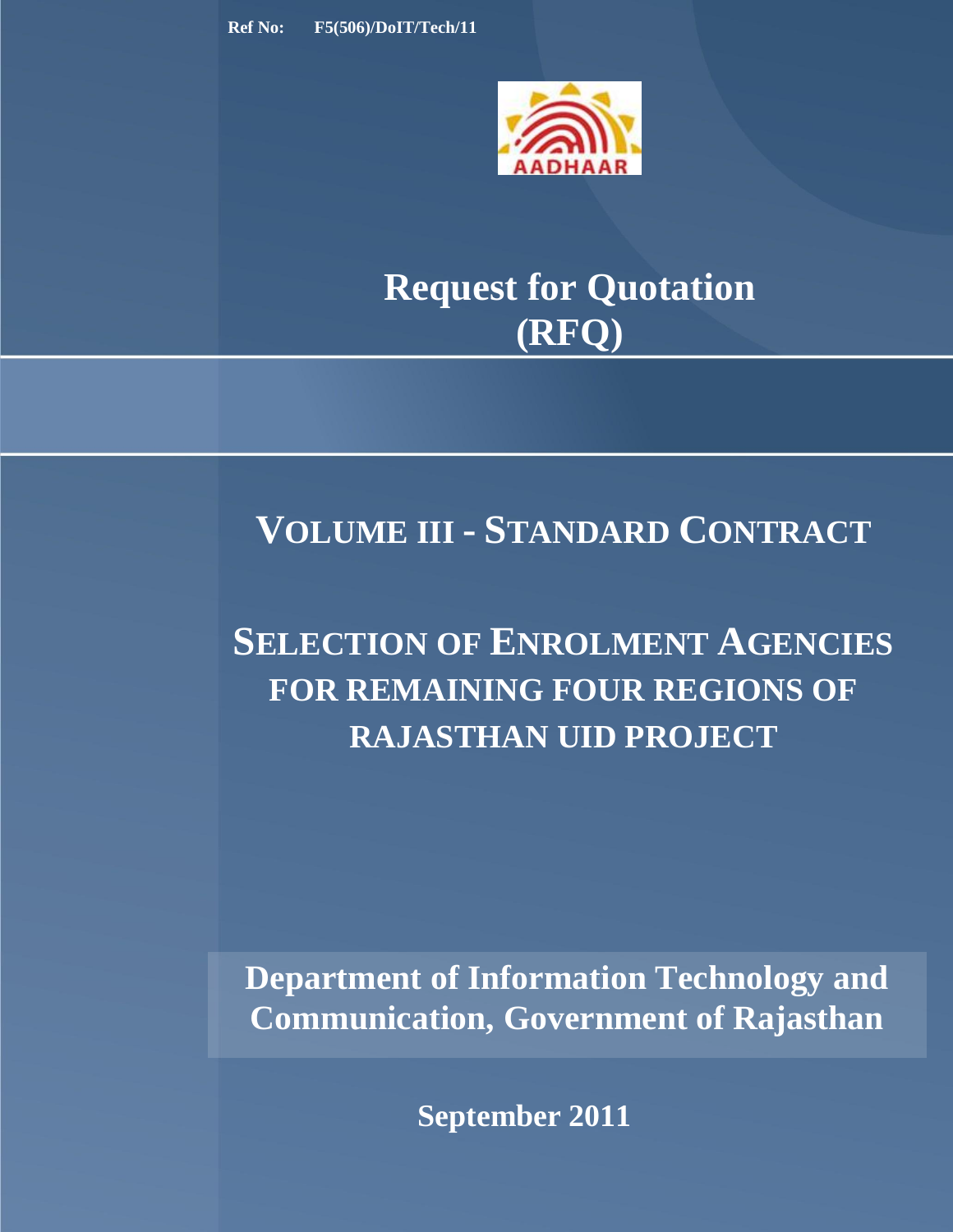#### **Table of Contents**

| 2. Commencement, Completion, Modification and Termination of Contract 9 |  |
|-------------------------------------------------------------------------|--|
|                                                                         |  |
|                                                                         |  |
|                                                                         |  |
|                                                                         |  |
|                                                                         |  |
|                                                                         |  |
|                                                                         |  |
|                                                                         |  |
|                                                                         |  |
|                                                                         |  |
|                                                                         |  |
|                                                                         |  |
|                                                                         |  |
|                                                                         |  |
|                                                                         |  |
|                                                                         |  |
|                                                                         |  |
|                                                                         |  |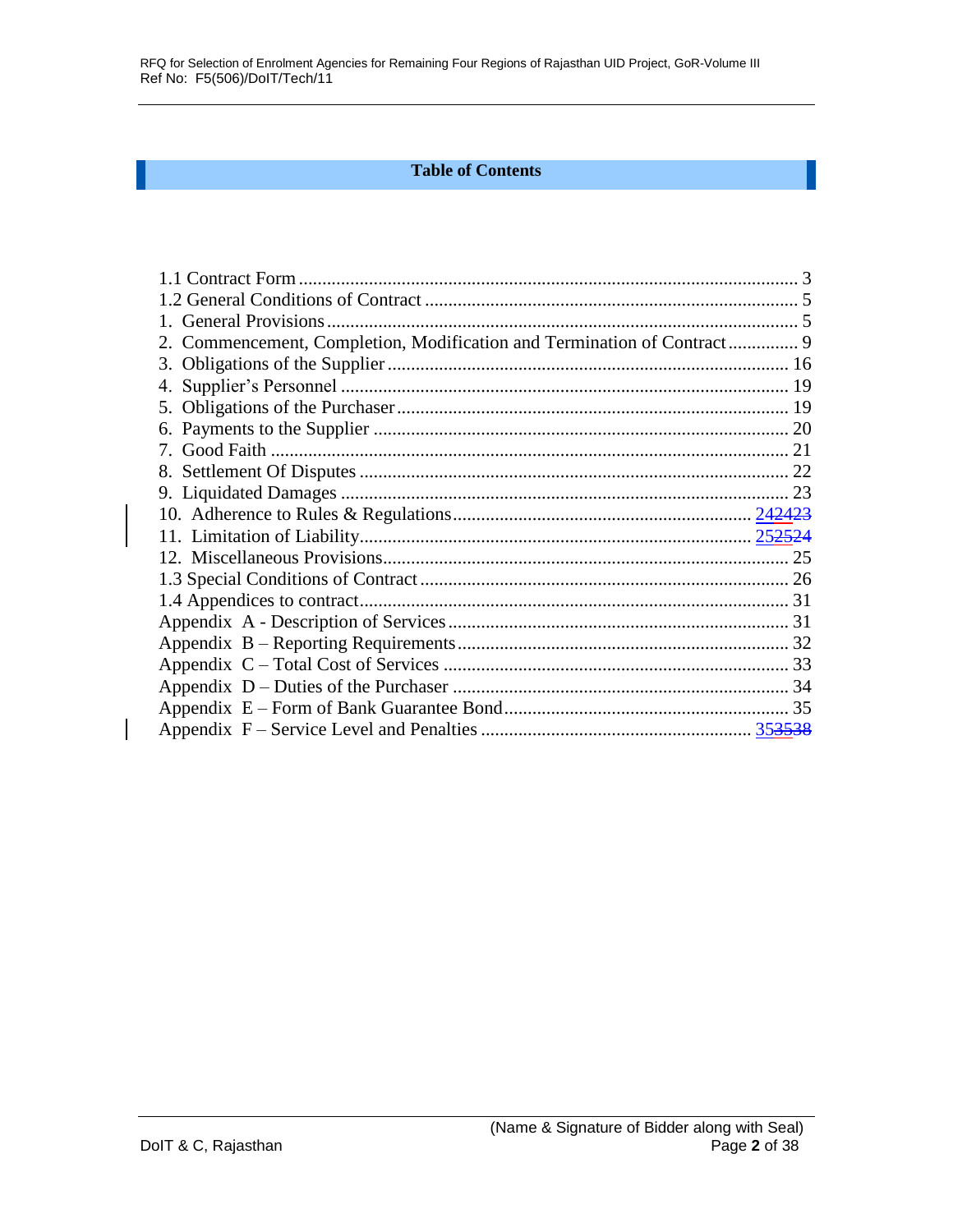#### <span id="page-2-0"></span>**1.1 Contract Form**

THIS AGREEMENT is made on this  $(eg. 3<sup>rd</sup>)$  day of \_\_\_\_\_\_\_\_\_\_\_\_\_\_\_\_\_\_\_\_\_\_(eg. February),\_\_\_\_\_(eg. 2009), between  $\Box$  of

(hereinafter called "the Purchaser") which expression shall unless repugnant to the context thereof include his successors, heirs, assigns, of the one part, and

\_\_\_\_\_\_\_\_\_\_\_\_\_\_\_\_\_\_\_\_\_\_\_\_\_\_\_\_\_\_\_\_\_\_ of \_\_\_\_\_\_\_\_\_\_\_\_\_\_\_\_\_\_\_\_\_\_\_\_\_\_\_\_\_\_ (hereinafter called "the Supplier") which expression shall unless repugnant to the context thereof include his successors, heirs, assigns, of the other part.

[*Note: If the Supplier consists of more than one entity, the above should be partially amended to read as follows:* "…(, of the one part) and, on the other hand, a joint venture/consortium/association consisting of the following entities, each of which will be jointly and severally liable to the Purchaser for all the Supplier's obligations under this Contract, namely, *[name of Supplier]* and *[name of Supplier]* (hereinafter called the "Supplier").]

WHEREAS the Tenderer (Secretary and Commissioner, Department of Information Technology and Communication, Government of Rajasthan) on behalf of Purchaser had invited bids for certain Services, viz.,

Name of bid) vide their bid document number details a stated

AND WHEREAS various applications were received pursuant to the said bid

AND WHEREAS the Tenderer has accepted a Bid by the Supplier for the supply of those Services at the rate per enrolment (as enclosed in Appendix-C) \_\_\_\_\_\_\_\_\_\_\_\_\_\_\_\_\_\_ (hereinafter "the Contract Price").

And in pursuance of having accepted the said bid the parties have agreed to enter into this agreement.

NOW THIS AGREEMENT WITNESSETH AS FOLLOWS:

- 1. In this Agreement words and expressions shall have the same meanings as are respectively assigned to them in the Contract referred to.
- 2. The following documents (collectively referred to as "Contract Documents") shall be deemed to form and be read and construed as part of this Agreement, viz.:
	- a) The General Conditions of Contract;
	- b) The Special Conditions of Contract;

The following Appendices:

Appendix A: Description of Services

Appendix B: Reporting Requirements

 $\qquad \qquad$  (eg.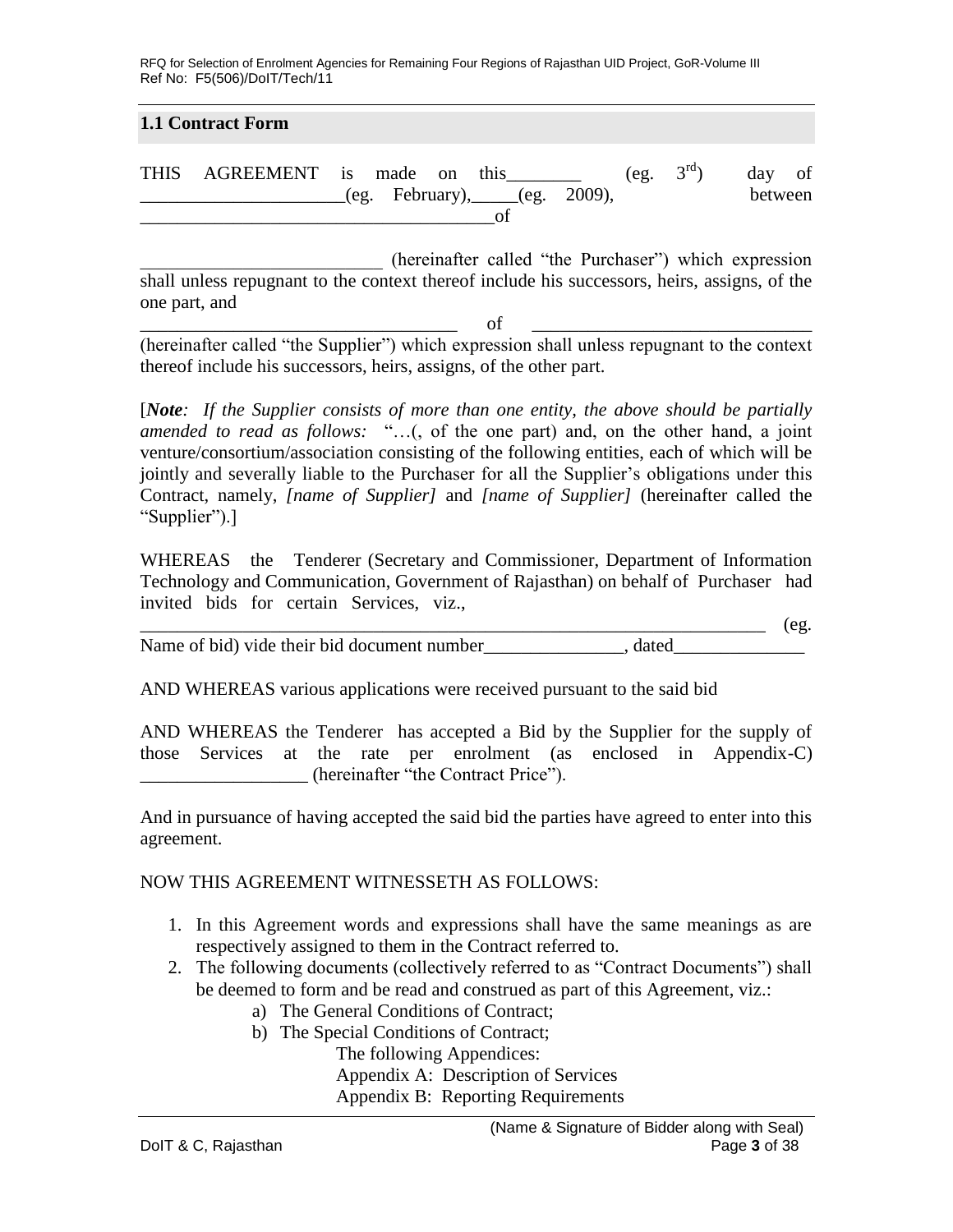Appendix C: Total Cost of Services Appendix D: Duties of the Purchaser Appendix E: Form of Bank Guarantee Bond Appendix F: Service level and Penalties

- 3. The mutual rights and obligations of the Purchaser and the Supplier shall be as set forth in the Contract, in particular:
	- a) the Supplier shall carry out the Services in accordance with the provisions of the Contract; and
	- b) the Purchaser shall make payments to the Supplier in accordance with the provisions of the Contract.

IN WITNESS WHEREOF, the Parties hereto have caused this Contract to be signed in their respective names as of the day and year first above written.

For and on behalf of *[name of Purchaser]*

*[Authorized Representative]*

\_\_\_\_\_\_\_\_\_\_\_\_\_\_\_\_\_\_\_\_\_\_\_\_\_\_\_\_

For and on behalf of *[name of Supplier]*

\_\_\_\_\_\_\_\_\_\_\_\_\_\_\_\_\_\_\_\_\_\_\_\_\_\_\_\_ *[Authorized Representative]*

[*Note: If the Supplier consists of more than one entity, all these entities should appear as signatories, e.g., in the following manner*:]

For and on behalf of each of the Members of the *Supplier*

*[Name of member]*

*[Authorized Representative]*

 $\overline{\phantom{a}}$  , where  $\overline{\phantom{a}}$  , where  $\overline{\phantom{a}}$  , where  $\overline{\phantom{a}}$  ,  $\overline{\phantom{a}}$  ,  $\overline{\phantom{a}}$  ,  $\overline{\phantom{a}}$  ,  $\overline{\phantom{a}}$  ,  $\overline{\phantom{a}}$  ,  $\overline{\phantom{a}}$  ,  $\overline{\phantom{a}}$  ,  $\overline{\phantom{a}}$  ,  $\overline{\phantom{a}}$  ,  $\overline{\phantom{a}}$  ,  $\overline{\phantom$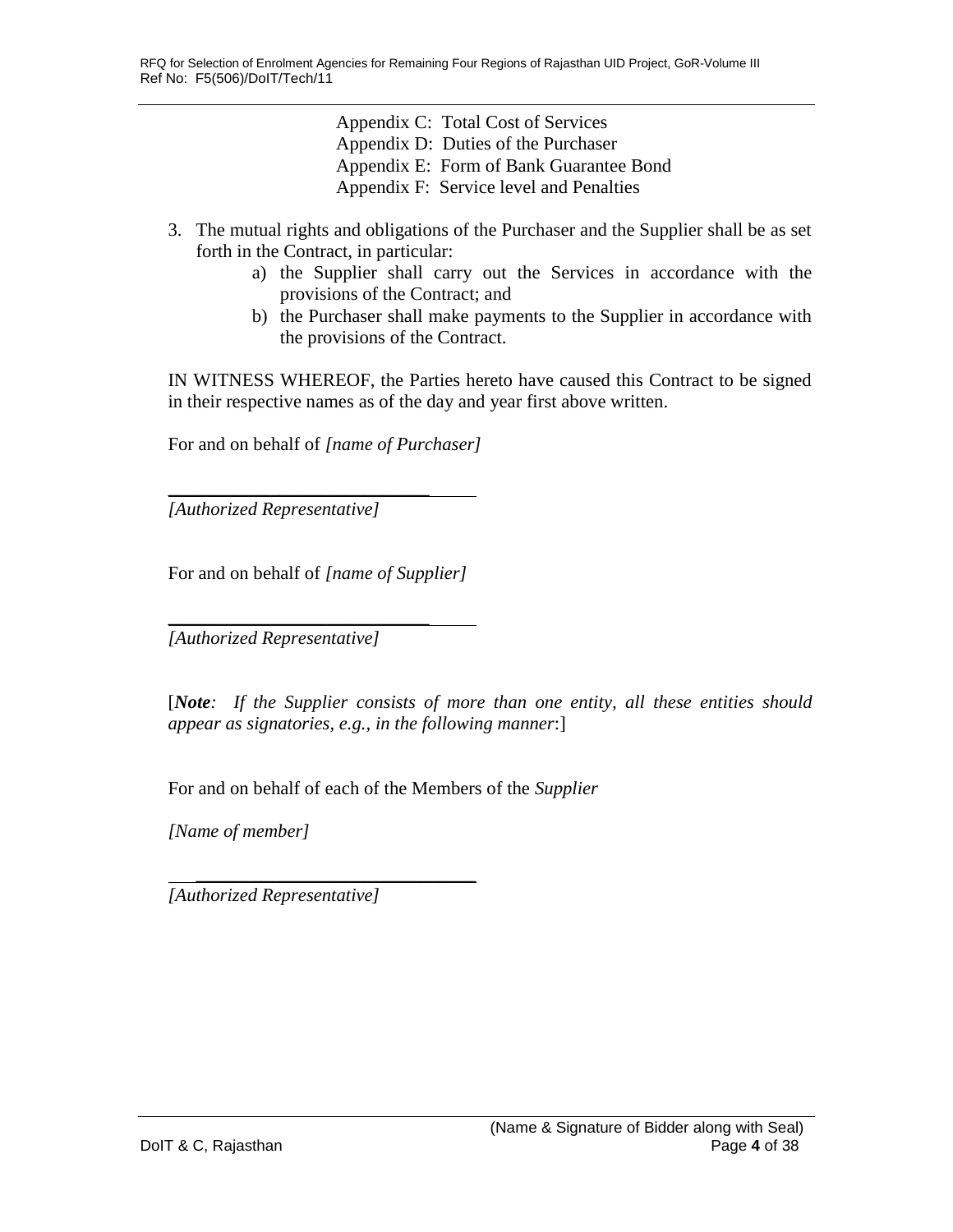## <span id="page-4-0"></span>**1.2 General Conditions of Contract**

#### <span id="page-4-1"></span>**1. GENERAL PROVISIONS**

| 1.1 Definitions | Unless the context otherwise requires, the following terms<br>whenever used in this Contract have the following meanings:                                                                                                                                                                                                                                                                                  |
|-----------------|------------------------------------------------------------------------------------------------------------------------------------------------------------------------------------------------------------------------------------------------------------------------------------------------------------------------------------------------------------------------------------------------------------|
|                 | "Applicable Law" means the laws and any other instruments<br>(a)<br>having the force of law in India/Rajasthan.                                                                                                                                                                                                                                                                                            |
|                 | (b) "Purchaser" means the entity purchasing the services under this<br>Contract <i>i.e.</i> Administrative Head of the Revenue Districts<br>(District Collector/Magistrates) who are also referred as<br>District Registrar for respective district.                                                                                                                                                       |
|                 | "Contract" means the Agreement entered into between the<br>(c)<br>Purchaser and the Supplier, together with the contract<br>documents referred to therein, including all the attachments,<br>appendices, annexure, and all documents incorporated by<br>reference therein                                                                                                                                  |
|                 | "Contract Price" means the price to be paid for the<br>(d)<br>performance of the Services, in accordance with Clause GC<br>6, subject to such additions and adjustments thereto or<br>deductions there from, as may be made pursuant to the<br>Contract                                                                                                                                                    |
|                 | "Effective Date" means the date on which this Contract<br>(e)<br>comes into force and effect pursuant to Clause GC 2.1.                                                                                                                                                                                                                                                                                    |
|                 | "Enrolling Agency/ Enrolment Agency" means- the agency<br>(f)<br>appointed by the Registrar for collection of the demographic<br>and biometric data in the location assigned by the Registrar                                                                                                                                                                                                              |
|                 | "GC" means these General Conditions of Contract.<br>(g)                                                                                                                                                                                                                                                                                                                                                    |
|                 | "Government" means the Government of India/Rajasthan.<br>(h)                                                                                                                                                                                                                                                                                                                                               |
|                 | "Registrar" means the Agency of the Central or State<br>(i)<br>Government or Local Government comprising the elected<br>rural and urban local bodies Constitutional/statutory Village<br>Councils or a recognized Non-Governmental Organization<br>with whom the UIDAI has entered into a Memorandum of<br>Understanding for covering issues<br>related<br>to<br>the<br>implementation of the UID Project. |
|                 | "Supplier" means any private or public entity that will<br>(j)<br>provide the Services to the Purchaser under the Contract. The                                                                                                                                                                                                                                                                            |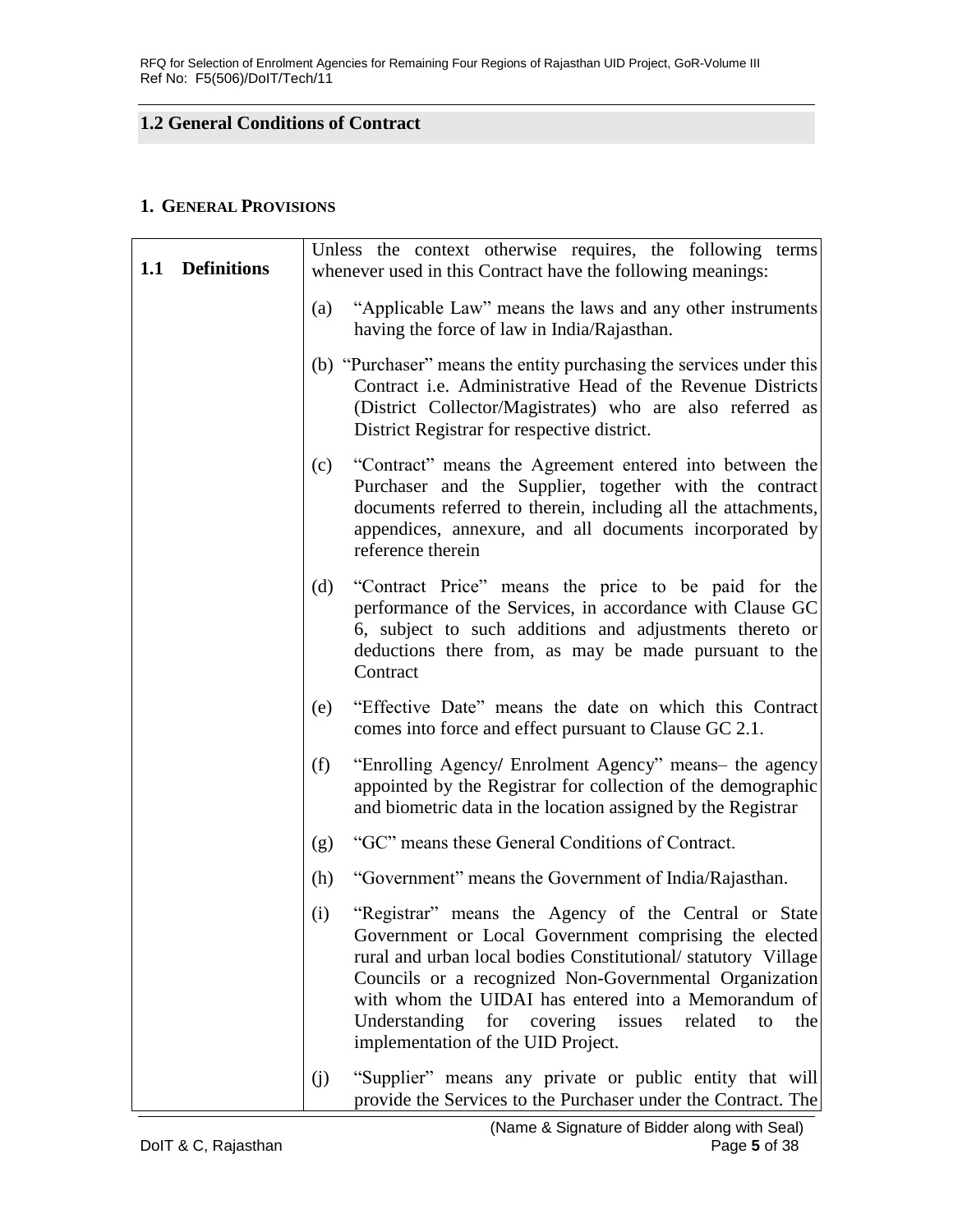|     |                                                         | Supplier is the Enrolling Agency whose bid to perform the<br>Contract has been accepted by the Purchaser and is named as<br>such in the Agreement                                                                                                                                                                                                                                     |  |
|-----|---------------------------------------------------------|---------------------------------------------------------------------------------------------------------------------------------------------------------------------------------------------------------------------------------------------------------------------------------------------------------------------------------------------------------------------------------------|--|
|     |                                                         | "Member" means any of the entities that make up the joint<br>(k)<br>venture/consortium/association, and "Members" means all<br>these entities.                                                                                                                                                                                                                                        |  |
|     |                                                         | "Party" means the Purchaser or the Supplier, as the case may<br>(1)<br>be, and "Parties" means both of them.                                                                                                                                                                                                                                                                          |  |
|     |                                                         | "Personnel" means persons hired by the Bidder and assigned<br>(m)<br>to the performance of the Services or any part thereof.                                                                                                                                                                                                                                                          |  |
|     |                                                         | "SC" means the Special Conditions of Contract by which the<br>(n)<br>GC may be amended or supplemented.                                                                                                                                                                                                                                                                               |  |
|     |                                                         | "Services" means the work to be performed by the Supplier<br>(0)<br>pursuant to this Contract, as described in Appendix A hereto.                                                                                                                                                                                                                                                     |  |
|     |                                                         | "Bidder" means the entity bidding for the services under the<br>(p)<br>Contract.                                                                                                                                                                                                                                                                                                      |  |
|     |                                                         | "Resident" means normal resident of India<br>(q)                                                                                                                                                                                                                                                                                                                                      |  |
|     |                                                         | "UIDAI" means Unique Identification Authority of India<br>(r)                                                                                                                                                                                                                                                                                                                         |  |
|     |                                                         | "In writing" means communicated in written form with proof<br>(s)<br>of receipt.                                                                                                                                                                                                                                                                                                      |  |
|     |                                                         | "Estimated Project Cost" means the total estimated project<br>(t)<br>cost calculated by multiplying estimated population, 2011of<br>respective district and Contract Rate as specified in Appendix<br>$-C$ .                                                                                                                                                                          |  |
| 1.2 | Relationship<br><b>Between</b><br>the<br><b>Parties</b> | Nothing contained herein shall be construed as establishing a<br>relationship of master and servant or of principal and agent as<br>between the Purchaser and the Supplier. The Supplier, subject to<br>this Contract, has complete charge of Personnel performing the<br>Services and shall be fully responsible for the Services performed<br>by them or on their behalf hereunder. |  |
| 1.3 | Law<br><b>Governing</b><br><b>Contract</b>              | This Contract, its meaning and interpretation, and the relation<br>between the Parties shall be governed by the Applicable Laws of<br>India/Rajasthan.                                                                                                                                                                                                                                |  |
| 1.4 | Language                                                | This Contract has been executed in English, which shall be the<br>binding and controlling language for all matters relating to the<br>meaning or interpretation of this Contract.                                                                                                                                                                                                     |  |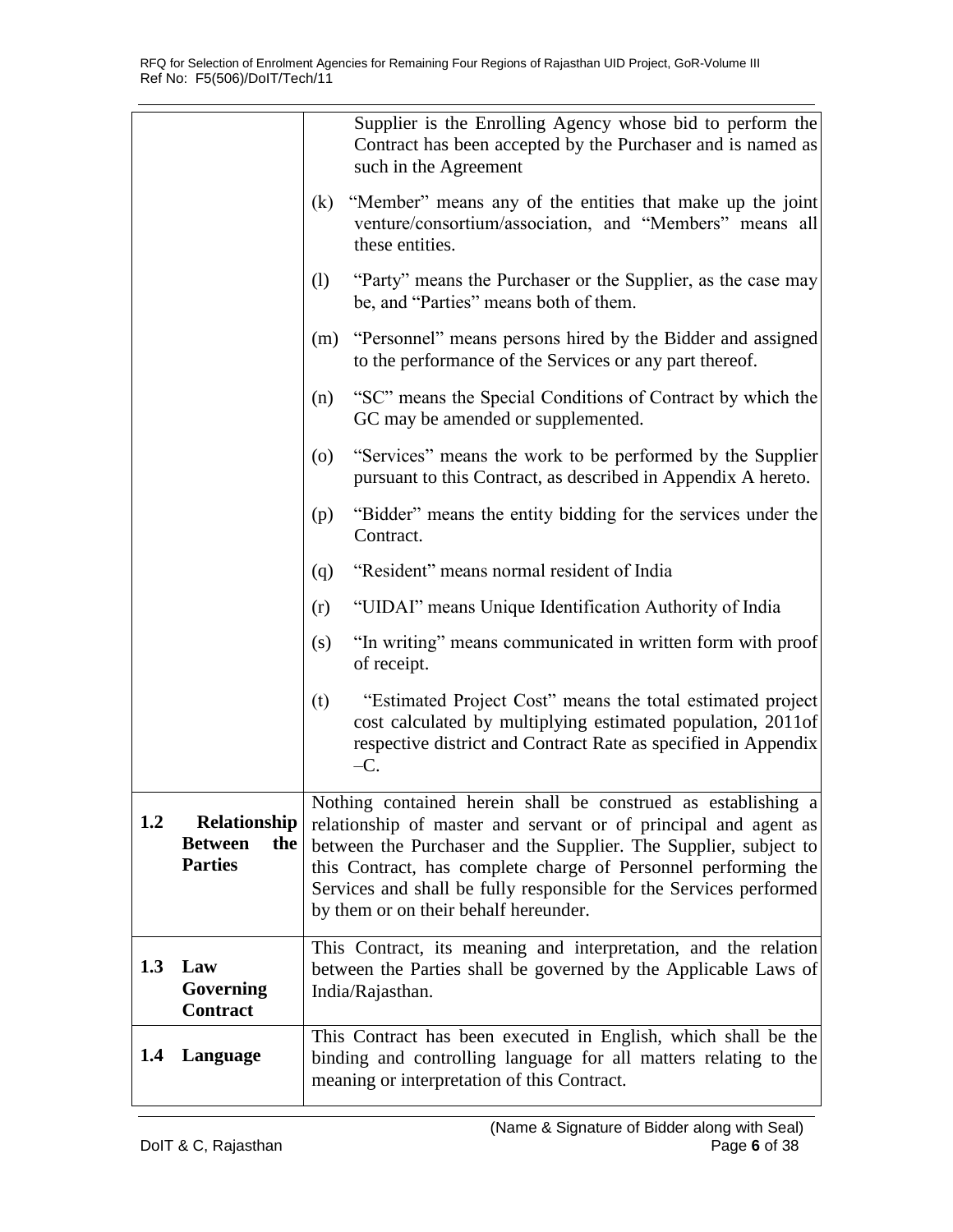| 1.5 Notices                                      |                                                                                                                                                                                                                                                                                                                                                                                                       |
|--------------------------------------------------|-------------------------------------------------------------------------------------------------------------------------------------------------------------------------------------------------------------------------------------------------------------------------------------------------------------------------------------------------------------------------------------------------------|
| 1.5.1                                            | Any notice, request or consent required or permitted to be given or<br>made pursuant to this Contract shall be in writing.<br>Any such<br>notice, request or consent shall be deemed to have been given or<br>made when delivered in person to an authorized representative of<br>the Party to whom the communication is addressed, or when sent to<br>such Party at the address specified in the SC. |
| 1.5.2                                            | A Party may change its address for notice hereunder by giving the<br>other Party notice in writing of such change to the address<br>specified in the SC.                                                                                                                                                                                                                                              |
| Location<br>1.6                                  | The Services shall be performed at such locations as are specified<br>in Appendix A hereto and, where the location of a particular task is<br>not so specified, at such locations, as the Purchaser may approve.                                                                                                                                                                                      |
| 1.7<br><b>Authorized</b><br>Representa-<br>tives | Any action required or permitted to be taken, and any document<br>required or permitted to be executed under this Contract by the<br>Purchaser or the Bidder may be taken or executed by the officials<br>specified in the SC.                                                                                                                                                                        |
| 1.8<br><b>Taxes</b><br>and<br><b>Duties</b>      | The Supplier and their Personnel shall pay such indirect taxes,<br>duties, fees, and other impositions levied under the Applicable<br>Laws of India/Rajasthan                                                                                                                                                                                                                                         |
|                                                  | Service tax will be paid by Purchaser to Supplier as per prevailing<br>rates. Supplier should submit the same and provide documentary<br>proof of submission of service tax to Purchaser.                                                                                                                                                                                                             |
| 1.9<br><b>Fraud</b><br>and<br><b>Corruption</b>  |                                                                                                                                                                                                                                                                                                                                                                                                       |
| 1.9.1 Definitions                                | It is the Purchaser's policy to require that the Purchaser as well as<br>Suppliers observe the highest standard of ethics during the<br>selection and execution of such contracts. The Purchaser also<br>requires that the Supplier does not demand any service charges<br>from the Resident unless the same is agreed with the Purchaser in<br>advance. In pursuance of this policy, the Purchaser:  |
|                                                  | defines, for the purpose of this provision, the terms set forth<br>(a)<br>below as follows:<br>"corrupt practice" means the offering, receiving, or<br>(i)<br>soliciting, directly or indirectly, of anything of value to<br>influence the action of a public official in the selection                                                                                                               |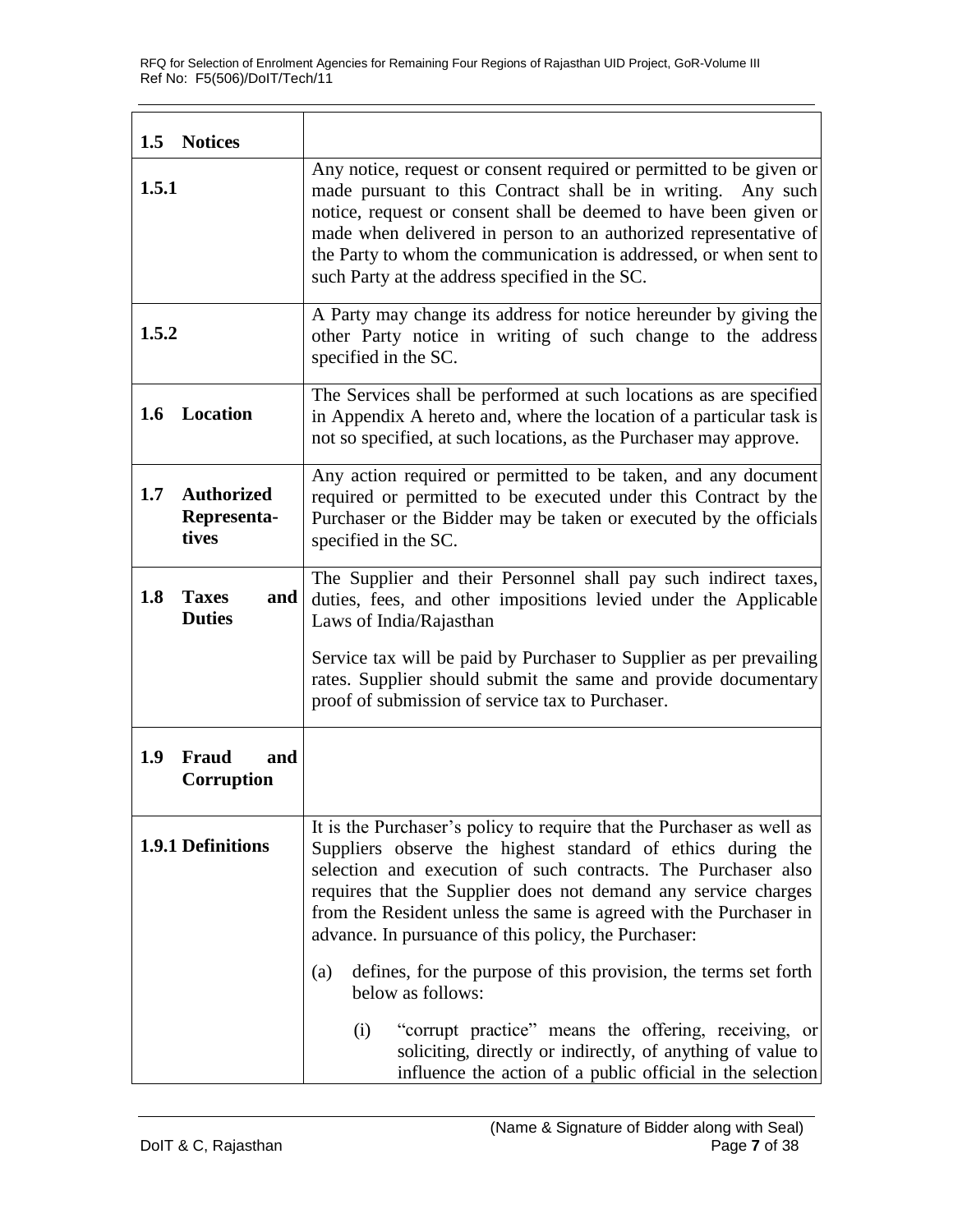|                                                         |          | process or in contract execution;                                                                                                                                                                                                                                                                                                                                                                                                                         |
|---------------------------------------------------------|----------|-----------------------------------------------------------------------------------------------------------------------------------------------------------------------------------------------------------------------------------------------------------------------------------------------------------------------------------------------------------------------------------------------------------------------------------------------------------|
|                                                         | (ii)     | "fraudulent practice" means a misrepresentation or<br>omission of facts in order to influence a procurement<br>process or the execution of a contract to the Purchaser;<br>and includes collusive practice among bidders, prior to<br>or after bid submission, designed to establish bid prices<br>at artificially high or non-competitive levels and to<br>deprive the Purchaser of the benefits of free and open<br>competition                         |
|                                                         | (iii)    | "collusive practices" means a scheme or arrangement<br>between two or more bidders, with or without the<br>knowledge of the Purchaser, designed to establish prices<br>at artificial, noncompetitive levels;                                                                                                                                                                                                                                              |
|                                                         | (iv)     | "coercive practices" means harming or threatening to<br>harm, directly or indirectly, persons or their property to<br>influence their participation in a procurement process, or<br>affect the execution of a contract;                                                                                                                                                                                                                                   |
|                                                         | (v)      | "unfair trade practices" means supply of services<br>different from what is ordered on, or change in the Scope<br>of Work which was agreed to;                                                                                                                                                                                                                                                                                                            |
| 1.9.2 Measures<br>to<br>be taken<br>by<br>the Purchaser |          | (a) The Purchaser may terminate the contract if it determines at any<br>time that representatives of the Supplier were engaged in<br>corrupt, fraudulent, collusive or coercive practices during the<br>selection process or the execution of that contract, without the<br>Supplier having taken timely and appropriate action satisfactory<br>to the Purchaser to remedy the situation;                                                                 |
|                                                         | contract | (b) The Purchaser may also sanction against the Supplier, including<br>declaring the Supplier ineligible, either indefinitely or for a<br>stated period of time, to be awarded a contract if it at any time<br>determines that the Supplier has, directly or through an agent,<br>engaged in corrupt, fraudulent, collusive or coercive practices<br>in competing for, or in executing, a Purchaser-financed                                              |
| <b>Commissions</b><br>1.9.3<br>and Fees                 | c)       | Purchaser will require the successful Supplier to disclose any<br>commissions or fees that may have been paid or are to be<br>paid to agents, representatives, or commission agents with<br>respect to the selection process or execution of the contract.<br>The information disclosed must include at least the name and<br>address of the agent, representative, or commission agent, the<br>amount and currency, and the purpose of the commission or |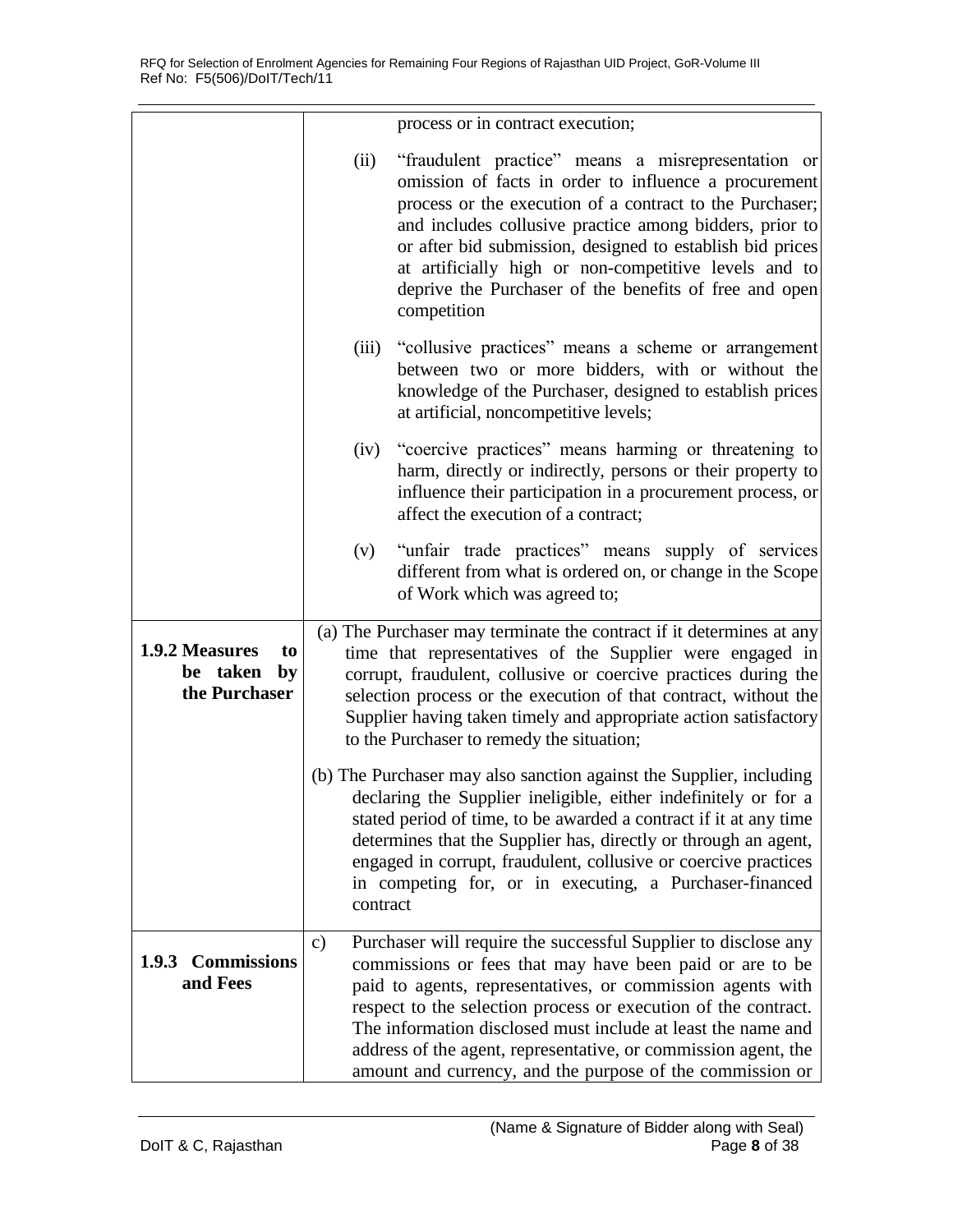|                     | fee.                                                     |                                                                                                                                                                                                                                |
|---------------------|----------------------------------------------------------|--------------------------------------------------------------------------------------------------------------------------------------------------------------------------------------------------------------------------------|
| 1.10 Interpretation | In this Contract unless a contrary intention is evident: |                                                                                                                                                                                                                                |
|                     | (a)                                                      | the clause headings are for convenient reference only and do<br>not form part of this Contract;                                                                                                                                |
|                     | (b)                                                      | unless otherwise specified a reference to a clause number is a<br>reference to all of its sub-clauses;                                                                                                                         |
|                     | (c)                                                      | unless otherwise specified a reference to a clause, sub-clause<br>or section is a reference to a clause, sub-clause or section of<br>this Contract including any amendments or modifications to<br>the same from time to time; |
|                     | (d)                                                      | a word in the singular includes the plural and a word in the<br>plural includes the singular;                                                                                                                                  |
|                     | (e)                                                      | a word importing a gender includes any other gender;                                                                                                                                                                           |
|                     | (f)                                                      | a reference to a person includes a partnership and a body<br>corporate;                                                                                                                                                        |
|                     | (g)                                                      | a reference to legislation includes legislation repealing,<br>replacing or amending that legislation;                                                                                                                          |
|                     | (h)                                                      | where a word or phrase is given a particular meaning it<br>includes the appropriate grammatical forms of that word or<br>phrase which have corresponding meanings;                                                             |
|                     | (i)                                                      | in the event of an inconsistency between the terms of this<br>Contract and the Bid document and the Proposal, the terms of<br>this Contract hereof shall prevail                                                               |

#### <span id="page-8-0"></span>**2. COMMENCEMENT, COMPLETION, MODIFICATION AND TERMINATION OF CONTRACT**

| 2.1<br>2.2 | <b>Effectiveness</b><br>of Contract<br><b>Termination</b>                    | signed by both Parties or such other later date as may be stated in<br>the SCC. The date the Contract comes into effect is defined as the<br>Effective Date. |
|------------|------------------------------------------------------------------------------|--------------------------------------------------------------------------------------------------------------------------------------------------------------|
|            | <b>Contract</b><br>оf<br>for Failure to<br><b>Become</b><br><b>Effective</b> |                                                                                                                                                              |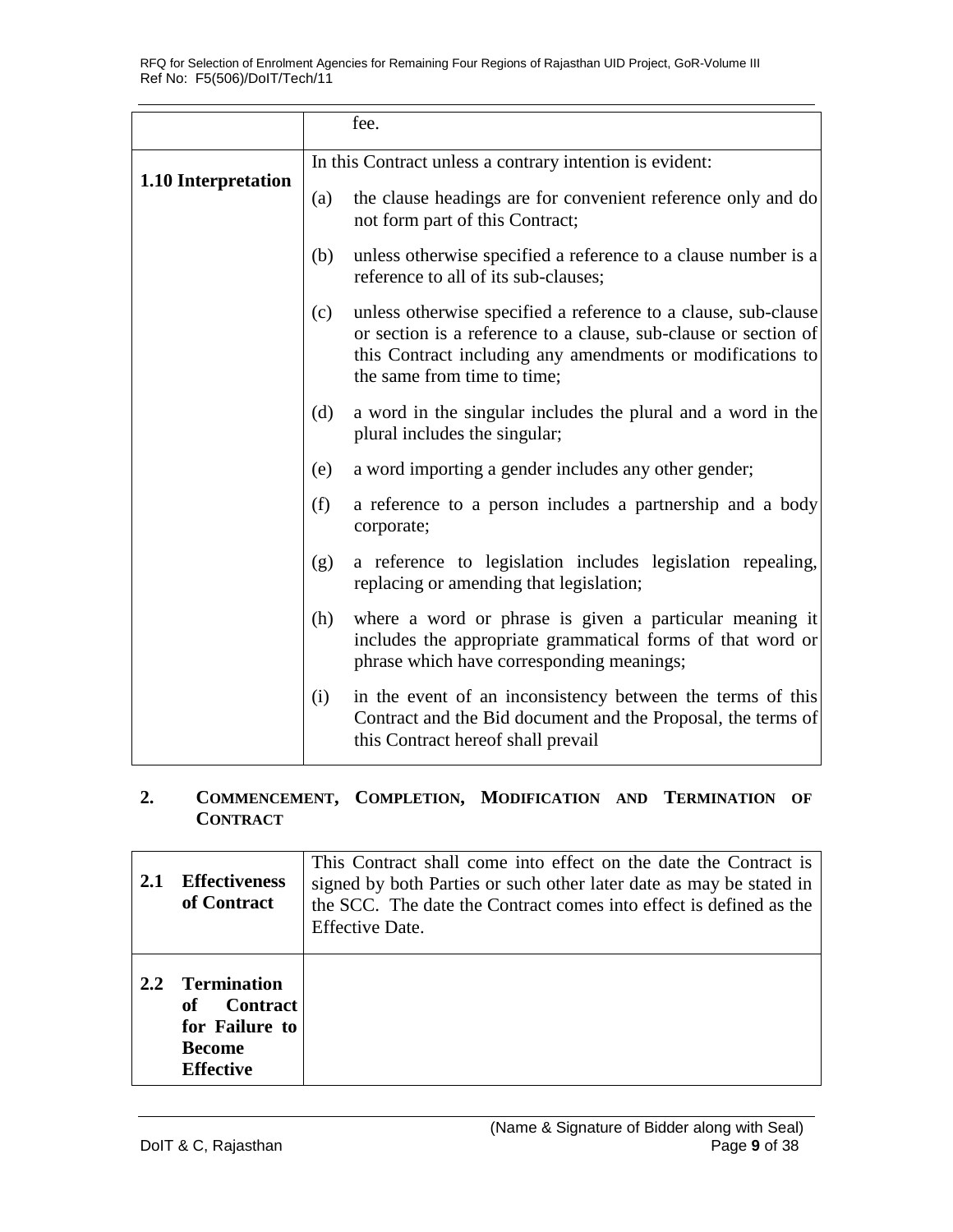|     | 2.2 a Termination<br><b>of</b><br><b>Contract</b><br>for Failure to<br><b>Become</b><br><b>Effective</b> | If this Contract has not become effective within such time period<br>after the date of the Contract signed by the Parties as specified in<br>the SC, either Party may, by not less than twenty one (21) days<br>written notice to the other Party, declare this Contract to be null<br>and void, and in the event of such a declaration by either Party,<br>neither Party shall have any claim against the other Party with<br>respect hereto.                                    |  |
|-----|----------------------------------------------------------------------------------------------------------|-----------------------------------------------------------------------------------------------------------------------------------------------------------------------------------------------------------------------------------------------------------------------------------------------------------------------------------------------------------------------------------------------------------------------------------------------------------------------------------|--|
|     | 2.2 b Termination<br>of<br><b>Contract</b><br>subject<br>to<br>necessary<br>approvals                    | "Notwithstanding the duration of the contract stated in GC 2.4,<br>the Purchaser, without prejudice or liability, reserves the right to<br>terminate the contract for the time period beyond in the event<br>necessary approvals for continuation of enrolment are not available<br>to the Purchaser"                                                                                                                                                                             |  |
|     |                                                                                                          | In case of termination as per this clause, all payments due to the<br>Supplier for the period ending shall be made by the Purchaser.                                                                                                                                                                                                                                                                                                                                              |  |
| 2.3 | Commence-<br>ment<br><b>of</b><br><b>Services</b>                                                        | The Supplier shall begin carrying out the Services not later than 28<br>days after the date of issuance of work order                                                                                                                                                                                                                                                                                                                                                             |  |
| 2.4 | Expiration of<br><b>Contract</b>                                                                         | Unless terminated earlier pursuant to Clause GC 2.3 hereof, this<br>Contract shall expire at the end of such time period after the<br>Effective Date as specified in the SC.                                                                                                                                                                                                                                                                                                      |  |
| 2.5 | <b>Entire</b><br><b>Agreement</b>                                                                        | This Contract contains all covenants, stipulations and provisions<br>agreed by the Parties. No agent or representative of either Party has<br>authority to make, and the Parties shall not be bound by or be liable<br>for, any other statement, representation, promise or agreement not<br>set forth herein.                                                                                                                                                                    |  |
| 2.6 | <b>Modifications</b><br>or Variations                                                                    | Any modification or variation of the terms and conditions of<br>a)<br>this Contract, including any modification or variation of the scope<br>of the Services, may only be made by written agreement between<br>the Parties. However, each Party shall give due consideration to<br>any proposals for modification or variation made by the other<br>Party.<br>(b) In cases of substantial modifications or variations, the prior<br>written consent of the Purchaser is required. |  |
| 2.7 | <b>Force</b><br><b>Majeure</b>                                                                           |                                                                                                                                                                                                                                                                                                                                                                                                                                                                                   |  |
|     | 2.7.1 Definition                                                                                         | For the purposes of this Contract, "Force Majeure" means an<br>a)<br>event which is beyond the reasonable control of a Party, is not<br>foreseeable, is unavoidable and not brought about by or at the<br>instance of the Party claiming to be affected by such events and                                                                                                                                                                                                        |  |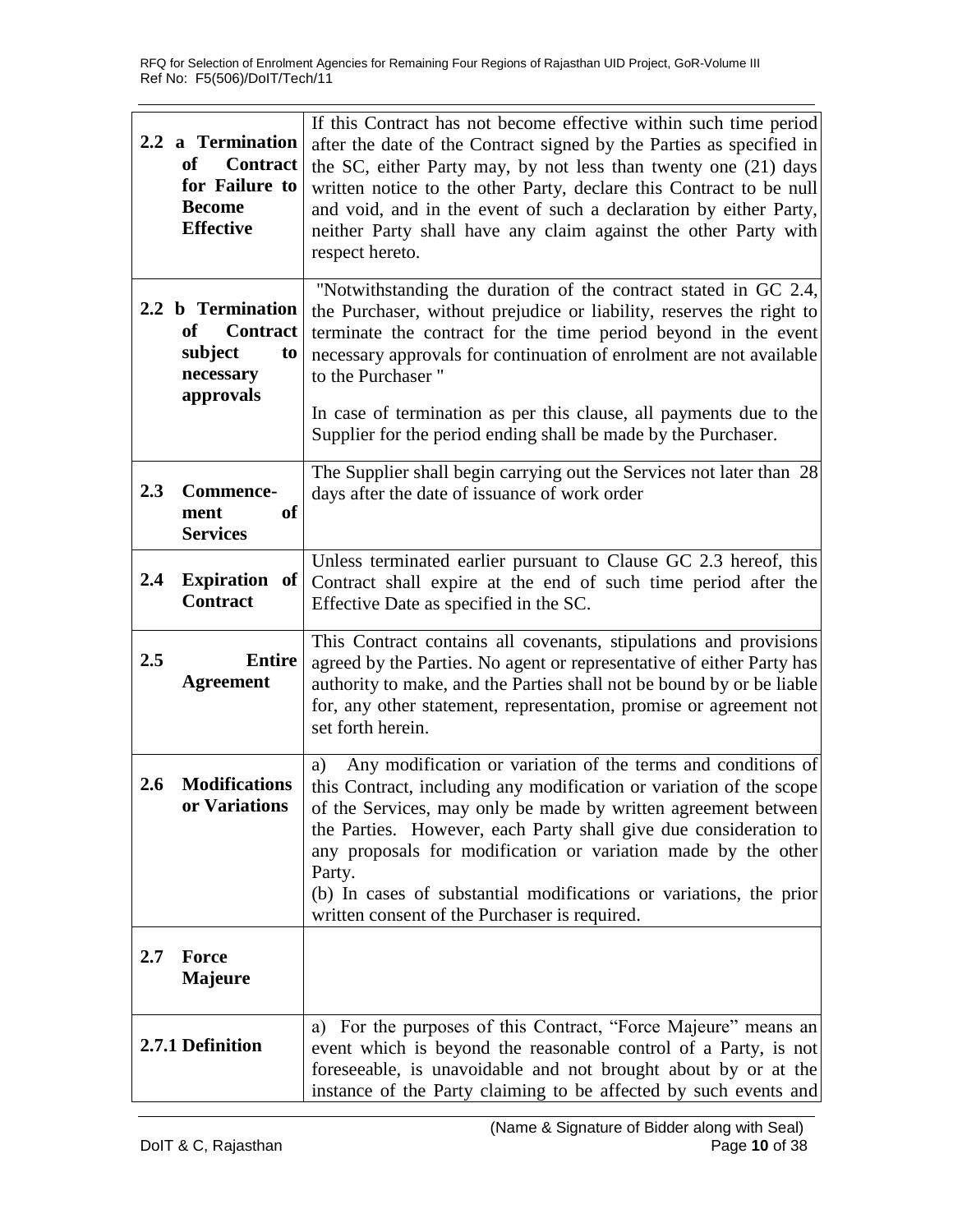| which has caused the non-performance or delay in performance,<br>and which makes a Party's performance of its obligations<br>hereunder impossible or so impractical as reasonably to be<br>considered impossible in the circumstances, and includes, but is not<br>limited to, war, riots, civil disorder, earthquake, fire, explosion,<br>storm, flood or other extreme adverse weather conditions, strikes,<br>lockouts or other industrial action (except where such strikes,<br>lockouts or other industrial action are within the power of the Party<br>invoking Force Majeure to prevent), confiscation or any other<br>action by Government agencies. |
|--------------------------------------------------------------------------------------------------------------------------------------------------------------------------------------------------------------------------------------------------------------------------------------------------------------------------------------------------------------------------------------------------------------------------------------------------------------------------------------------------------------------------------------------------------------------------------------------------------------------------------------------------------------|
| (b) Force Majeure shall not include (i) any event which is caused<br>by the negligence or intentional action of a Party or agents or<br>employees, nor (ii) any event which a diligent Party could<br>reasonably have been expected both to take into account at the time<br>of the conclusion of this Contract, and avoid or overcome in the<br>carrying out of its obligations hereunder.                                                                                                                                                                                                                                                                  |
| (c) Force Majeure shall not include insufficiency of funds or<br>inability to make any payment required hereunder.                                                                                                                                                                                                                                                                                                                                                                                                                                                                                                                                           |
| The failure of a Party to fulfill any of its obligations under the<br>$2.7.2$ No Breach of<br>contract shall not be considered to be a breach of, or default under,<br>this Contract insofar as such inability arises from an event of Force<br>Majeure, provided that the Party affected by such an event (a) has<br>taken all reasonable precautions, due care and reasonable<br>alternative measures in order to carry out the terms and conditions<br>of this Contract, and (b) has informed the other Party as soon as<br>possible about the occurrence of such an event.                                                                               |
| (a) A Party affected by an event of Force Majeure shall continue to<br>perform its obligations under the Contract as far as is reasonably<br>practical, and shall take all reasonable measures to minimize the<br>consequences of any event of Force Majeure.                                                                                                                                                                                                                                                                                                                                                                                                |
| (b) A Party affected by an event of Force Majeure shall notify the<br>other Party of such event as soon as possible, and in any case not<br>later than fourteen (14) days following the occurrence of such<br>event, providing evidence of the nature and cause of such event,<br>and shall similarly give written notice of the restoration of normal<br>conditions as soon as possible.                                                                                                                                                                                                                                                                    |
| (c) Any period within which a Party shall, pursuant to this<br>Contract, complete any action or task, shall be extended for a<br>period equal to the time during which such Party was unable to<br>perform such action as a result of Force Majeure.<br>(d) During the period of their inability to perform the Services as a                                                                                                                                                                                                                                                                                                                                |
|                                                                                                                                                                                                                                                                                                                                                                                                                                                                                                                                                                                                                                                              |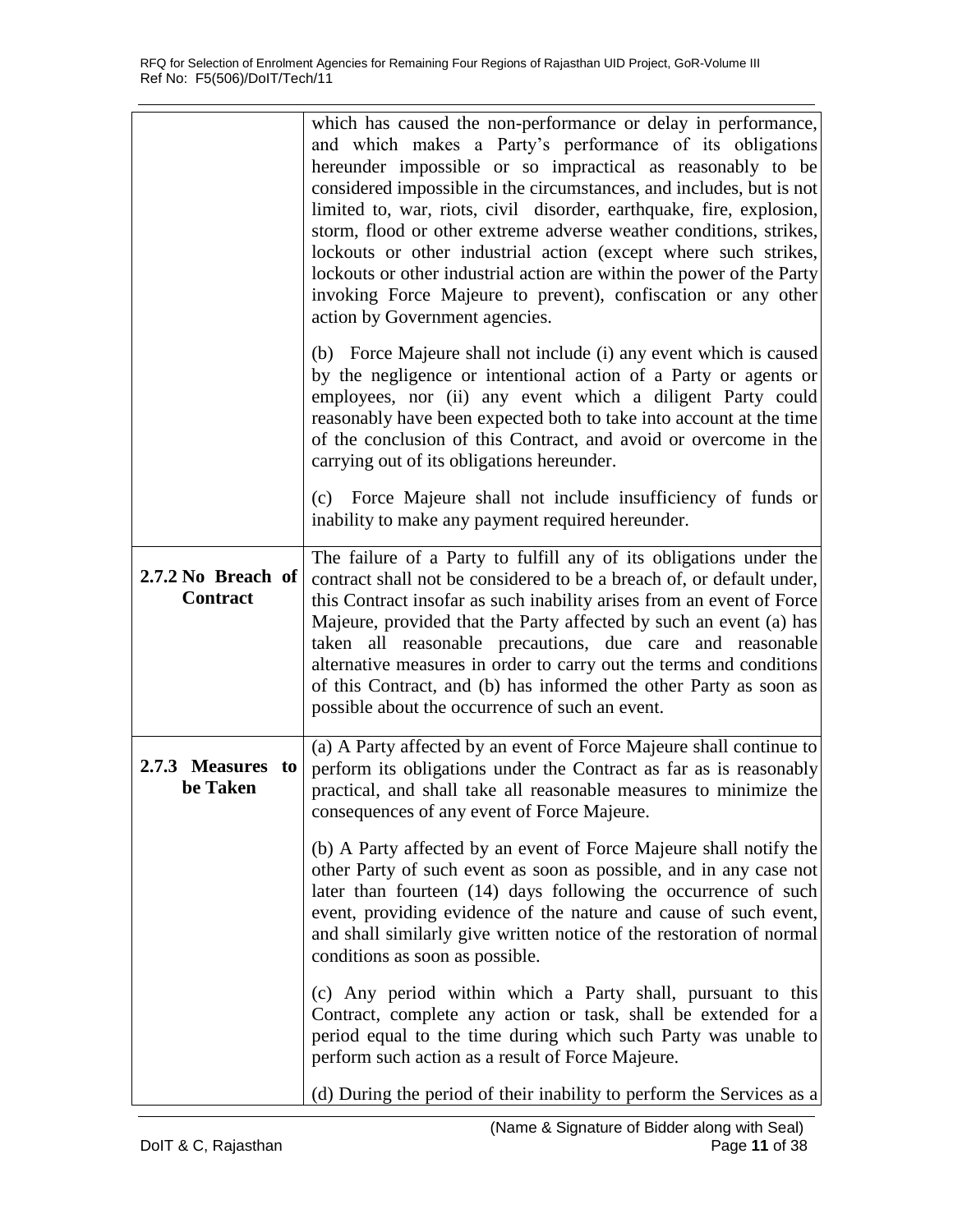|                                       | result of an event of Force Majeure, the Supplier, upon instructions<br>by the Purchaser, shall either:                                                                                                                                                                                                                                                                                                                                                                                                                                                  |  |  |
|---------------------------------------|----------------------------------------------------------------------------------------------------------------------------------------------------------------------------------------------------------------------------------------------------------------------------------------------------------------------------------------------------------------------------------------------------------------------------------------------------------------------------------------------------------------------------------------------------------|--|--|
|                                       | (i) Demobilize,; or                                                                                                                                                                                                                                                                                                                                                                                                                                                                                                                                      |  |  |
|                                       | (ii) Continue with the Services to the extent possible, in which case<br>the Supplier shall continue to be paid proportionately and on<br>prorata basis, under the terms of this Contract.                                                                                                                                                                                                                                                                                                                                                               |  |  |
|                                       | (e) In the case of disagreement between the Parties as to the<br>existence or extent of Force Majeure, the matter shall be settled<br>according to Clause GC 8.                                                                                                                                                                                                                                                                                                                                                                                          |  |  |
| 2.8 Suspension                        | The Purchaser may, by written notice of suspension to the Supplier,<br>suspend all payments to the Supplier hereunder if the Supplier fails<br>to perform any of its obligations under this Contract, including the<br>carrying out of the Services, provided that such notice of<br>suspension (i) shall specify the nature of the failure, and (ii) shall<br>allow the Supplier to remedy such failure, if capable of being<br>remedied, within a period not exceeding thirty (30) days after<br>receipt by the Supplier of such notice of suspension. |  |  |
| <b>Termination</b><br>2.9             |                                                                                                                                                                                                                                                                                                                                                                                                                                                                                                                                                          |  |  |
| 2.9.1 By<br>the  <br><b>Purchaser</b> | The Purchaser may, without prejudice to any other remedy for<br>breach of Contract, terminate this Contract in case of the<br>occurrence of any of the events specified in paragraphs (a) through<br>$(k)$ of this Clause GC 2.9.1. In such an occurrence the Purchaser<br>shall give a not less than thirty (30) days' written notice of<br>termination to the Supplier, and sixty $(60)$ days' in the case of the<br>event referred to in (1).                                                                                                         |  |  |
|                                       | (a) If the Supplier does not remedy a failure in the performance<br>of their obligations under the Contract, within thirty (30) days<br>after being notified or within any further period as the<br>Purchaser may have subsequently approved in writing.                                                                                                                                                                                                                                                                                                 |  |  |
|                                       | If the Supplier becomes (or, if the Supplier consists of more<br>(b)<br>than one entity, if any of its Members becomes and which has<br>substantial bearing on providing Services under this contract)<br>insolvent or go into liquidation or receivership whether<br>compulsory or voluntary.                                                                                                                                                                                                                                                           |  |  |
|                                       | If the Supplier, in the judgment of the Purchaser has engaged<br>(c)<br>in corrupt or fraudulent practices in competing for or in<br>executing the Contract.                                                                                                                                                                                                                                                                                                                                                                                             |  |  |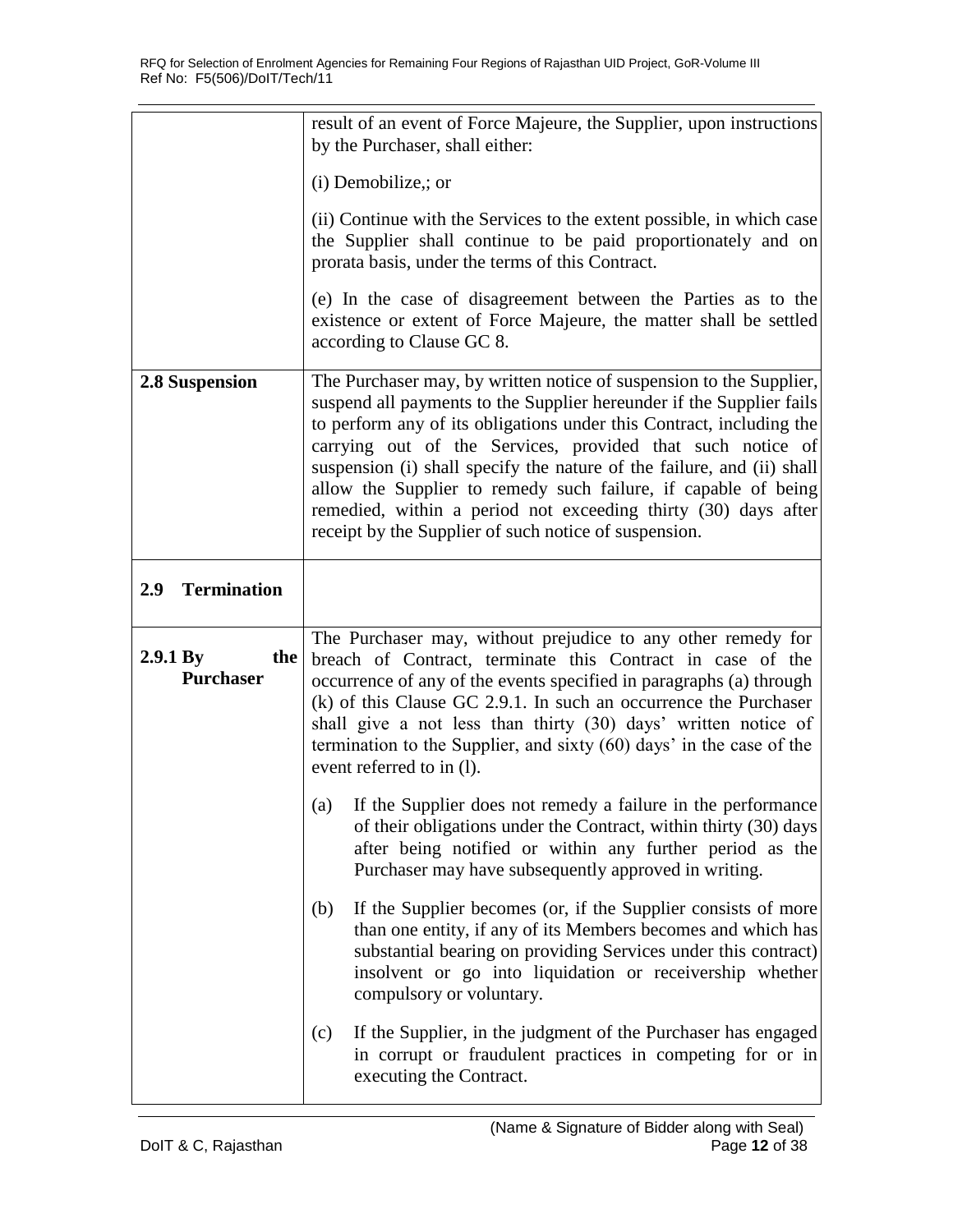| (d) | If, as the result of Force Majeure, the Supplier are unable to<br>perform a material portion of the Services for a period of not<br>less than sixty $(60)$ days.                                                                                                                                                                                                                            |
|-----|---------------------------------------------------------------------------------------------------------------------------------------------------------------------------------------------------------------------------------------------------------------------------------------------------------------------------------------------------------------------------------------------|
| (e) | If the Supplier submits to the Purchaser a false statement<br>which has a material effect on the rights, obligations or<br>interests of the Purchaser.                                                                                                                                                                                                                                      |
| (f) | If the Supplier places itself in position of conflict of interest<br>or fails to disclose promptly any conflict of interest to the<br>Purchaser.                                                                                                                                                                                                                                            |
| (g) | If the Supplier fails to provide the quality services as<br>this<br>The<br>envisaged<br>under<br>Contract.<br>District<br>Registrar/Registrar/ UIDAI may make judgment regarding<br>the poor quality of services, the reasons for which shall be<br>recorded in writing. The District Registrar may decide to<br>give one chance to the Supplier to improve the quality of<br>the services. |
| h)  | If the Supplier has been blacklisted by the UIDAI or<br>disqualified for any reason including for no longer meeting<br>the empanelment criteria laid down by the UIDAI based on<br>which the Supplier was empanelled as n enrolling agency.                                                                                                                                                 |
| (i) | If the Supplier fails to fulfill its obligations under Clause G.C<br>3.3 hereof.                                                                                                                                                                                                                                                                                                            |
| (j) | If the Supplier fails to comply with any final decision reached<br>as a result of arbitration proceedings pursuant to Clause GC 8<br>hereof.                                                                                                                                                                                                                                                |
|     | (k) In the event of Supplier found :                                                                                                                                                                                                                                                                                                                                                        |
|     | (i) Engaged in bogus or fraudulent enrolments being done                                                                                                                                                                                                                                                                                                                                    |
|     | (ii) Deploying Enrolment Operators who are not tested and<br>certified by UIDAI appointed 'Testing and Certification<br>Agency' for performing enrolment functions                                                                                                                                                                                                                          |
|     | (iii) Non adherence to the enrolment process defined by District<br>Registrar/Registrar/UIDAI                                                                                                                                                                                                                                                                                               |
|     | (iv)Sub-contracting of enrolment work                                                                                                                                                                                                                                                                                                                                                       |
|     | (v) Consistent poor quality of biometrics data                                                                                                                                                                                                                                                                                                                                              |
|     | (vi)Usage of biometric devices which are not certified by                                                                                                                                                                                                                                                                                                                                   |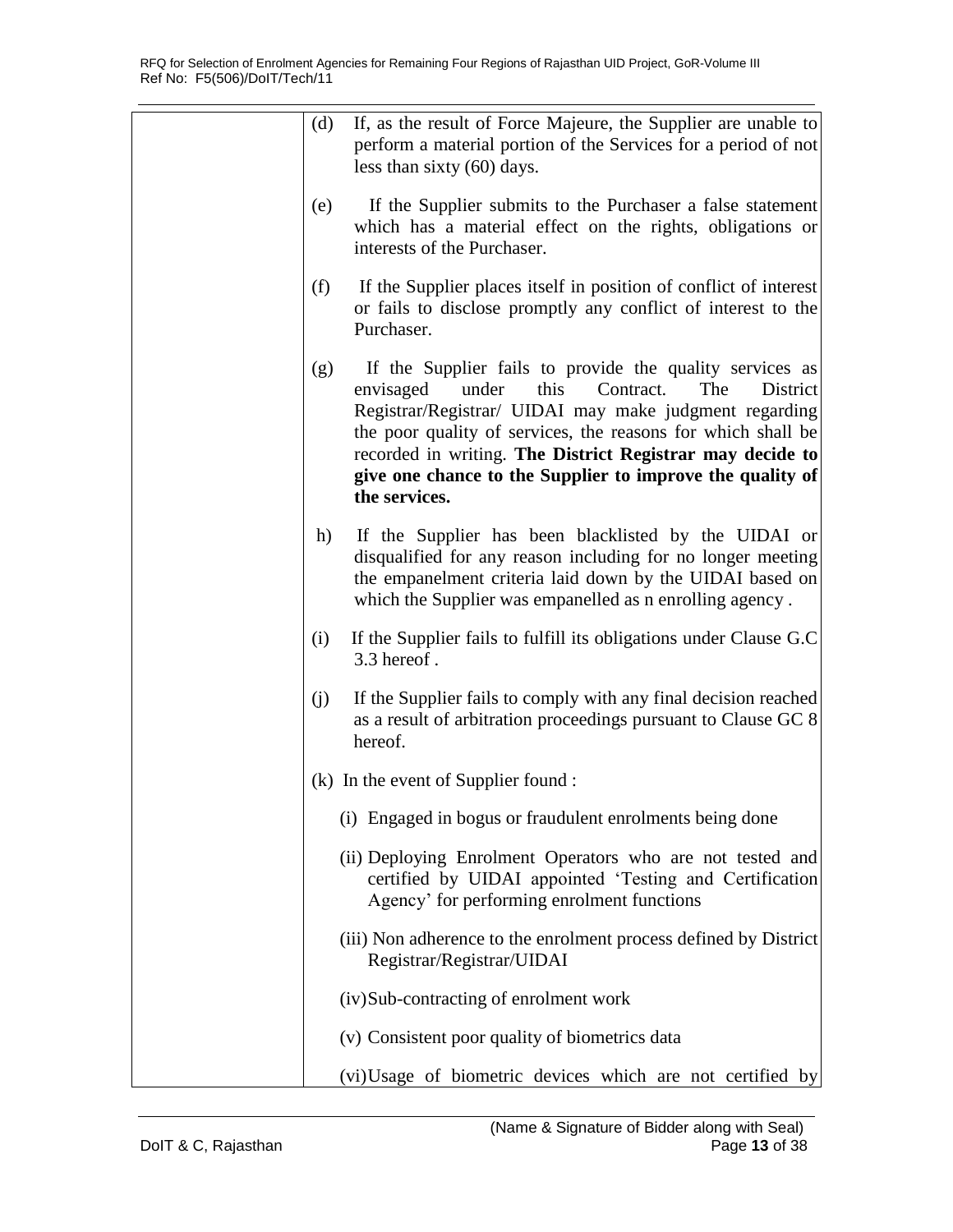|                                    | <b>UIDAI</b>                                                                                                                                                                                                                                                                                                                                                                                                                                                                           |  |  |
|------------------------------------|----------------------------------------------------------------------------------------------------------------------------------------------------------------------------------------------------------------------------------------------------------------------------------------------------------------------------------------------------------------------------------------------------------------------------------------------------------------------------------------|--|--|
|                                    | (vii)<br>Non-provision of necessary infrastructure at the<br>enrolment centers                                                                                                                                                                                                                                                                                                                                                                                                         |  |  |
|                                    | information<br>Provided<br>(viii)<br>incorrect<br>to<br>Registrar/Purchaser/ UIDAI                                                                                                                                                                                                                                                                                                                                                                                                     |  |  |
|                                    | (ix) Non co-operative during audits conducted by Registrar/<br>Purchaser / UIDAI/ UIDAI Regional Office or auditing<br>agencies appointed for the purpose.                                                                                                                                                                                                                                                                                                                             |  |  |
|                                    | If the Purchaser, in its sole discretion and for any reason<br>1)<br>whatsoever, decides to terminate this Contract.                                                                                                                                                                                                                                                                                                                                                                   |  |  |
|                                    | m) In the event the Purchaser terminates the Contract in whole or<br>in part, pursuant to Clause GC Clause 2.9.1, the Purchaser<br>may procure, upon such terms and in such manner as it deems<br>appropriate, services similar to those undelivered or not<br>performed, and the Supplier shall be liable to the Purchaser<br>for any additional costs for such similar services. However,<br>the Supplier shall continue performance of the Contract to the<br>extent not terminated |  |  |
| 2.9.2 By<br>the<br><b>Supplier</b> | The Suppliers may terminate this Contract, by not less than thirty<br>(30) days' written notice to the Purchaser, such notice to be given<br>after the occurrence of any of the events specified in paragraphs (a)<br>through (d) of this Clause GC 2.9.2:                                                                                                                                                                                                                             |  |  |
|                                    | If the Purchaser fails to pay any money due to the Supplier<br>(a)<br>pursuant to this Contract and not subject to dispute pursuant<br>to Clause GC 8 hereof within forty-five (45) days after<br>receiving written notice from the Supplier that such payment<br>is overdue.                                                                                                                                                                                                          |  |  |
|                                    | If, as the result of Force Majeure, the Supplier is unable to<br>(b)<br>perform a material portion of the Services for a period of not<br>less than sixty $(60)$ days.                                                                                                                                                                                                                                                                                                                 |  |  |
|                                    | If the Purchaser fails to comply with any final decision<br>(c)<br>reached as a result of arbitration pursuant to Clause GC 8<br>hereof.                                                                                                                                                                                                                                                                                                                                               |  |  |
|                                    | (d) If the Purchaser is in material breach of its obligations pursuant<br>to this Contract and has not remedied the same within forty-<br>five (45) days (or such longer period as the Supplier may<br>have subsequently approved in writing) following the receipt<br>by the Purchaser of the Supplier's notice specifying such                                                                                                                                                       |  |  |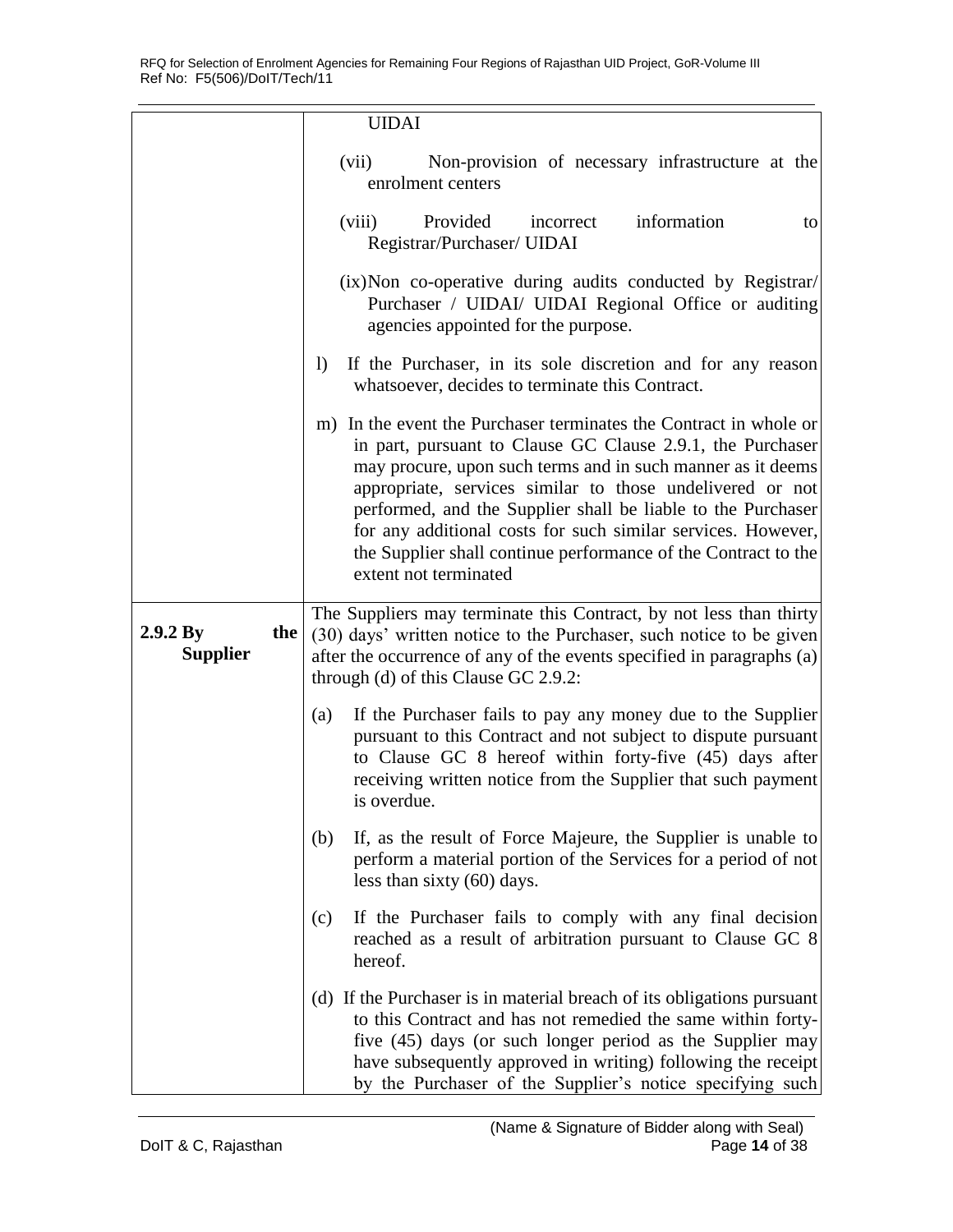|                                                                  | breach.                                                                                                                                                                                                                                                                                                                                                                                                                                                                                                                                                                                                                                                                                                                                                                                                                                                                                                                                                                                                                                                                                                                                                            |
|------------------------------------------------------------------|--------------------------------------------------------------------------------------------------------------------------------------------------------------------------------------------------------------------------------------------------------------------------------------------------------------------------------------------------------------------------------------------------------------------------------------------------------------------------------------------------------------------------------------------------------------------------------------------------------------------------------------------------------------------------------------------------------------------------------------------------------------------------------------------------------------------------------------------------------------------------------------------------------------------------------------------------------------------------------------------------------------------------------------------------------------------------------------------------------------------------------------------------------------------|
| 2.9.3 Cessation of<br><b>Rights</b><br>and<br><b>Obligations</b> | Upon termination of this Contract pursuant to Clauses GC 2.2 or<br>GC 2.9 hereof, or upon expiration of this Contract pursuant to<br>Clause GC 2.4 hereof, all rights and obligations of the Parties<br>hereunder shall cease, except (i) such rights and obligations as may<br>have accrued on the date of termination or expiration, (ii) the<br>obligation of confidentiality set forth in Clause GC 3.3 hereof, (iii)<br>the Supplier's obligation to permit inspection, copying and auditing<br>of their accounts and records set forth in Clause GC 3.5 hereof, and<br>(iv) any right which a Party may have under the Law.                                                                                                                                                                                                                                                                                                                                                                                                                                                                                                                                  |
| 2.9.4 Cessation of<br><b>Services</b>                            | Upon termination of this Contract by notice of either Party to the<br>other pursuant to Clauses GC 2.9.1 or GC 2.9.2 hereof, the<br>Supplier shall, immediately upon dispatch or receipt of such notice,<br>take all necessary steps to bring the Services to a close in a prompt<br>and orderly manner and shall make every reasonable effort to keep<br>expenditures for this purpose to a minimum. With respect to<br>documents, data, and/ or any other material prepared by the<br>Supplier and equipment and materials furnished by the Purchaser,<br>the Supplier shall proceed as provided, respectively, by Clauses<br>GC 3.9 or GC 3.10 hereof.                                                                                                                                                                                                                                                                                                                                                                                                                                                                                                          |
| 2.9.5 Payment<br>upon<br><b>Termination</b>                      | Upon termination of this Contract pursuant to Clauses GC 2.9.1 or<br>GC 2.9.2, the Purchaser shall make the following payments to the<br>Supplier:<br>If the Contract is terminated pursuant to Clause GC 2.9.1 (d),<br>(a)<br>$(g)$ , (i),,k(ii) to K(ix) and 1 or 2.9.2, remuneration pursuant to<br>Clause GC 6.3(c), (i) hereof for Services satisfactorily<br>performed prior to the effective date of termination;<br>If the agreement is terminated pursuant of Clause GC 2.9.1<br>(b)<br>(a) to (c), (e), (f), (h), (j). and $k(i)$ , the Supplier shall not be<br>entitled to receive any agreed payments upon termination of<br>the contract. However, the Purchaser may consider making<br>payment for the part satisfactorily performed on the basis of<br>Quantum Meruit as assessed by it, if such part is of<br>economic utility to the Purchaser. Applicable under such<br>circumstances, upon termination, the Purchaser may also<br>impose liquidated damages as per the provisions of Clause<br>GC 9 of this agreement. The Supplier will be required to pay<br>any such liquidated damages to Purchaser within 30 days of<br>termination date. |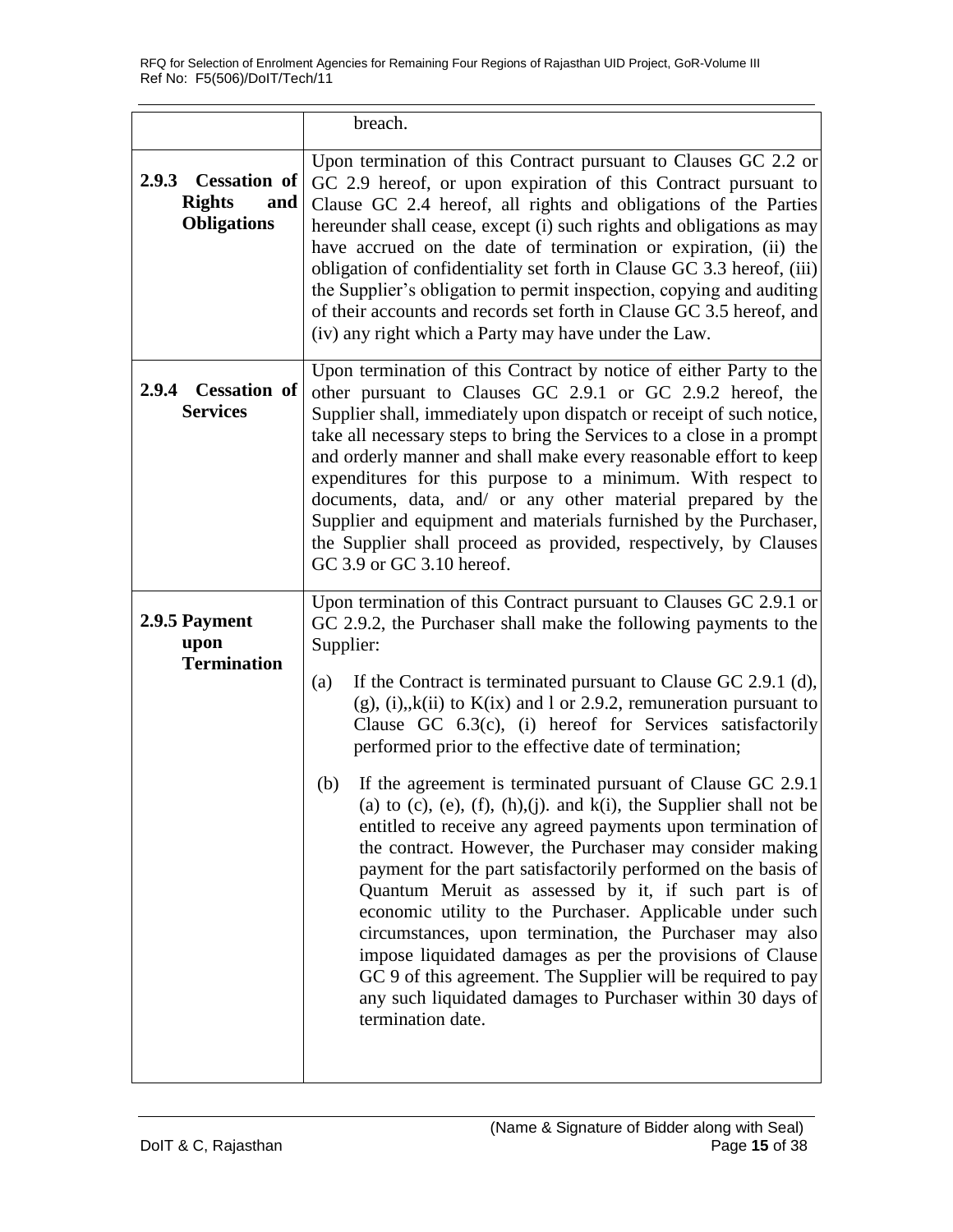| 2.9.6 Disputes<br>about Events<br>of<br><b>Termination:</b> | If either Party disputes whether an event specified in paragraphs (a)<br>through (t) of Clause GC 2.9.1 or in Clause GC 2.9.2 hereof has<br>occurred, such Party may, within forty-five (30) days after receipt<br>of notice of termination from the other Party, refer the matter to<br>Clause GC 8 hereof, and this Contract shall not be terminated on<br>account of such event except in accordance with the terms of any<br>resulting arbitral award. |
|-------------------------------------------------------------|------------------------------------------------------------------------------------------------------------------------------------------------------------------------------------------------------------------------------------------------------------------------------------------------------------------------------------------------------------------------------------------------------------------------------------------------------------|
| Extension of<br>2.10<br><b>Contract</b>                     | The contract shall be extended for a period as required by the<br>Purchaser based on mutual agreement. The rates used for the<br>calculation of the 'Total Cost of Services' as given in Appendix C<br>shall be effective for such extension.                                                                                                                                                                                                              |

#### <span id="page-15-0"></span>**3. OBLIGATIONS OF THE SUPPLIER**

| 3.1 | <b>General</b>                                                                                        |                                                                                                                                                                                                                                                                                                                                                                                                                                                                                                                                                                                                                                                                                                                                                                                                                                                                                                                                                     |
|-----|-------------------------------------------------------------------------------------------------------|-----------------------------------------------------------------------------------------------------------------------------------------------------------------------------------------------------------------------------------------------------------------------------------------------------------------------------------------------------------------------------------------------------------------------------------------------------------------------------------------------------------------------------------------------------------------------------------------------------------------------------------------------------------------------------------------------------------------------------------------------------------------------------------------------------------------------------------------------------------------------------------------------------------------------------------------------------|
|     | 3.1.1 Standard<br>of<br><b>Performance</b>                                                            | The Supplier shall perform the Services and carry out their<br>obligations hereunder with all due diligence, efficiency and<br>economy, in accordance with generally accepted professional<br>standards and practices, and shall observe sound management<br>practices, and employ appropriate technology and safe and effective<br>equipment, machinery, materials and methods. The Supplier shall<br>always act, in respect of any matter relating to this Contract or to the<br>Services, as faithful advisers to the Purchaser, and shall at all times<br>support and safeguard the Purchaser's legitimate interests in any<br>dealings with third Parties.                                                                                                                                                                                                                                                                                     |
|     | 3.2 Suppliers Not<br><b>Benefit</b><br>to<br>from<br><b>Commis-</b><br>sions,<br>Dis-<br>counts, etc. | The payment of the Supplier pursuant to Clause GC 6 shall<br>a)<br>constitute the Supplier's only payment in connection with this<br>Contract or the Services, and the Supplier shall not accept for<br>their own benefit any trade commission, discount, or similar<br>payment in connection with activities pursuant to this<br>Contract or to the Services or in the discharge of their<br>obligations under the Contract, and the Supplier shall use<br>their best efforts to ensure that the Personnel and agents of<br>either of them similarly shall not receive any such additional<br>payment.<br>Furthermore, if the Supplier, as part of the Services, has the<br>(b)<br>responsibility of advising the Purchaser on the procurement<br>of goods, works or services, the Supplier shall comply with<br>the Purchaser's applicable procurement guidelines, and shall<br>at all times exercise such responsibility in the best interest of |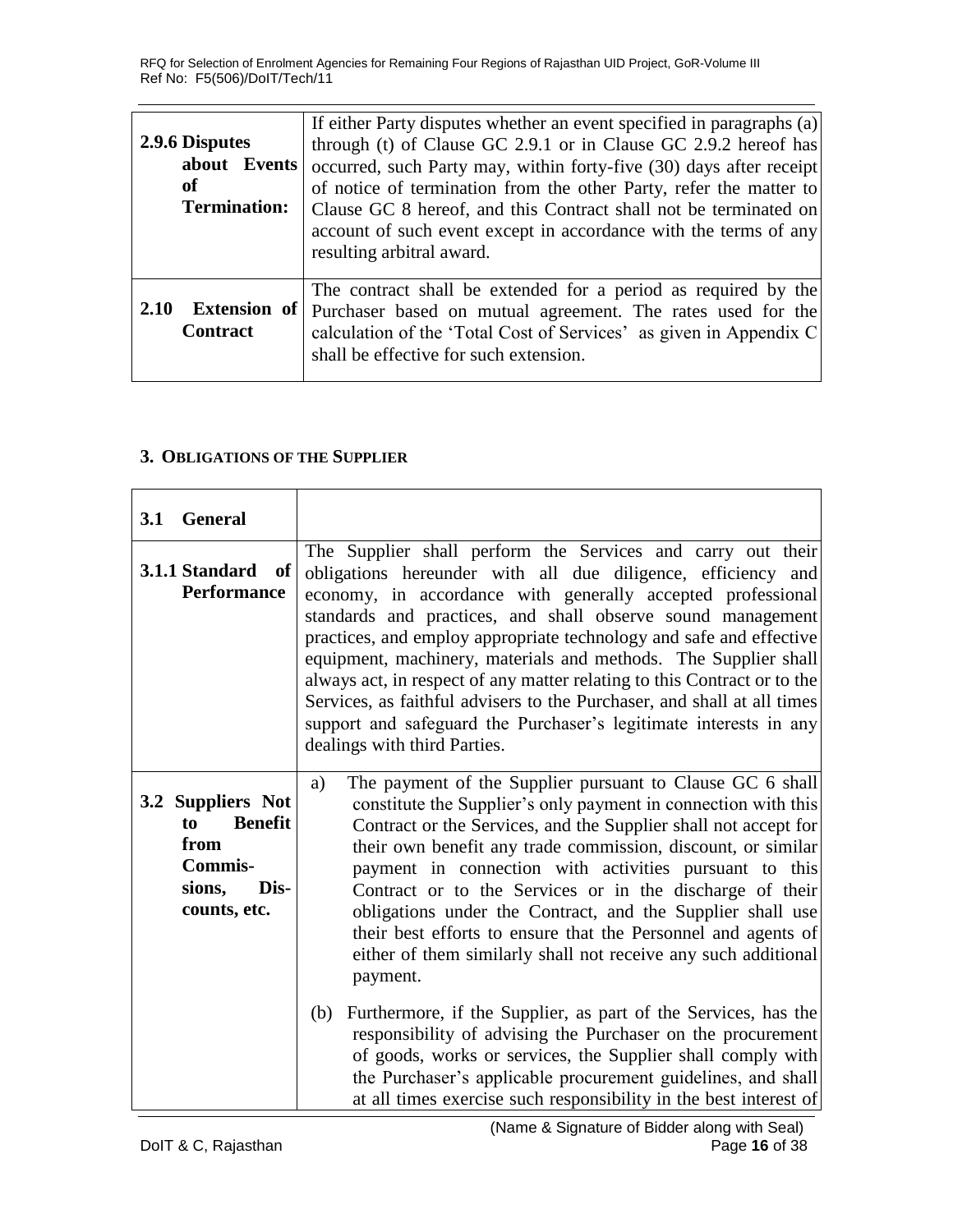|     |                                                                           | the Purchaser. Any discounts or commissions obtained by the<br>Supplier in the exercise of such procurement responsibility                                                                                                                                                                                                                                                                                                                                                                                                                                                                                              |
|-----|---------------------------------------------------------------------------|-------------------------------------------------------------------------------------------------------------------------------------------------------------------------------------------------------------------------------------------------------------------------------------------------------------------------------------------------------------------------------------------------------------------------------------------------------------------------------------------------------------------------------------------------------------------------------------------------------------------------|
|     |                                                                           | shall be for the account of the Purchaser.                                                                                                                                                                                                                                                                                                                                                                                                                                                                                                                                                                              |
| 3.3 | <b>Prohibition</b><br>of<br><b>Conflicting</b><br><b>Activities</b>       | The Supplier shall not engage, and shall cause their Personnel as<br>well as and their Personnel not to engage, either directly or<br>indirectly, in any business or professional activities which would<br>conflict with the activities assigned to them under this Contract.                                                                                                                                                                                                                                                                                                                                          |
|     |                                                                           | a) The Supplier shall keep safe, secure and confidential and protect<br>from unauthorized access, loss or damage all demographic<br>information, biometric information and all documents, data and<br>information of any nature collected in the course of enrolment of a<br>resident.                                                                                                                                                                                                                                                                                                                                  |
|     |                                                                           | b)The Supplier shall not store, copy, publish, print, interfere,<br>tamper with or manipulate the information collected in the course<br>of enrollment for aadhaar,                                                                                                                                                                                                                                                                                                                                                                                                                                                     |
|     |                                                                           | c)The Supplier shall not give access to the information or data<br>collected in the course of enrolment to any person who is not<br>authorized to handle the information or data. Information should<br>only be given to personnel authorized by the Purchaser and only<br>transmitted in the manner prescribed by the Registrar/UIDAI.                                                                                                                                                                                                                                                                                 |
|     | 3.4 General<br>Confidentiali<br>ty                                        | Except with the prior written consent of the Purchaser, the Supplier<br>and the Personnel shall not at any time communicate to any person<br>or entity any confidential information acquired in the course of the<br>Services, nor shall the Supplier and the Personnel make public the<br>recommendations formulated in the course of, or as a result of, the<br>Services.                                                                                                                                                                                                                                             |
| 3.5 | Insurance to<br><b>Taken</b><br>be<br>Out<br>by<br>the<br><b>Supplier</b> | The Supplier (a) shall take out and maintain, at their own cost but<br>on terms and conditions approved by the Purchaser, insurance<br>against the risks, and for the coverage, as shall be specified in the<br>SC; and (b) at the Purchaser's request, shall provide evidence to the<br>Purchaser showing that such insurance has been taken out and<br>maintained and that the current premiums have been paid.                                                                                                                                                                                                       |
| 3.6 | Accounting,<br><b>Inspection</b><br>and Auditing                          | The Supplier (i) shall keep accurate and systematic accounts<br>(a)<br>and records in respect of the Services hereunder, in accordance<br>with internationally accepted accounting principles and in such<br>form and detail as will clearly identify all relevant time changes<br>and costs, and the bases thereof, and (ii) shall periodically<br>permit the Purchaser or its designated representative and/or the<br>Purchaser, and up to five years from expiration or termination<br>of this Contract, to inspect the same and make copies thereof as<br>well as to have them audited by auditors appointed by the |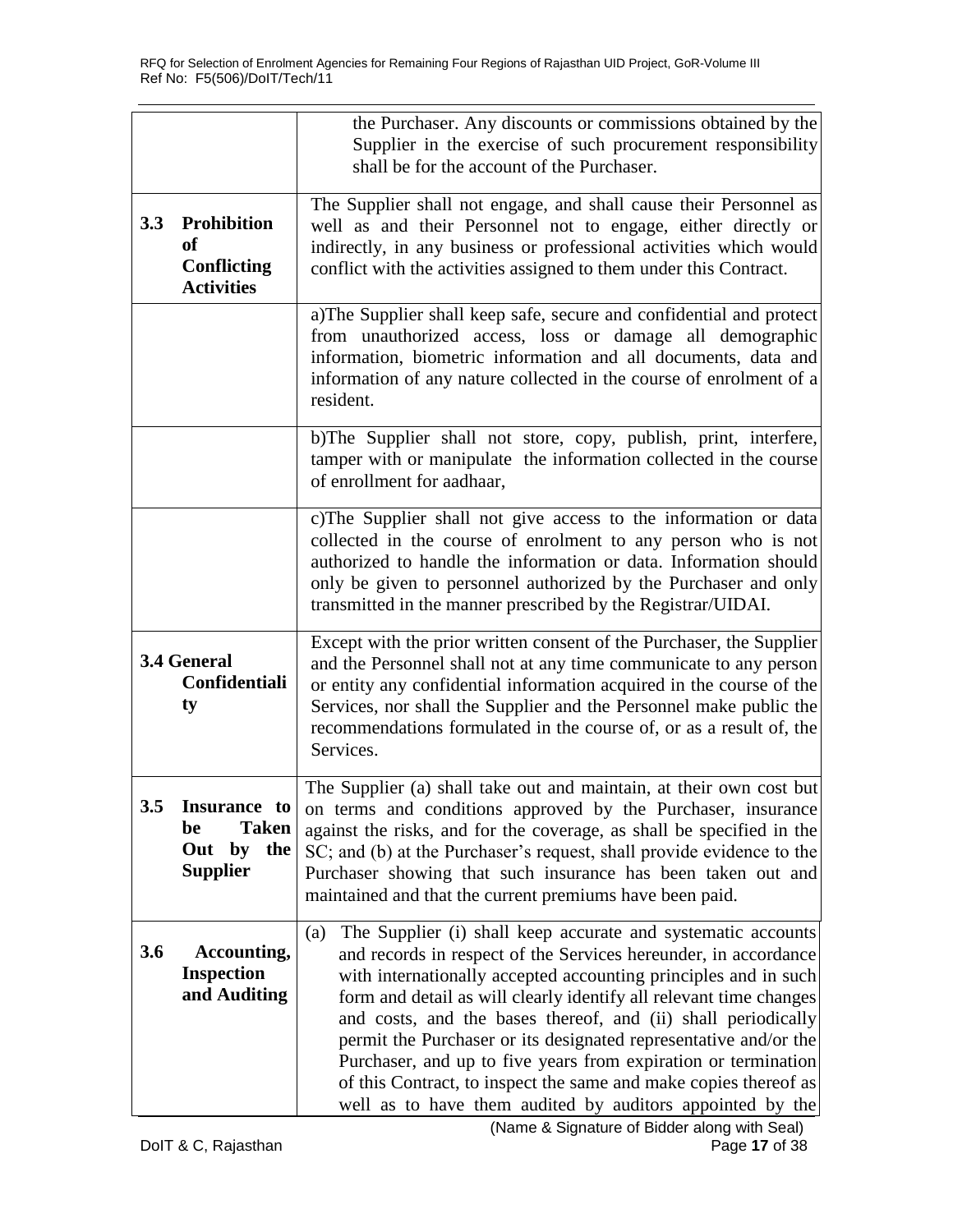|             |                                                                                  | Purchaser or the Purchaser, if so required by the Purchaser or<br>the Purchaser as the case may be.                                                                                                                                                                                                                                                                                                                                                                                                                                                                                                                                                                                                                                                                                                           |
|-------------|----------------------------------------------------------------------------------|---------------------------------------------------------------------------------------------------------------------------------------------------------------------------------------------------------------------------------------------------------------------------------------------------------------------------------------------------------------------------------------------------------------------------------------------------------------------------------------------------------------------------------------------------------------------------------------------------------------------------------------------------------------------------------------------------------------------------------------------------------------------------------------------------------------|
|             |                                                                                  | (b) The Purchaser shall have the right to carry out inspection<br>checks, audits of the Supplier's premises and/ or locations,<br>facilities, or point of delivery of services performed under this<br>contract.                                                                                                                                                                                                                                                                                                                                                                                                                                                                                                                                                                                              |
|             |                                                                                  | (c) The Purchaser shall have the right to carry out scheduled/ un-<br>scheduled visits to any of the locations, enrolment centres<br>manned by the Supplier and oversee the processes and<br>operations of the Supplier                                                                                                                                                                                                                                                                                                                                                                                                                                                                                                                                                                                       |
| 3.7         | Sub-<br>contracting                                                              | The Supplier shall not be permitted to sub-contract any part of its<br>obligations, duties, or responsibilities under this contract                                                                                                                                                                                                                                                                                                                                                                                                                                                                                                                                                                                                                                                                           |
| 3.8         | <b>Reporting</b><br><b>Obligations</b>                                           | The Supplier shall submit to the Purchaser the reports and<br>(a)<br>documents specified in Appendix B hereto, in the form, in the<br>numbers and within the time periods set forth in the said<br>Appendix.                                                                                                                                                                                                                                                                                                                                                                                                                                                                                                                                                                                                  |
| 3.9         | <b>Rights of Use</b>                                                             | All rights of use of any process, product, service, or data<br>(a)<br>developed, generated, or collected, or any other task<br>performed by the Supplier under the execution of the contract,<br>would lie exclusively with the Purchaser or its nominated<br>agencies in perpetuity free from all liens, encumbrances, and<br>other third party rights and the Supplier shall, wherever<br>required, take all steps that may be necessary to ensure the<br>transfer of such rights in favour of the Purchaser or its<br>nominated agencies.                                                                                                                                                                                                                                                                  |
| <b>3.10</b> | Equipment,<br><b>Materials</b><br><b>Furnished</b> by<br>the<br><b>Purchaser</b> | Equipment, vehicles and materials made available to the Supplier<br>by the Purchaser, or purchased by the Supplier wholly or partly with<br><b>Vehicles and</b> funds provided by the Purchaser, shall be the property of the<br>Purchaser and shall be marked accordingly. Upon termination or<br>expiration of this Contract, the Supplier shall make available to the<br>Purchaser an inventory of such equipment, vehicles and materials<br>and shall dispose of such equipment and materials in accordance<br>with the Purchaser's instructions. While in possession of such<br>equipment, vehicles and materials, the Supplier, unless otherwise<br>instructed by the Purchaser in writing, shall insure them at the<br>expense of the Purchaser in an amount equal to their full<br>replacement value. |
| 3.11        | <b>Equipment</b><br>& Materials<br>Provided by                                   | Equipment or materials brought into India by the Supplier and the<br>Personnel and used either for the Project or personal use shall<br>remain the property of the Supplier or the Personnel concerned, as                                                                                                                                                                                                                                                                                                                                                                                                                                                                                                                                                                                                    |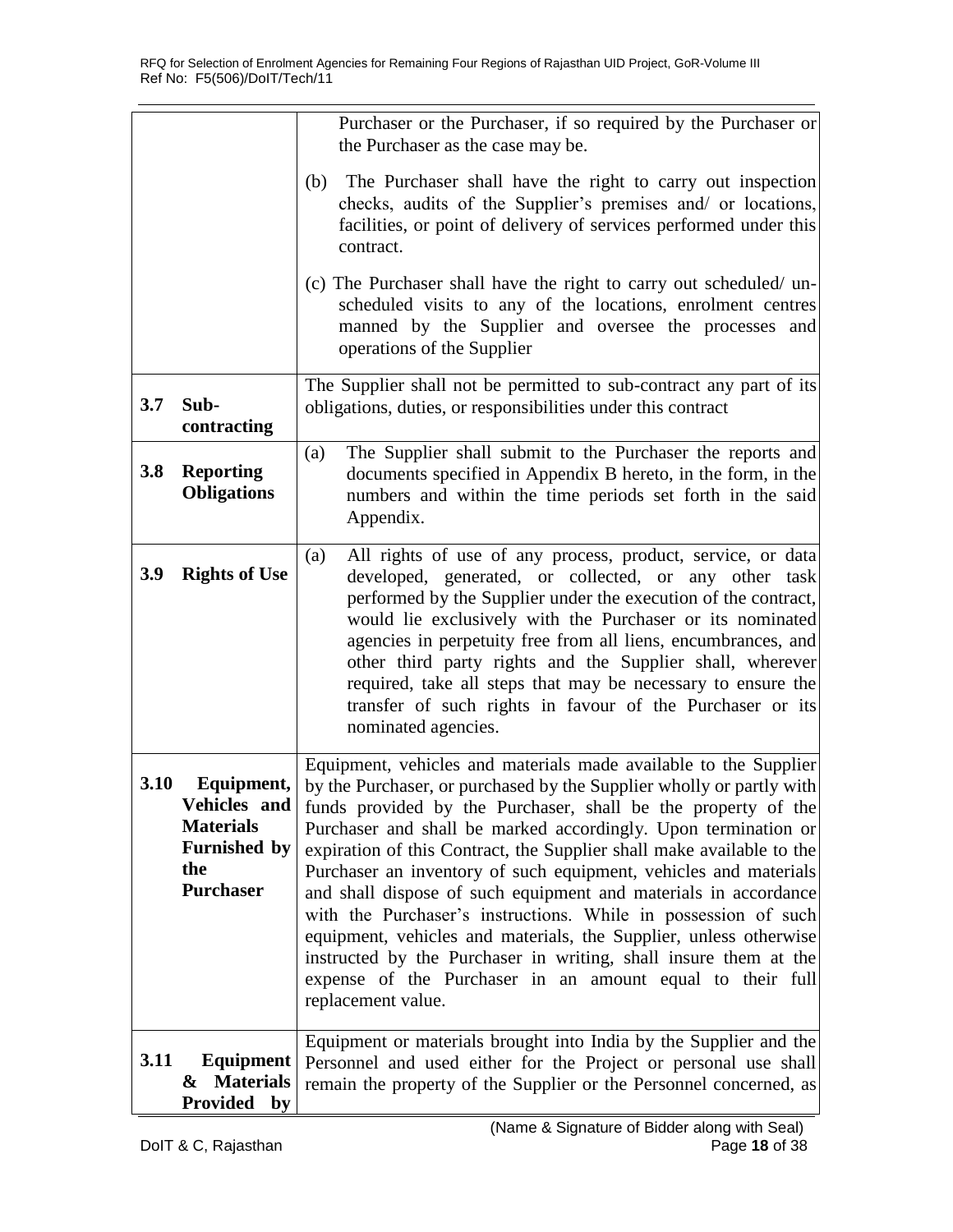| the Suppliers                                                         | applicable.                                                                                                                                                                               |
|-----------------------------------------------------------------------|-------------------------------------------------------------------------------------------------------------------------------------------------------------------------------------------|
|                                                                       | Supplier will be responsible for safety and security of all<br>equipments, material and man power.                                                                                        |
| <b>Intellectual</b><br>3.12<br><b>Property</b><br><b>Rights (IPR)</b> | The intellectual property rights to all the outputs, deliverables,<br>(a)<br>data, reports developed during the execution of this Contract<br>shall remain sole property of the Purchaser |
| 3.13 Assignment                                                       | The Supplier shall not assign, in whole or in part, their<br>obligations under this Contract                                                                                              |

#### <span id="page-18-0"></span>**4. SUPPLIER'S PERSONNEL**

| <b>General</b>               | The Supplier shall employ and provide such qualified and                                                                                                                                                                             |
|------------------------------|--------------------------------------------------------------------------------------------------------------------------------------------------------------------------------------------------------------------------------------|
| 4.1                          | experienced Personnel as are required to carry out the Services.                                                                                                                                                                     |
| 4.2Project<br><b>Manager</b> | If required by the SC, the Supplier shall ensure that at all times<br>during the Supplier's performance of the Services a project<br>manager, acceptable to the Purchaser, shall take charge of the<br>performance of such Services. |

## <span id="page-18-1"></span>**5. OBLIGATIONS OF THE PURCHASER**

|     |                          | Unless otherwise specified in the SC, the Purchaser shall use its best                                                                                                                              |
|-----|--------------------------|-----------------------------------------------------------------------------------------------------------------------------------------------------------------------------------------------------|
| 5.1 | <b>Assistance</b>        | efforts to ensure that the Government shall:                                                                                                                                                        |
|     | and                      |                                                                                                                                                                                                     |
|     | <b>Exemptions</b>        | Issue to officials, agents and representatives of the Government<br>(a)<br>all such instructions as may be necessary or appropriate for the<br>prompt and effective implementation of the Services. |
|     |                          | Provide to the Supplier and Personnel any such<br>(b)<br>other<br>assistance as may be specified in the SC.                                                                                         |
|     |                          | Other assistance/ exemption as specified in SC $5.1$ (c)<br>(c)                                                                                                                                     |
|     |                          | If, after the date of this Contract, there is any change in the                                                                                                                                     |
| 5.2 | <b>Change</b><br>$\ln  $ | Applicable Laws of India/Rajasthan with respect to taxes and duties,                                                                                                                                |
|     | the                      | which are directly payable by the Supplier for providing the                                                                                                                                        |
|     | <b>Applicable</b>        | services i.e. service tax or any such applicable tax from time to                                                                                                                                   |
|     | Law Related              | time, which increases or decreases the cost incurred by the Supplier                                                                                                                                |
|     | to Taxes and             | in performing the Services, then the remuneration and reimbursable                                                                                                                                  |
|     | <b>Duties</b>            | expenses otherwise payable to the Supplier under this Contract shall                                                                                                                                |
|     |                          | be increased or decreased accordingly by agreement between the                                                                                                                                      |
|     |                          | Parties hereto, and corresponding adjustments shall be made to                                                                                                                                      |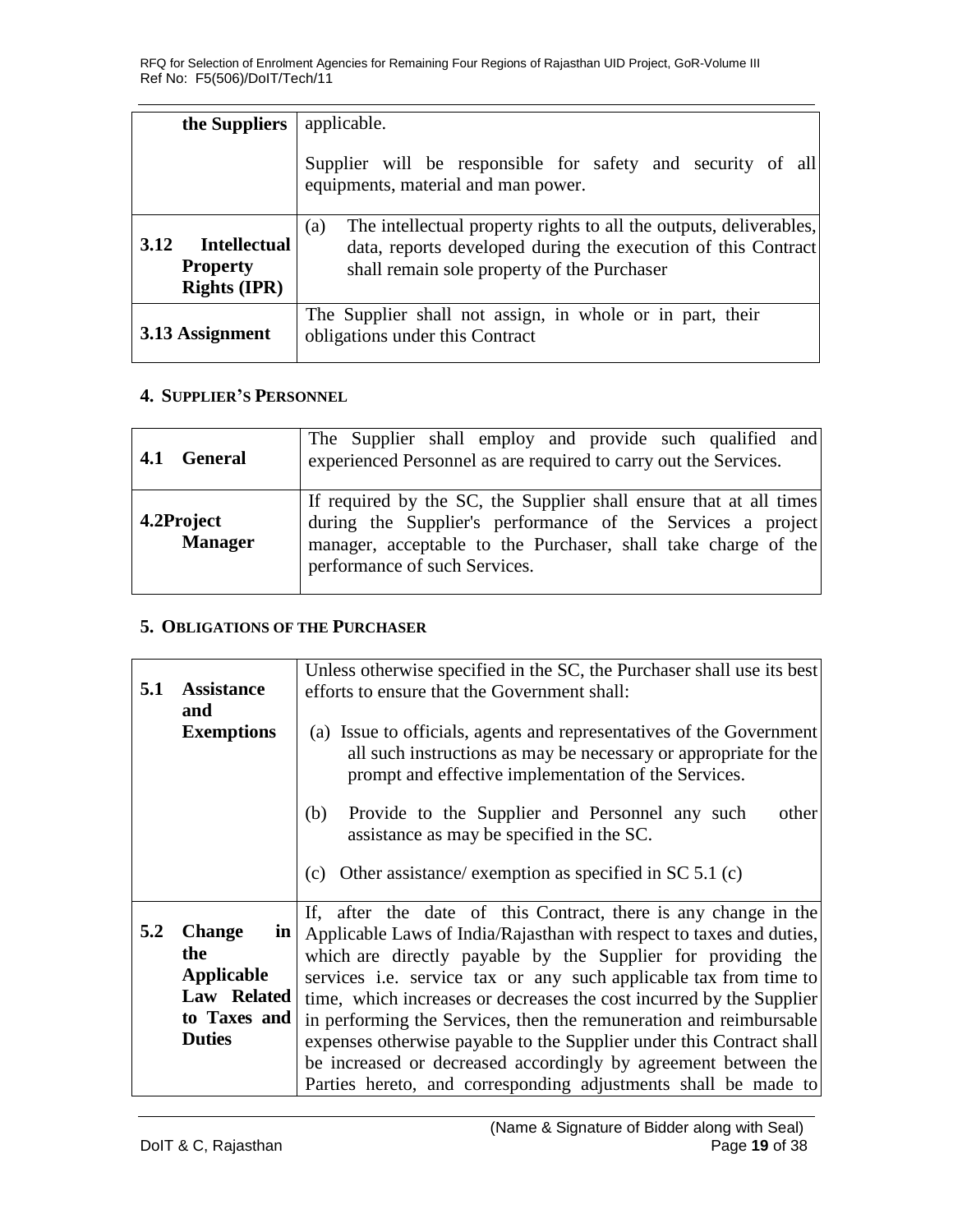|     |                                                                                               | the ceiling amounts specified in Clause GC 6.1(b).                                                                                                                                                                                                                                                                                                                                                                                                                                                                                                                                    |
|-----|-----------------------------------------------------------------------------------------------|---------------------------------------------------------------------------------------------------------------------------------------------------------------------------------------------------------------------------------------------------------------------------------------------------------------------------------------------------------------------------------------------------------------------------------------------------------------------------------------------------------------------------------------------------------------------------------------|
|     |                                                                                               |                                                                                                                                                                                                                                                                                                                                                                                                                                                                                                                                                                                       |
| 5.3 | Services,<br><b>Facilities and</b><br><b>of</b><br><b>Property</b><br>the<br><b>Purchaser</b> | The Purchaser shall make available to the Supplier and its<br>(a)<br>Personnel, for the purposes of the Services and free of<br>any charge, the services, facilities and property described in<br>Appendix D at the times and in the manner specified in said<br>Appendix.<br>(b)<br>In case that such services, facilities and property shall<br>available to the Supplier as and when<br>made<br>be<br>not<br>specified in Appendix D, the Parties shall agree on any time<br>extension that it may be appropriate to grant to the Supplier<br>for the performance of the Services. |
| 5.4 | <b>Payment</b>                                                                                | In consideration of the Services performed by Supplier under<br>this Contract, the Purchaser shall make to the Supplier such<br>payments and in such manner as is provided by Clause GC 6 of<br>this Contract.                                                                                                                                                                                                                                                                                                                                                                        |
| 5.5 | Counterpart<br><b>Personnel</b>                                                               | necessary, the Purchaser shall make available to<br>(a)<br>If<br>the Supplier free of charge such professional and support<br>counterpart personnel, to be nominated by the Purchaser with<br>the Supplier's advice, if specified in Appendix D.<br>(b) Professional and support counterpart personnel, excluding<br>liaison personnel, shall<br>Purchaser's<br>work<br>under<br>the<br>exclusive direction of the Supplier. If any member of the                                                                                                                                     |
|     |                                                                                               | counterpart personnel fails to perform adequately any work<br>assigned to such member by the Supplier that is consistent<br>with the position occupied by such member, the Supplier may<br>request the replacement of such member, and the Purchaser<br>shall not unreasonably refuse to act upon such request.                                                                                                                                                                                                                                                                       |

#### <span id="page-19-0"></span>**6. PAYMENTS TO THE SUPPLIER**

| 6.1 | <b>Total Cost of</b><br><b>Services</b> | The total cost of the Services payable is set forth in<br>(a)<br>Appendix C as per the Supplier's proposal to the Registrar<br>and as negotiated thereafter.                                 |
|-----|-----------------------------------------|----------------------------------------------------------------------------------------------------------------------------------------------------------------------------------------------|
|     |                                         | Except as may be otherwise agreed under Clause GC 2.6<br>(b)<br>and subject to Clause GC $6.1(c)$ , payments under this<br>Contract shall not exceed the amount specified in Appendix-<br>C. |
|     |                                         | Notwithstanding Clause GC 6.1(b) hereof, if pursuant to of<br>(c)<br>the Clause GC 5.2 hereof, the Parties shall agree that                                                                  |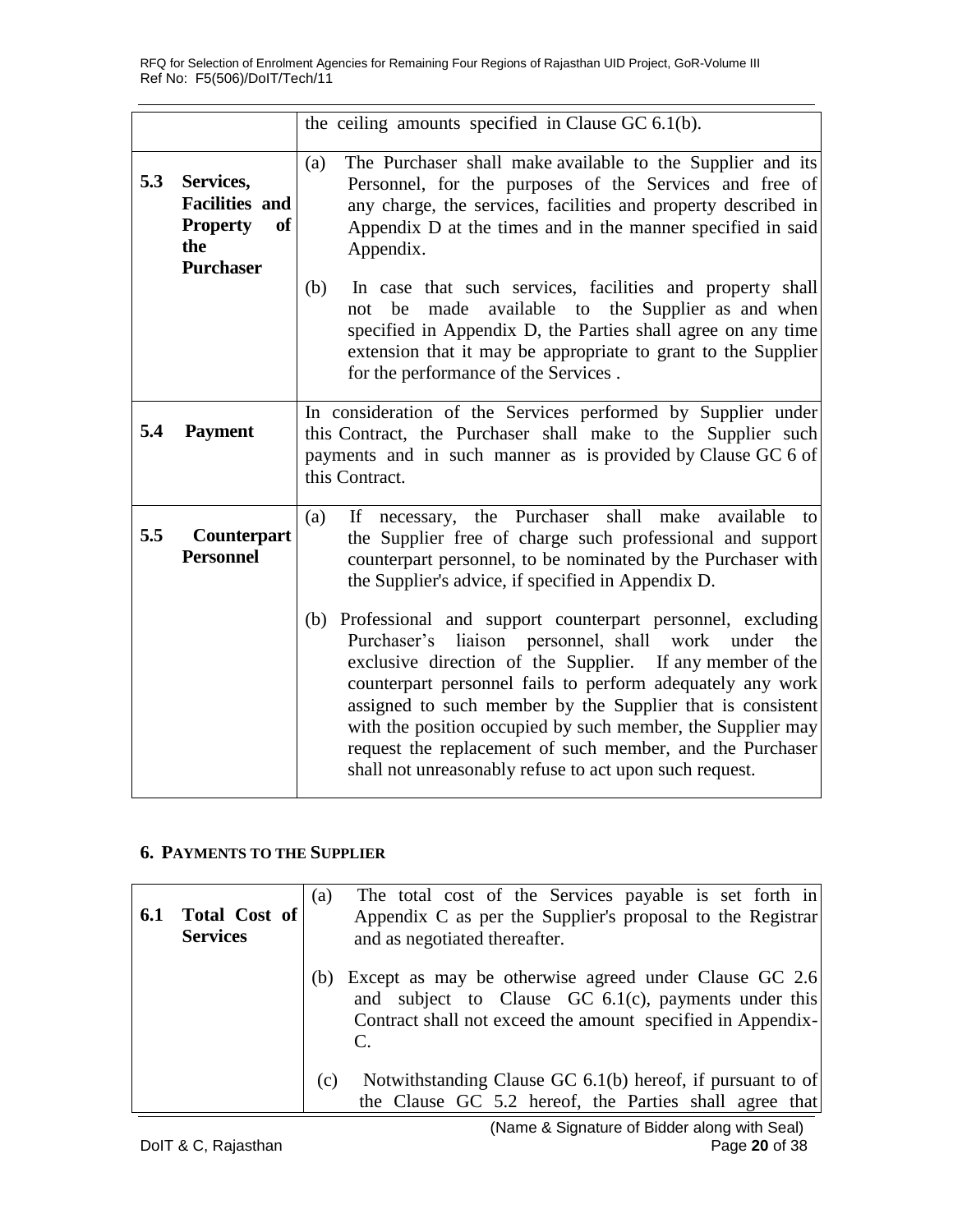| 6.2 | <b>Currency</b>                | of        | additional payments shall be made to the Supplier in order to<br>cover any necessary additional expenditures not envisaged in<br>the cost estimates referred to in Clause GC $6.1(a)$ above, the<br>ceiling or ceilings, as the case may be, set forth in Clause GC<br>6.1(b) above shall be increased by the amount or amounts, as<br>the case may be, of any such additional payments.<br>All payments shall be made in Indian Rupees                                                                                                                    |
|-----|--------------------------------|-----------|------------------------------------------------------------------------------------------------------------------------------------------------------------------------------------------------------------------------------------------------------------------------------------------------------------------------------------------------------------------------------------------------------------------------------------------------------------------------------------------------------------------------------------------------------------|
|     | <b>Payment</b>                 |           |                                                                                                                                                                                                                                                                                                                                                                                                                                                                                                                                                            |
| 6.3 | <b>Terms</b><br><b>Payment</b> | <b>of</b> | The payments in respect of the Services shall be made as follows:<br>The Supplier shall submit the invoice for payment when the<br>(a)<br>payment is due as per the agreed terms. The payment shall be<br>released as per the work related milestones achieved and as<br>per the specified percentage as per SC.                                                                                                                                                                                                                                           |
|     |                                |           | All payments under this Contract shall be made to the<br>(b)<br>accounts of the Supplier specified in the SC.                                                                                                                                                                                                                                                                                                                                                                                                                                              |
|     |                                |           | In case of early termination of the contract, the payment<br>(c)<br>shall be made to the Supplier as mentioned here with:                                                                                                                                                                                                                                                                                                                                                                                                                                  |
|     |                                |           | Assessment should be made about work done from the<br>(i)<br>previous payment period, for which the payment is made or<br>to be made till the date of the termination. The Supplier shall<br>provide the details of the services performed during this<br>period with supporting documents. Based on such details,<br>the remuneration shall be calculated based on the rate as<br>specified. All payments for any enrolment operations<br>undertaken beyond shall be subject to approvals from<br>Government of India on the continuation of this scheme. |

## <span id="page-20-0"></span>**7. GOOD FAITH**

|     | 7.1 Good Faith                      | The Parties undertake to act in good faith with respect to each<br>other's rights under this Contract and to adopt all reasonable<br>measures to ensure the realization of the objectives of this Contract.                                                                                                                               |
|-----|-------------------------------------|-------------------------------------------------------------------------------------------------------------------------------------------------------------------------------------------------------------------------------------------------------------------------------------------------------------------------------------------|
| 7.2 | <b>Operation</b> of<br>the Contract | The Parties recognize that it is impractical in this Contract to<br>provide for every contingency which may arise during the life of<br>the Contract, and the Parties hereby agree that it is their<br>intention that this Contract shall operate fairly as between<br>them, and without detriment to the interest of either of them, and |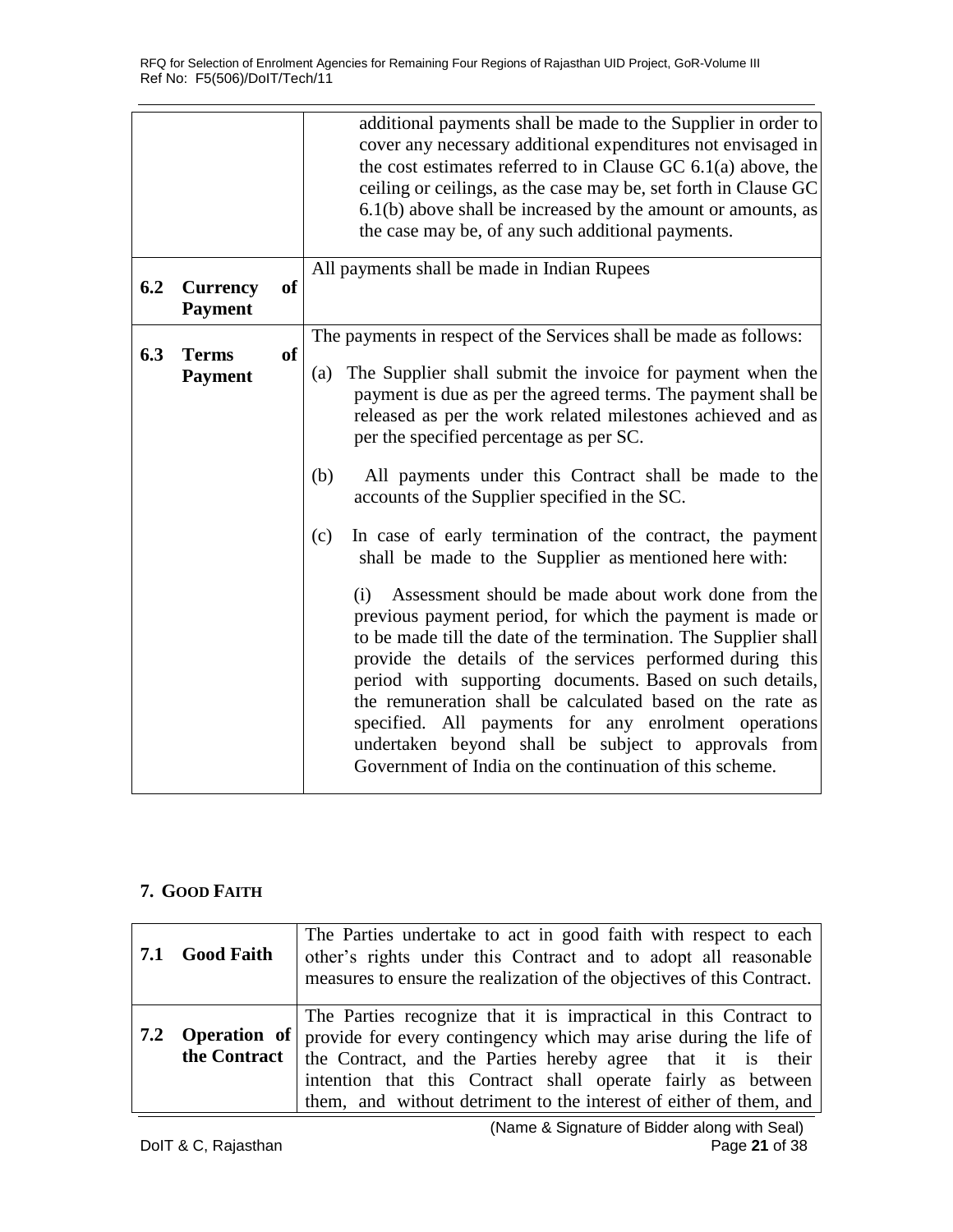| that, if during the term of this Contract either Party believes that   |
|------------------------------------------------------------------------|
| this Contract is operating unfairly, the Parties will use their best   |
| efforts to agree on such action as may be necessary to remove the      |
| cause or causes of such unfairness, but no failure to agree on any     |
| action pursuant to this Clause shall give rise to a dispute subject to |
| arbitration in accordance with Clause GC 8 hereof.                     |
|                                                                        |

## <span id="page-21-0"></span>**8. SETTLEMENT OF DISPUTES**

| 8.1 | Amicable<br><b>Settlement</b> | Performance of the contract is governed by the terms $\&$ conditions<br>of the contract, in case of dispute arises between the parties<br>regarding any matter under the contract, either Party of the<br>contract may send a written Notice of Dispute to the other<br>party. The Party receiving the Notice of Dispute will consider the<br>Notice and respond to it in writing within 30 days after receipt. If<br>that party fails to respond within 30 days, or the dispute cannot be<br>amicably settled within 60 days following the response of that<br>party, clause GC 8.2 shall become applicable.                                                                                                                                                                                                                                                                                                                                                                                                                                                                                 |
|-----|-------------------------------|-----------------------------------------------------------------------------------------------------------------------------------------------------------------------------------------------------------------------------------------------------------------------------------------------------------------------------------------------------------------------------------------------------------------------------------------------------------------------------------------------------------------------------------------------------------------------------------------------------------------------------------------------------------------------------------------------------------------------------------------------------------------------------------------------------------------------------------------------------------------------------------------------------------------------------------------------------------------------------------------------------------------------------------------------------------------------------------------------|
| 8.2 | <b>Arbitration</b>            | In the case of dispute arising upon or in relation to or in<br>(a)<br>connection with the contract between the Purchaser and the<br>Supplier, which has not been settled amicably, any party can<br>refer the dispute for Arbitration under (Indian) Arbitration<br>and Conciliation Act, 1996. Such disputes shall be referred to<br>an Arbitral Tribunal consisting of 3 (three) arbitrators, one<br>each to be appointed by the Purchaser and the Supplier, the<br>third arbitrator shall be chosen by the two arbitrators so<br>appointed by the parties and shall act as Presiding Arbitrator.<br>In case of failure of the two arbitrators, appointed by the<br>parties to reach a consensus regarding the appointment of the<br>third arbitrator within a period of 30 days from the date of<br>appointment of the two arbitrators, the Presiding arbitrator<br>shall be appointed by the authority specified in SC 8.2 (a).<br>The Arbitration and Conciliation Act, 1996 and any statutory<br>modification or re-enactment thereof, shall apply to these<br>arbitration proceedings. |
|     |                               | Arbitration proceedings shall be held in India at the place<br>(b)<br>indicated in SC 8.2 (b) and the language of the arbitration<br>proceedings and that of all documents and communications<br>between the parties shall be English.                                                                                                                                                                                                                                                                                                                                                                                                                                                                                                                                                                                                                                                                                                                                                                                                                                                        |
|     |                               | The decision of the majority of arbitrators shall be final and<br>(c)<br>binding upon both parties. The expenses of the arbitrators as<br>determined by the arbitrators shall be shared equally by the                                                                                                                                                                                                                                                                                                                                                                                                                                                                                                                                                                                                                                                                                                                                                                                                                                                                                        |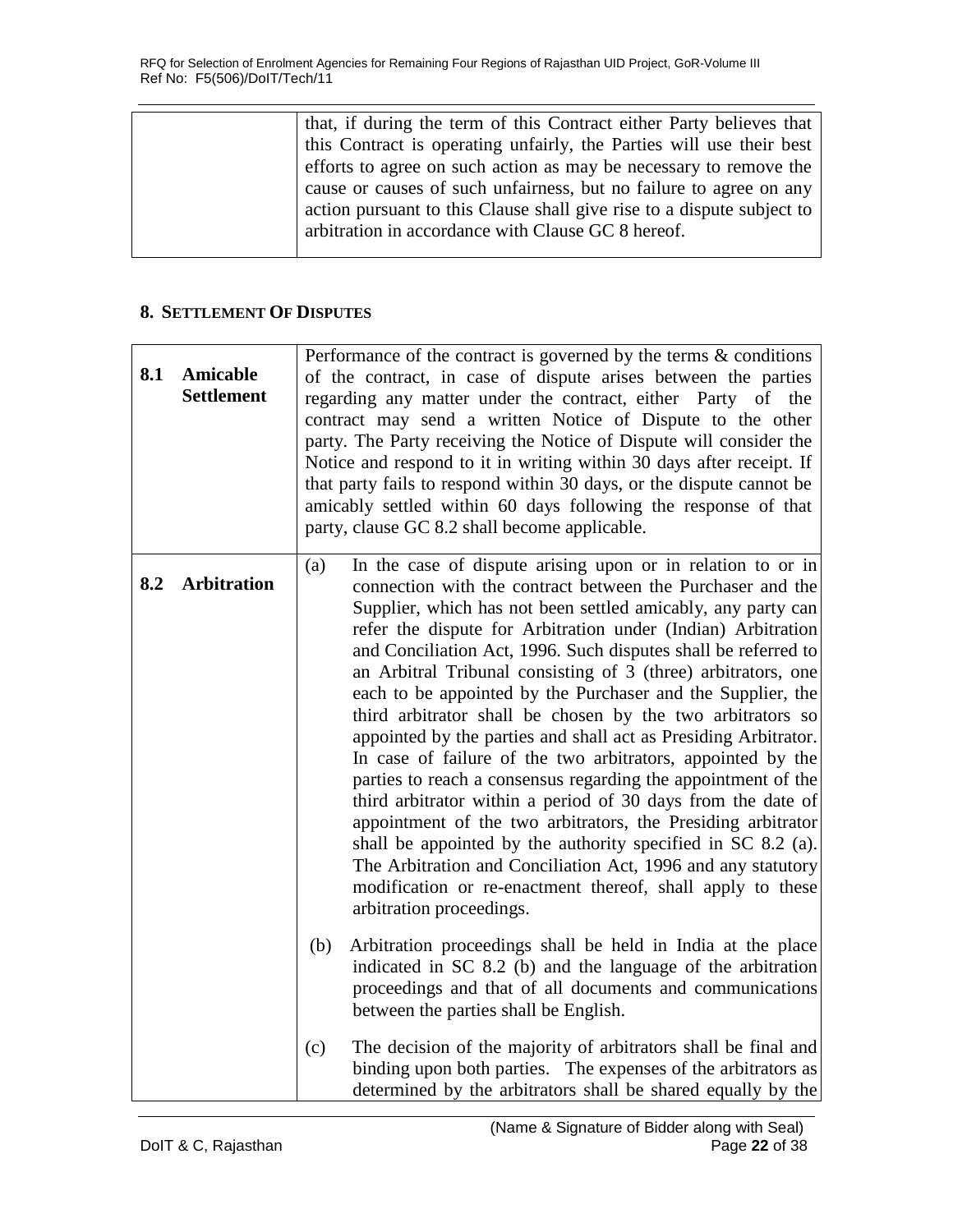| Purchaser and the Supplier. However, the expenses              |  |  |  |
|----------------------------------------------------------------|--|--|--|
| incurred by each party in connection with the                  |  |  |  |
| preparation, presentation shall be borne by the party itself.  |  |  |  |
| All arbitration awards shall be in writing and shall state the |  |  |  |
| reasons for the award.                                         |  |  |  |
|                                                                |  |  |  |

#### <span id="page-22-0"></span>**9. LIQUIDATED DAMAGES**

| 9.1 | The parties hereby agree that due to negligence of act of any party,<br>if the other party suffers losses, damages the quantification of<br>which may be difficult, and hence the amount specified<br>hereunder shall be construed as reasonable estimate of the damages<br>and both the parties agree to pay such liquidated damages, as<br>defined hereunder as per the provisions of this Contract.                                                                                                                                                          |
|-----|-----------------------------------------------------------------------------------------------------------------------------------------------------------------------------------------------------------------------------------------------------------------------------------------------------------------------------------------------------------------------------------------------------------------------------------------------------------------------------------------------------------------------------------------------------------------|
| 9.2 | The amount of liquidated damages for services under this Contract<br>shall not exceed the Estimated Project Cost as defined in<br>Appendix-C.                                                                                                                                                                                                                                                                                                                                                                                                                   |
| 9.3 | The liquidated damages shall be applicable under the following<br>circumstances:                                                                                                                                                                                                                                                                                                                                                                                                                                                                                |
|     | (a) Except as provided under GC 2.7, if the Supplier fails to deploy<br>and operationalise at least 25% ES of minimum total specified<br>ES within 4 weeks and 100% ES of minimum total specified<br>ES within 8 weeks of issuance of work order, the Purchaser<br>may without prejudice to all its other remedies under the<br>Contract, deduct from the Contract Price, as liquidated<br>damages, a sum equivalent to INR 300 per ES per calendar day<br>delay until actual delivery of performance, subject to a<br>maximum of 10% of the value of contract. |
|     | (b) In addition, the Supplier is liable to the Purchaser for payment<br>of penalty as specified in the SLA. LD will be applicable till an<br>Enrolment Station is not put into service for the first time.<br>Once an ES is operational SLA will govern the service<br>standards.                                                                                                                                                                                                                                                                               |
|     | If the services supplied do not meet the minimum<br>(c)<br>specifications and standards as per the Contract, and the same<br>is not modified to meet the requirements within 14 days of<br>being informed by the Purchaser, the Purchaser shall be free to<br>impose any penalty as deemed fit. In addition, the Purchaser<br>shall reserve the right to terminate the contract and recover the<br>liquidated damages by forfeiting the performance guarantee                                                                                                   |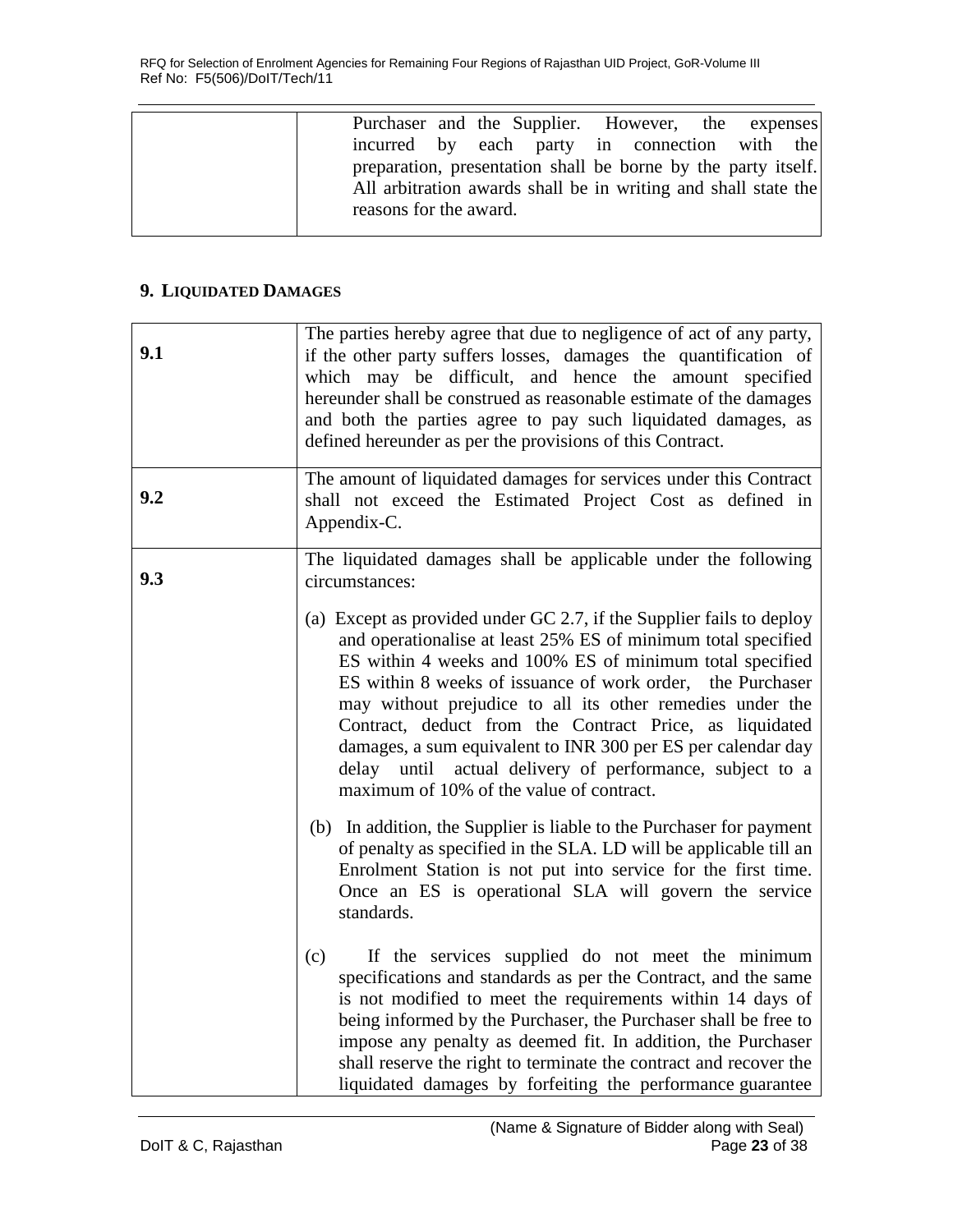| submitted by the Supplier |  |
|---------------------------|--|
|                           |  |

#### <span id="page-23-0"></span>**10. ADHERENCE TO RULES & REGULATIONS**

| 10.1 Adherence to<br><b>Safety</b><br>Procedures,<br>Rules,<br>Regulations,<br>& | (a)<br>The Supplier shall comply with the provisions of all laws<br>including labour laws, rules, regulations and notifications<br>issued there under from time to time. All safety and labour<br>laws enforced by statutory agencies and by Purchaser shall be<br>applicable in the performance of this Contract and the<br>Supplier shall abide by these laws.                                                           |
|----------------------------------------------------------------------------------|----------------------------------------------------------------------------------------------------------------------------------------------------------------------------------------------------------------------------------------------------------------------------------------------------------------------------------------------------------------------------------------------------------------------------|
| <b>Restrictions</b>                                                              | Access to the data centre/ data processing sites and Purchaser's<br>(b)<br>locations shall be restricted to only essential personnel<br>belonging to the Supplier who are genuinely required for<br>execution of work or for carrying out management/<br>maintenance who have been explicitly authorised by the<br>Purchaser. The Supplier shall maintain a log of all activities<br>carried out by each of its personnel. |
|                                                                                  | (c)<br>The Supplier shall take all measures necessary or proper to<br>protect the personnel and facilities and shall observe all<br>reasonable safety rules and instructions. The Supplier shall<br>adhere to all security requirement/regulations of the Purchaser<br>during the execution of the work.                                                                                                                   |
|                                                                                  | d) The Supplier shall take all measures to ensure compliance with<br>all applicable laws and shall ensure that the Personnel are<br>aware of consequences of non compliance or violation of laws<br>including Information<br>Technology<br>Act,<br>2000<br>(and<br>amendments thereof) and the law providing the UIDAI<br>statutory authority (when passed by parliament and brought<br>into force).                       |
|                                                                                  | The Supplier shall report as soon as possible any evidence,<br>(e)<br>which may indicate or is likely to lead to an abnormal or<br>dangerous situation and shall take all necessary emergency<br>control steps to avoid such abnormal situations                                                                                                                                                                           |
|                                                                                  | (f)<br>The Supplier shall at all times indemnify and keep<br>indemnified the Purchaser for any situation arising out of this<br>clause while providing its services under the Project.                                                                                                                                                                                                                                     |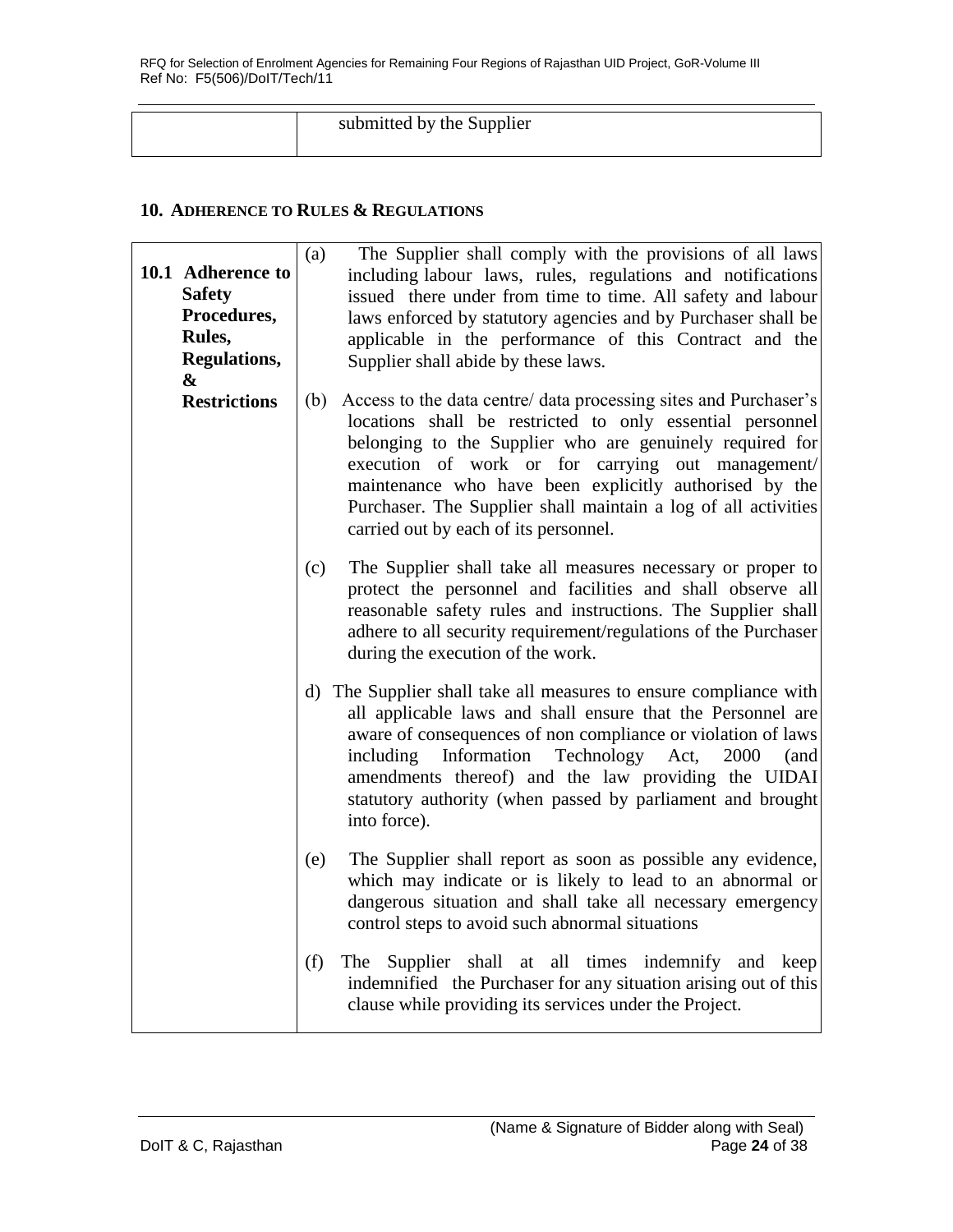## <span id="page-24-0"></span>**11. LIMITATION OF LIABILITY**

| 11.1<br>Limitation | Except in case of gross negligence or willful misconduct:                                                                                                                                                                                                                                                                                                                                                           |  |  |  |
|--------------------|---------------------------------------------------------------------------------------------------------------------------------------------------------------------------------------------------------------------------------------------------------------------------------------------------------------------------------------------------------------------------------------------------------------------|--|--|--|
| of Liability       | (a) Neither party shall be liable to the other party for any indirect<br>or consequential loss or damage, loss of use, or loss of<br>profits or interest costs, provided that this exclusion shall<br>not apply to any obligation of the Supplier to pay liquidated<br>damages to the Purchaser; and                                                                                                                |  |  |  |
|                    | (b) The aggregate liability of the Supplier to the Purchaser whether<br>under the Contract, in tort, or otherwise, shall not exceed<br>the Estimated Project Cost as defined in Appendix-C<br>Provided that this limitation shall not apply to the cost of<br>repairing or replacing defective equipment, or to any<br>obligation of the Supplier to indemnify the Purchaser with<br>respect to patent infringement |  |  |  |
|                    | (c) The Purchaser shall not be liable to the Enrolment agency in<br>case of any loss or profits or additional costs incurred etc.<br>subsequent to termination of contract as per section 2.2 b of<br>GCC of this contract.                                                                                                                                                                                         |  |  |  |

## <span id="page-24-1"></span>**12. MISCELLANEOUS PROVISIONS**

| 12.1<br><b>Miscellaneou</b><br>s Provisions | (i)   | Any failure or delay on part of any Party to exercise<br>right or power under this Contract shall not operate as<br>waiver thereof.                                                                                                           |
|---------------------------------------------|-------|-----------------------------------------------------------------------------------------------------------------------------------------------------------------------------------------------------------------------------------------------|
|                                             | (ii)  | The Supplier shall notify the Purchaser of any material<br>in their status, in particular, where such<br>change<br>change would impact on performance of obligations<br>under this Contract.                                                  |
|                                             | (iii) | Each member/constituent of the Supplier, in case of a<br>Consortium shall be jointly and severally liable to and<br>responsible for all obligations towards the Purchaser for<br>performance of works/services under the Contract.            |
|                                             | (iv)  | The Supplier shall at all times indemnify<br>and<br>indemnified the Purchaser against all<br>keep<br>claims/damages etc. for any infringement of any<br>Intellectual Property Rights (IPR) while providing its<br>services under the Project. |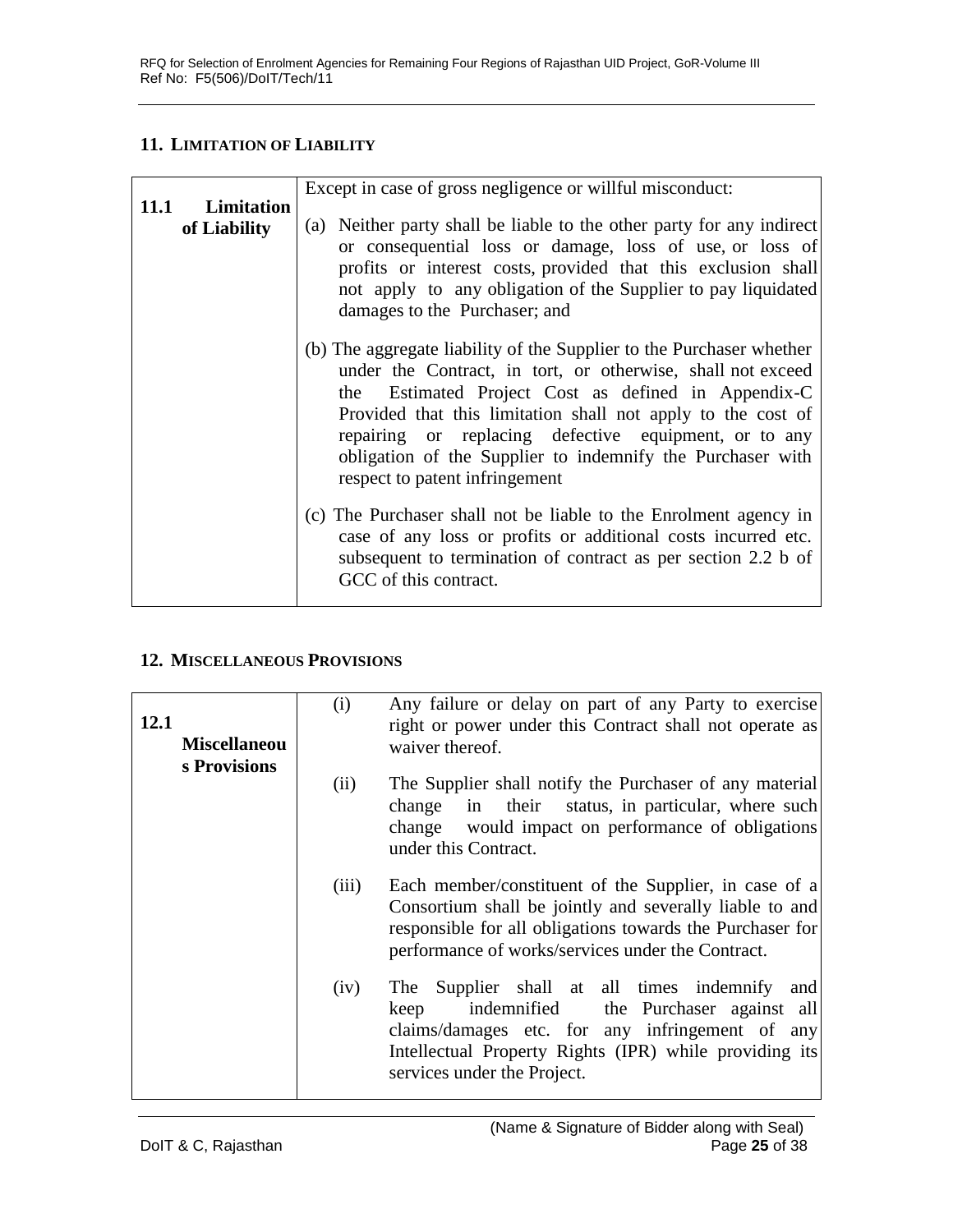| (v)            | The Supplier shall at all times indemnify and                                                                                                                     |
|----------------|-------------------------------------------------------------------------------------------------------------------------------------------------------------------|
|                | keep indemnified the Purchaser against any claims                                                                                                                 |
|                | in respect of any damages or compensation                                                                                                                         |
|                | payable in consequences of any accident or injury                                                                                                                 |
|                | sustained or suffered by its employees or agents or by<br>any other third Party resulting from or by                                                              |
|                | any<br>action, omission or operation conducted by or                                                                                                              |
|                | on behalf of the Supplier.                                                                                                                                        |
| (vi)           | The Supplier shall at all times indemnify<br>and                                                                                                                  |
|                | keep indemnified the Purchaser against any and all                                                                                                                |
|                | claims by Employees, agent(s), employed engaged or                                                                                                                |
|                | otherwise working for the Supplier, in respect of wages,                                                                                                          |
|                | salaries, remuneration, compensation or the like.                                                                                                                 |
| (vii)          | All claims regarding indemnity shall survive the                                                                                                                  |
|                | termination or expiry of the Contract.                                                                                                                            |
|                |                                                                                                                                                                   |
|                | subject to Country and Rajasthan public disclosure laws<br>such as RTI etc.                                                                                       |
|                |                                                                                                                                                                   |
|                | public announcement or media release about any aspect                                                                                                             |
|                | Purchaser                                                                                                                                                         |
| (viii)<br>(ix) | All materials provided to the Purchaser by bidder are<br>The Supplier shall not make or permit to be made a<br>of the Contract without a written consent from the |

## <span id="page-25-0"></span>**1.3 Special Conditions of Contract**

The following Special Conditions of Contract (SCC) shall supplement the General Conditions of Contract (GCC). Whenever there is a conflict, the provisions herein shall prevail over those in the GCC.

(Clauses in brackets { } are optional; all notes should be deleted in final text)

| <b>Number</b><br><b>Clause</b> | Amendments of,<br>and Supplements<br>in<br><b>Clauses</b><br>to,<br>of GC General Conditions of Contract |                                        |  |  |  | the |  |
|--------------------------------|----------------------------------------------------------------------------------------------------------|----------------------------------------|--|--|--|-----|--|
| 1.5                            | The addresses are:                                                                                       |                                        |  |  |  |     |  |
|                                |                                                                                                          | Purchaser: <designation></designation> |  |  |  |     |  |
|                                | Attention:                                                                                               | $<$ Address $>$                        |  |  |  |     |  |
|                                |                                                                                                          |                                        |  |  |  |     |  |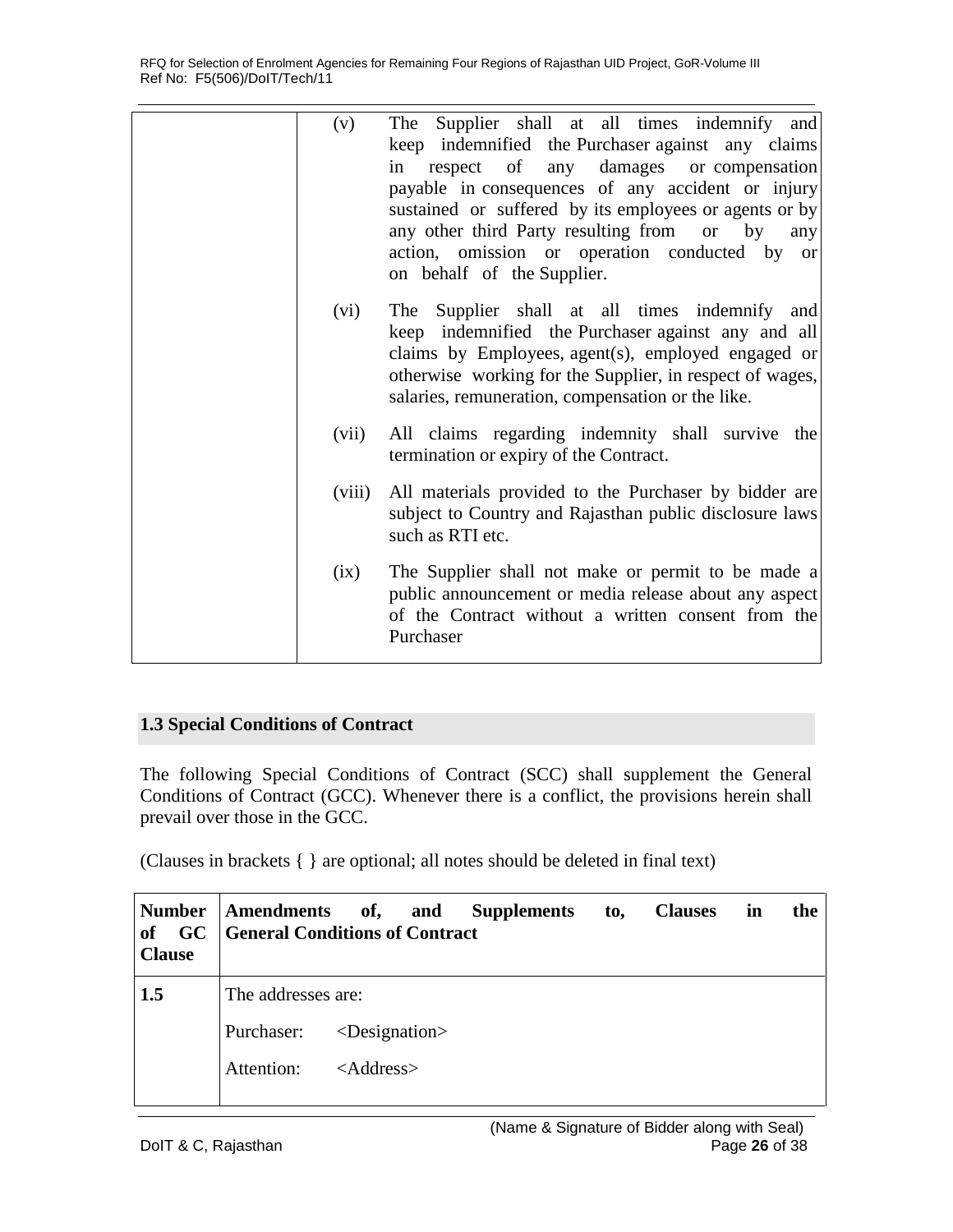| Facsimile: |                                                                                                                      |  |
|------------|----------------------------------------------------------------------------------------------------------------------|--|
| E-mail:    |                                                                                                                      |  |
| Supplier:  | <u> 1989 - Johann Barbara, martin amerikan basal dan berasal dan berasal dalam basal dan berasal dan berasal dan</u> |  |
|            |                                                                                                                      |  |
| Attention: |                                                                                                                      |  |
| Facsimile: |                                                                                                                      |  |
| E-mail:    |                                                                                                                      |  |
|            |                                                                                                                      |  |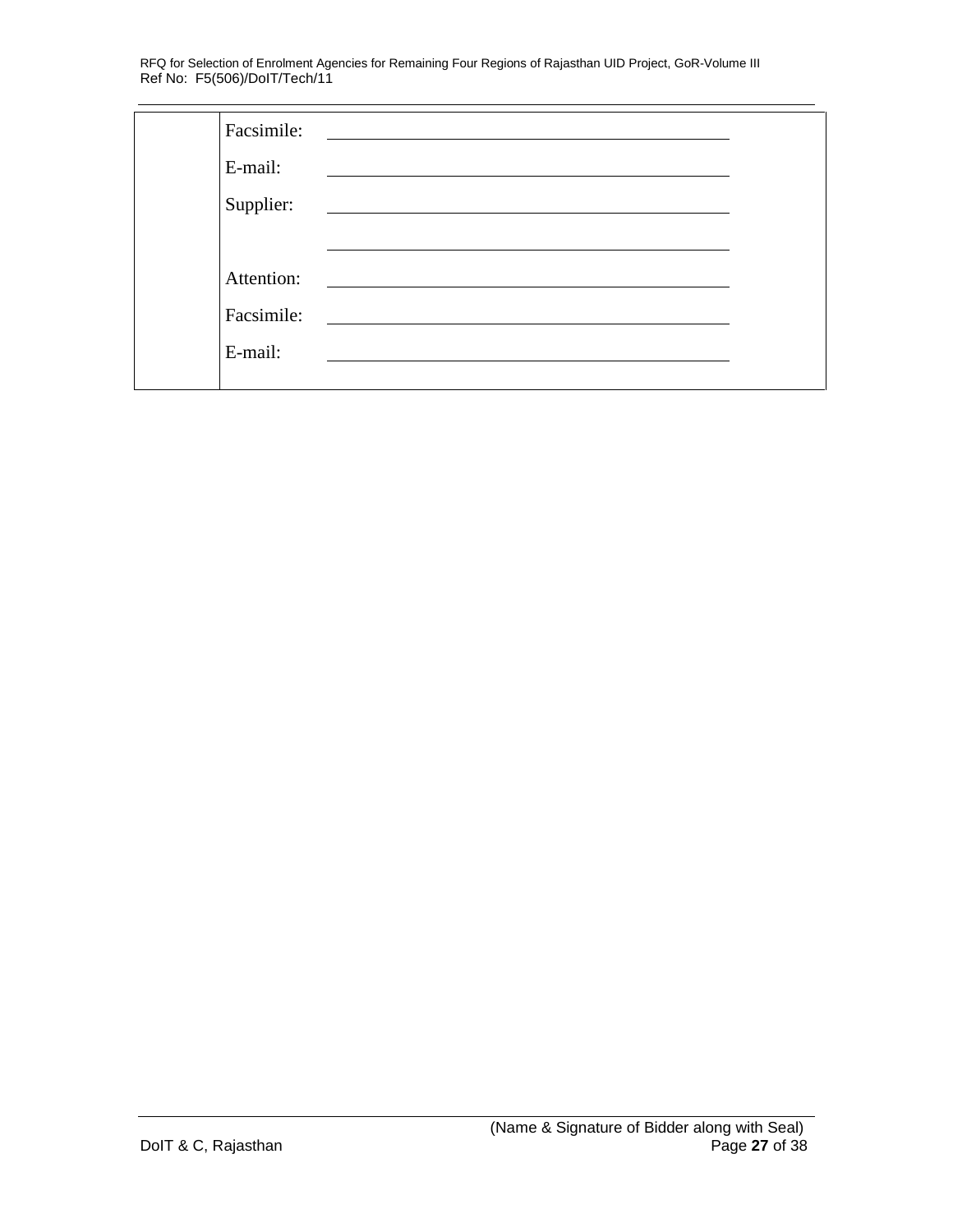| ${1.7}$   | {The Supplier is [insert name]}                                                                                                                                                                                                                                                                                                                                                                                                                                                                                                                                                                                                                                                                                                                                                                                                                                                                                                                                                                                                                                                                           |  |  |
|-----------|-----------------------------------------------------------------------------------------------------------------------------------------------------------------------------------------------------------------------------------------------------------------------------------------------------------------------------------------------------------------------------------------------------------------------------------------------------------------------------------------------------------------------------------------------------------------------------------------------------------------------------------------------------------------------------------------------------------------------------------------------------------------------------------------------------------------------------------------------------------------------------------------------------------------------------------------------------------------------------------------------------------------------------------------------------------------------------------------------------------|--|--|
| 1.7       | The Authorized Representatives are:<br>For the Purchaser:<br>Name of Officer<br>For the Supplier:                                                                                                                                                                                                                                                                                                                                                                                                                                                                                                                                                                                                                                                                                                                                                                                                                                                                                                                                                                                                         |  |  |
| 2.1       | The effective date of the Contract:                                                                                                                                                                                                                                                                                                                                                                                                                                                                                                                                                                                                                                                                                                                                                                                                                                                                                                                                                                                                                                                                       |  |  |
| 2.3       | The date for the commencement of Services: Within 28 days from the date of<br>issuance of work order by purchaser                                                                                                                                                                                                                                                                                                                                                                                                                                                                                                                                                                                                                                                                                                                                                                                                                                                                                                                                                                                         |  |  |
| 2.4       | The time period shall be: Seventeen Months (17 Months) from the date of<br>issuance of work order, which may be extended for further period of upto 12<br>months on same terms and conditions.                                                                                                                                                                                                                                                                                                                                                                                                                                                                                                                                                                                                                                                                                                                                                                                                                                                                                                            |  |  |
| 3.5       | The risks and the coverage shall be as follows:<br>Third Party motor vehicle liability insurance in respect of motor vehicles<br>(a)<br>operated in India by the Supplier or its Personnel, with a minimum<br>coverage as per Motor Vehicles Act 1988;<br>Third Party liability insurance, with a minimum coverage of the value of<br>(b)<br>the contract<br>Professional liability insurance, with a minimum coverage of the value of<br>(c)<br>the contract<br>Purchaser's liability and workers' compensation insurance in respect of<br>(d)<br>the Personnel of the Supplier and in accordance with the relevant<br>provisions of the Applicable Law, as well as, with respect to such<br>Personnel, any such life, health, accident, travel or other insurance as<br>may be appropriate; and<br>Insurance against loss of or damage to (i) equipment purchased in whole<br>(e)<br>or in part with funds provided under this Contract, (ii) the Supplier's<br>property used in the performance of the Services, and (iii) any outputs<br>prepared by the Supplier in the performance of the Services. |  |  |
| 5.1 $(c)$ | The Purchaser shall provide the following assistance and exemptions to the<br>Supplier for the effective implementation of the services under this Contract:                                                                                                                                                                                                                                                                                                                                                                                                                                                                                                                                                                                                                                                                                                                                                                                                                                                                                                                                              |  |  |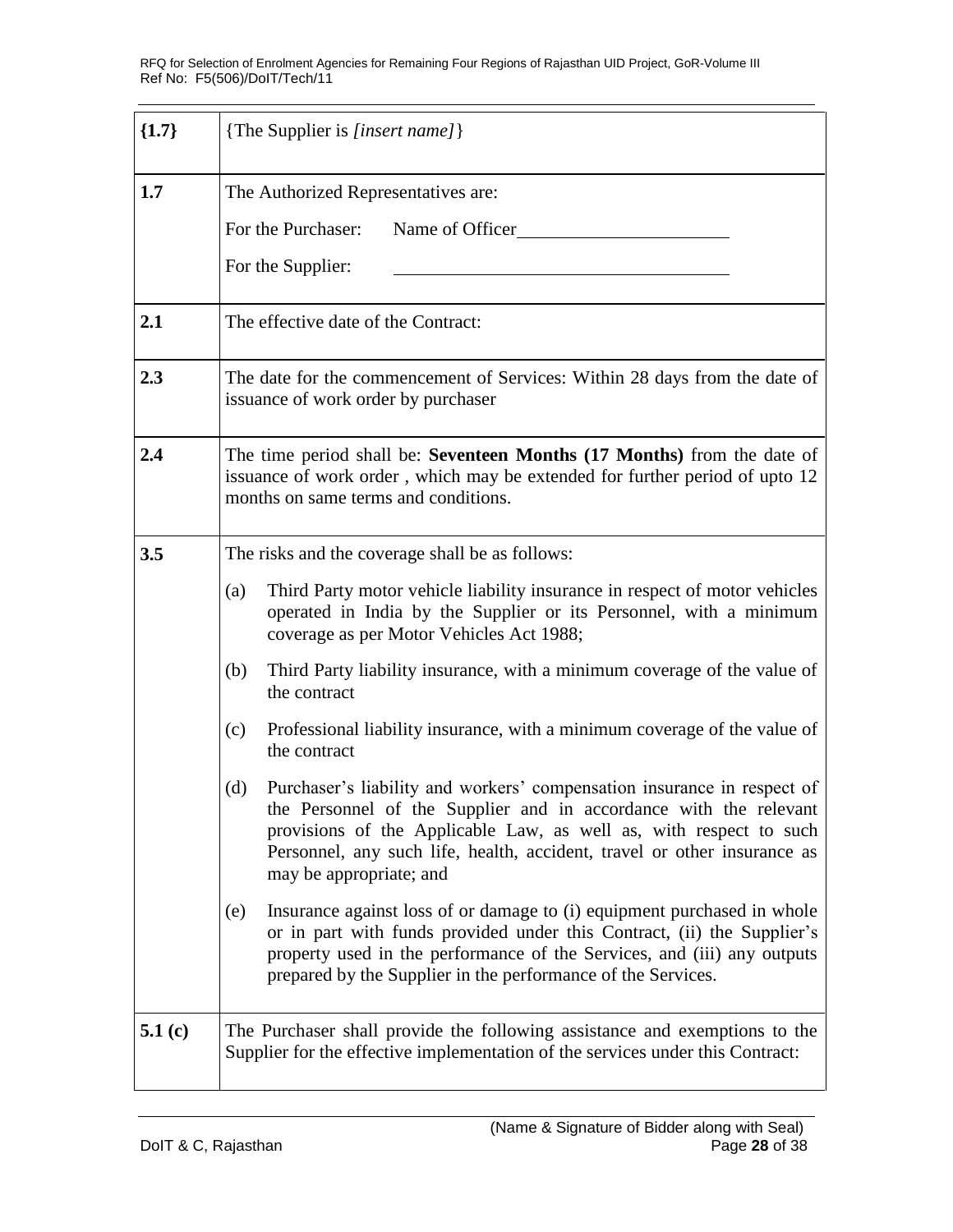|     | <the here="" include="" may="" provisions="" purchaser="" relevant="" the=""></the>                                                                                                                                                                                                                                                                                                                                                                                                                                                                                                                                                                                                                                              |  |  |  |
|-----|----------------------------------------------------------------------------------------------------------------------------------------------------------------------------------------------------------------------------------------------------------------------------------------------------------------------------------------------------------------------------------------------------------------------------------------------------------------------------------------------------------------------------------------------------------------------------------------------------------------------------------------------------------------------------------------------------------------------------------|--|--|--|
| 6.2 | The amount in Indian Rupees (INR) is as per Appendix-C                                                                                                                                                                                                                                                                                                                                                                                                                                                                                                                                                                                                                                                                           |  |  |  |
| 6.3 | <b>General terms and conditions of Payment Schedule</b>                                                                                                                                                                                                                                                                                                                                                                                                                                                                                                                                                                                                                                                                          |  |  |  |
|     | 1) All payments shall be made by the Purchaser in favour of<br>the Supplier                                                                                                                                                                                                                                                                                                                                                                                                                                                                                                                                                                                                                                                      |  |  |  |
|     | 2) The release of payments will be Performance (output) based, where<br>the payments are made for measured deliverables and outputs.                                                                                                                                                                                                                                                                                                                                                                                                                                                                                                                                                                                             |  |  |  |
|     | 3) Supplier shall obtain sign-off for each milestone completed from<br>the Purchaser and raise invoice against the same.                                                                                                                                                                                                                                                                                                                                                                                                                                                                                                                                                                                                         |  |  |  |
|     | 4) Eligible Payments against invoice submitted (accompanied with<br>all requisite documents) shall be released within 60 days of<br>submission of invoice.                                                                                                                                                                                                                                                                                                                                                                                                                                                                                                                                                                       |  |  |  |
|     | 5) Power to withhold: Notwithstanding anything contained in the<br>payment schedule mentioned below, if in the opinion of the<br>Purchaser, any work done or supply made or service rendered by<br>Supplier is deficient in any manner in comparison to the prescribed<br>standards, Purchaser shall be at liberty to withhold a reasonable<br>portion of the payments due to the Supplier, till such work/supply/<br>service is made confirming to the prescribed standards. These<br>powers to withhold payments shall be without prejudice to any other<br>power/ right of the purchaser under this contract.6) All payments<br>under this Contract shall be made to the account of the Supplier<br>with (Bank $\&$ A/c No.): |  |  |  |
|     | Payments will be made by the Purchaser to the Supplier as per Contract<br>Value quoted in the Formats for Financial Bid and agreed in the Contract,<br>as follows:                                                                                                                                                                                                                                                                                                                                                                                                                                                                                                                                                               |  |  |  |
|     | <b>Payment Schedule</b>                                                                                                                                                                                                                                                                                                                                                                                                                                                                                                                                                                                                                                                                                                          |  |  |  |
|     | Payments shall be made to the Enrolment Agency by the Purchaser on a<br>monthly basis based on the number of enrolments completed successfully<br>(successful UID generation) and coverage of the scope of work.<br>90% (NintyPercent) of the payment will be made based on the number of<br>the successful enrolments (i.e. successful generation of UID). While<br>remaining 10% (Ten Percent) payment will be made after verifying data<br>submitted with Registrar for only those residents who have got UID.                                                                                                                                                                                                                |  |  |  |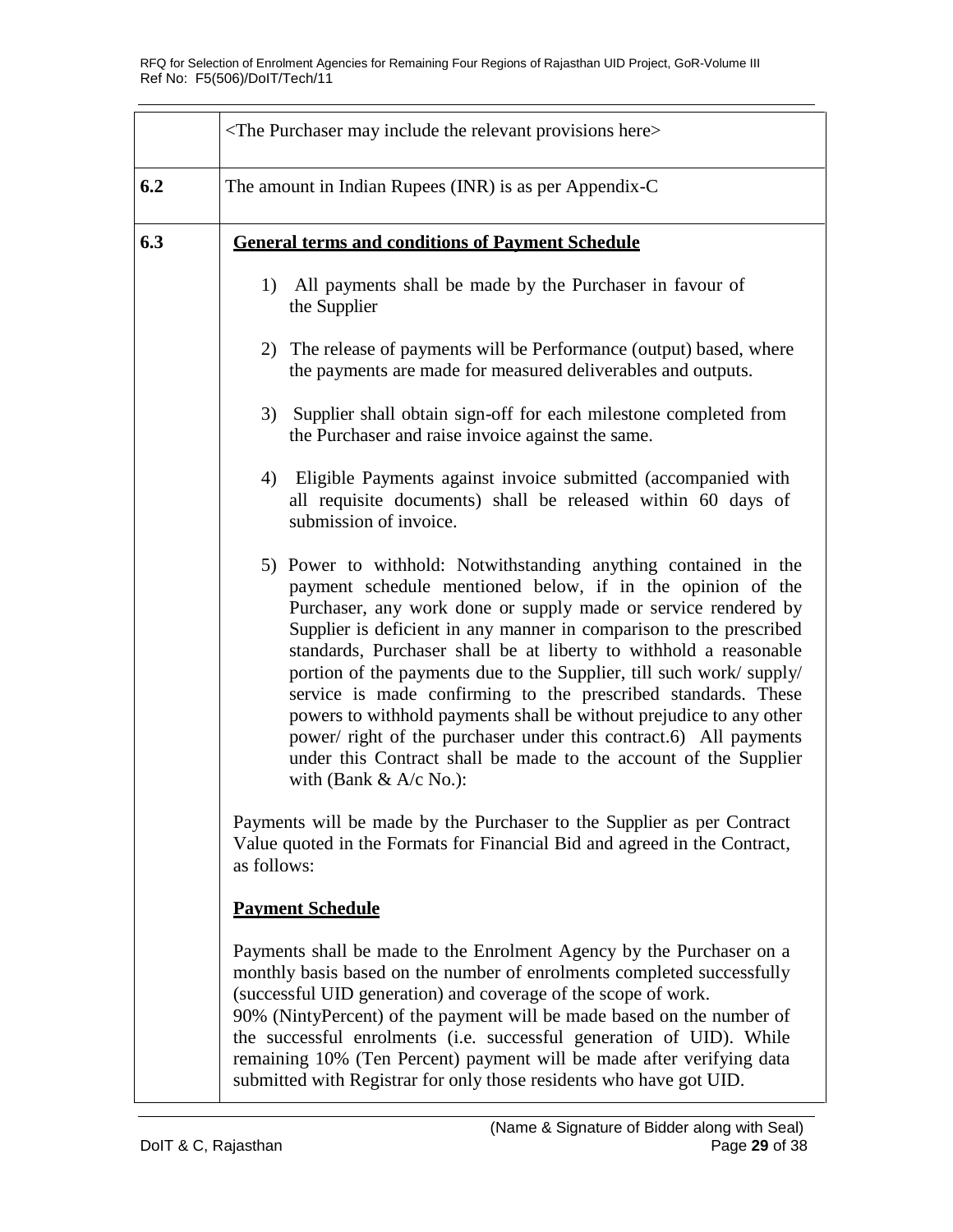|        | <b>IMPORTANT</b> : This payment shall be subject to adherence to the Service<br>Level Agreements.<br><insert here="" payments="" schedule=""></insert> |
|--------|--------------------------------------------------------------------------------------------------------------------------------------------------------|
| 8.2(a) | Presiding Arbitrator will be appointed by JWG (Joint Working Group)<br>constituted by GoR via order no. F6(25) AR/G.III/2009 dated 09/2010             |
| 8.2(b) | The Arbitration proceedings shall take place in Jaipur, India.                                                                                         |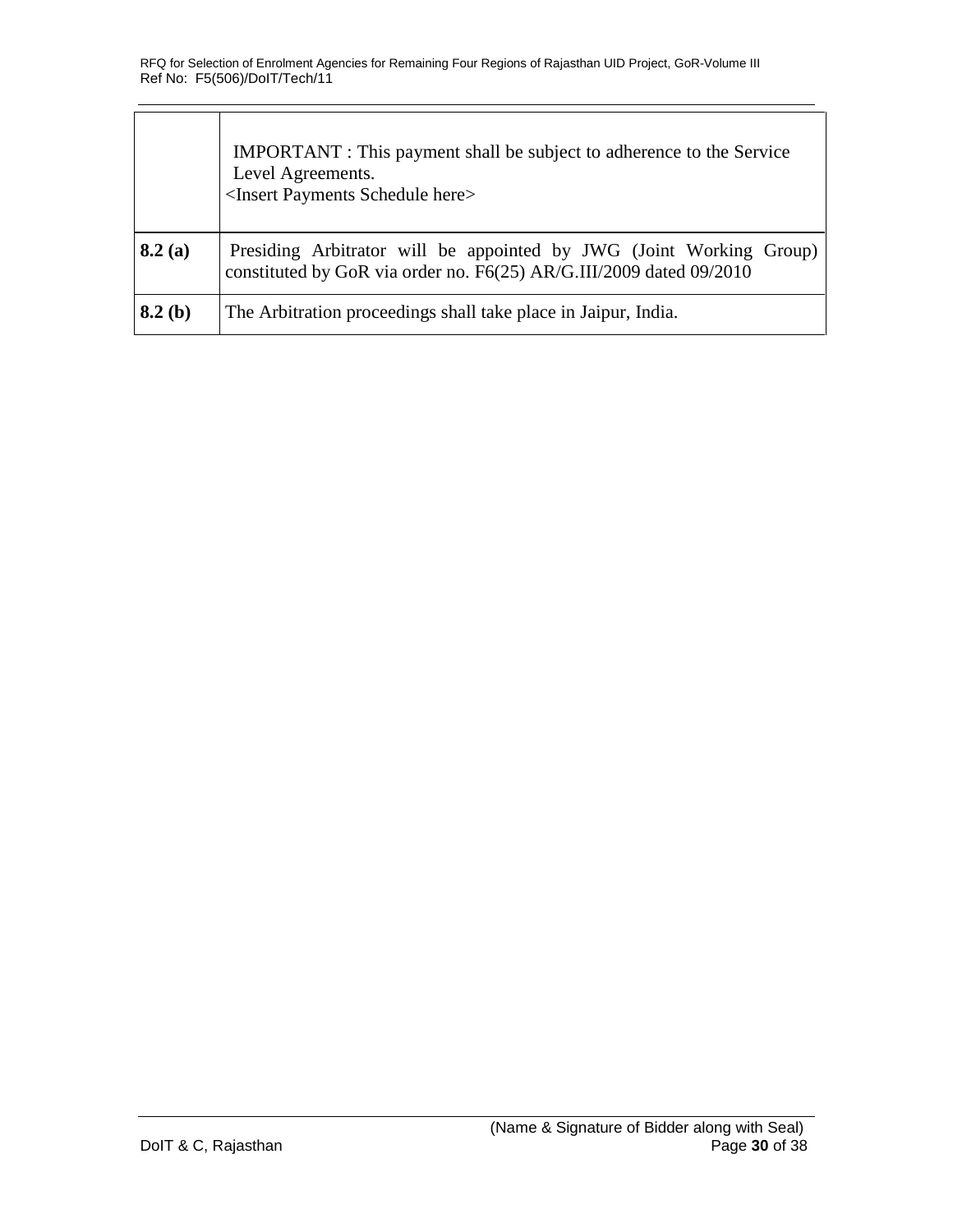#### <span id="page-30-0"></span>**1.4 Appendices to contract**

#### **APPENDIX A - DESCRIPTION OF SERVICES**

<span id="page-30-1"></span>*[Note: This Appendix will include the final Statement of Work (SOW), dates for completion of various tasks, locations of performance for different tasks/ activities, specific tasks/ activities /outcomes to be reviewed, tested and approved by Purchaser, etc.]*

*Services are as specified in RFQ.*

**Number of minimum total enrolment stations for District will be as per RFQ or as decided by District Registrar as per procedure defined in RFQ.**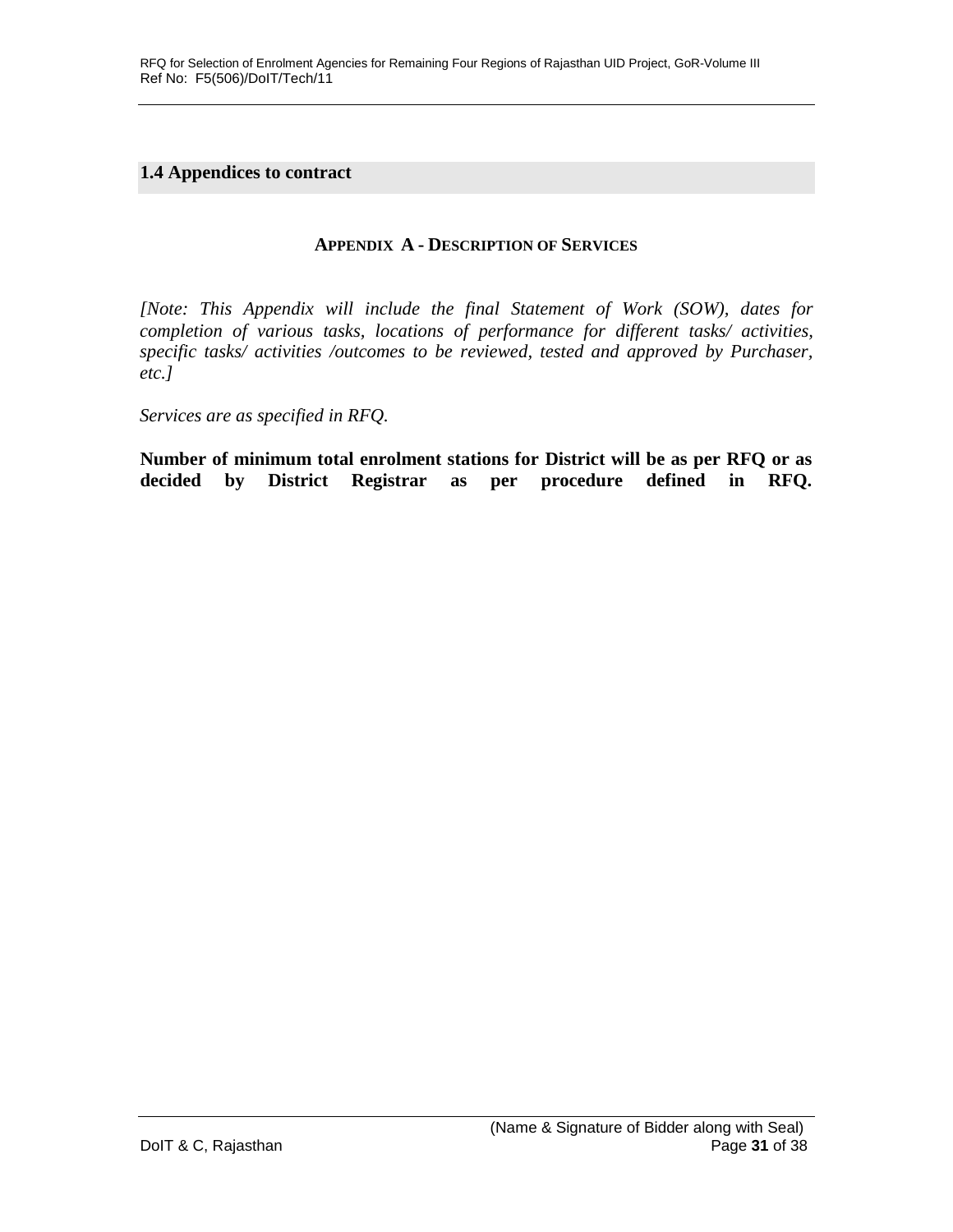#### **APPENDIX B – REPORTING REQUIREMENTS**

## <span id="page-31-0"></span>*REPORTS ARE AS SPECIFIED IN RFQ AND INCLUDES FOLLOWING ( DETAILS AND FORMATS OF REPORTS WILL BE PROVIDED TO SUCCESSFUL BIDDER)*

- Daily Electronic MIS report for enrolment statistics for each ES in district to Registrar/ District Registrar/UIDAI (Format will be provided to successful bidder).
- Weekly and Monthly consolidated enrolment statistics report for district (Format will be provided to successful bidder)
- Detailed learning report to Registrar and District Registrar at the benchmark of 2.5 lakh enrolments, end of Round I enrolment and end of Round II enrolment.
- Monthly report on number of grievance requests referred to help desk and resolution status.
- Packet Disbursement report
- Status report on deployment of operators and Kits
- Enrolment Status report

**Note:** Other reports may have to be submitted as and when desired by the Purchaser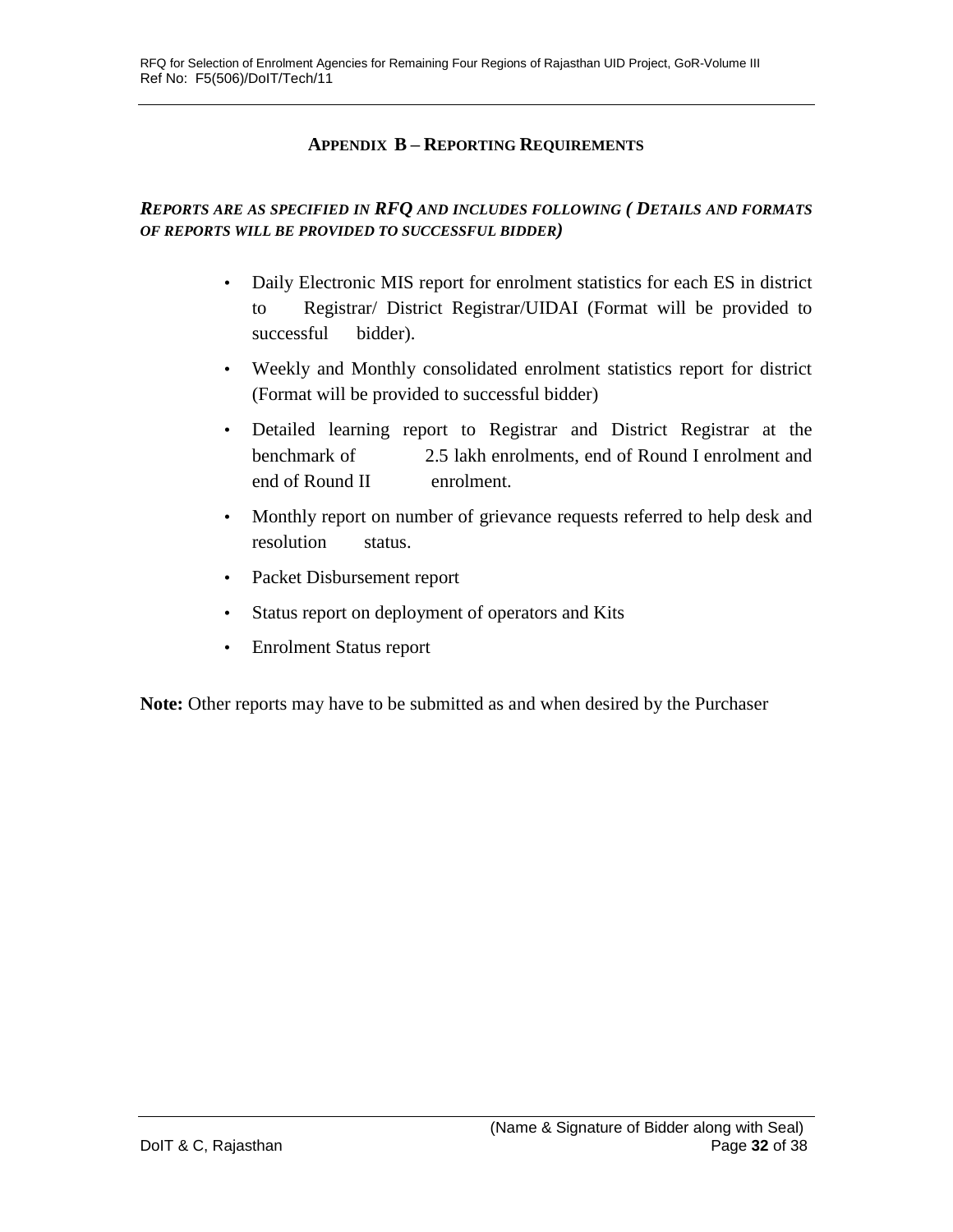#### **APPENDIX C – TOTAL COST OF SERVICES**

<span id="page-32-0"></span>*(Include here the rates quoted in the financial bid or the negotiated rates, whichever is applicable)* 

*Total contract rate will be decided after bid evaluation and negotiation.*

**Estimated Project cost**: It will be calculated by multiplying the estimated population of district and Contract rate /enrolment as decided after bid evaluation and negotiation . Estimated Project Cost for district is :

| <b>Estimated Population</b><br>(in nos.) | Contract Rate (In INR) | <b>Estimated Project Cost</b><br>(In INR) |
|------------------------------------------|------------------------|-------------------------------------------|
|                                          |                        | $A^*B$                                    |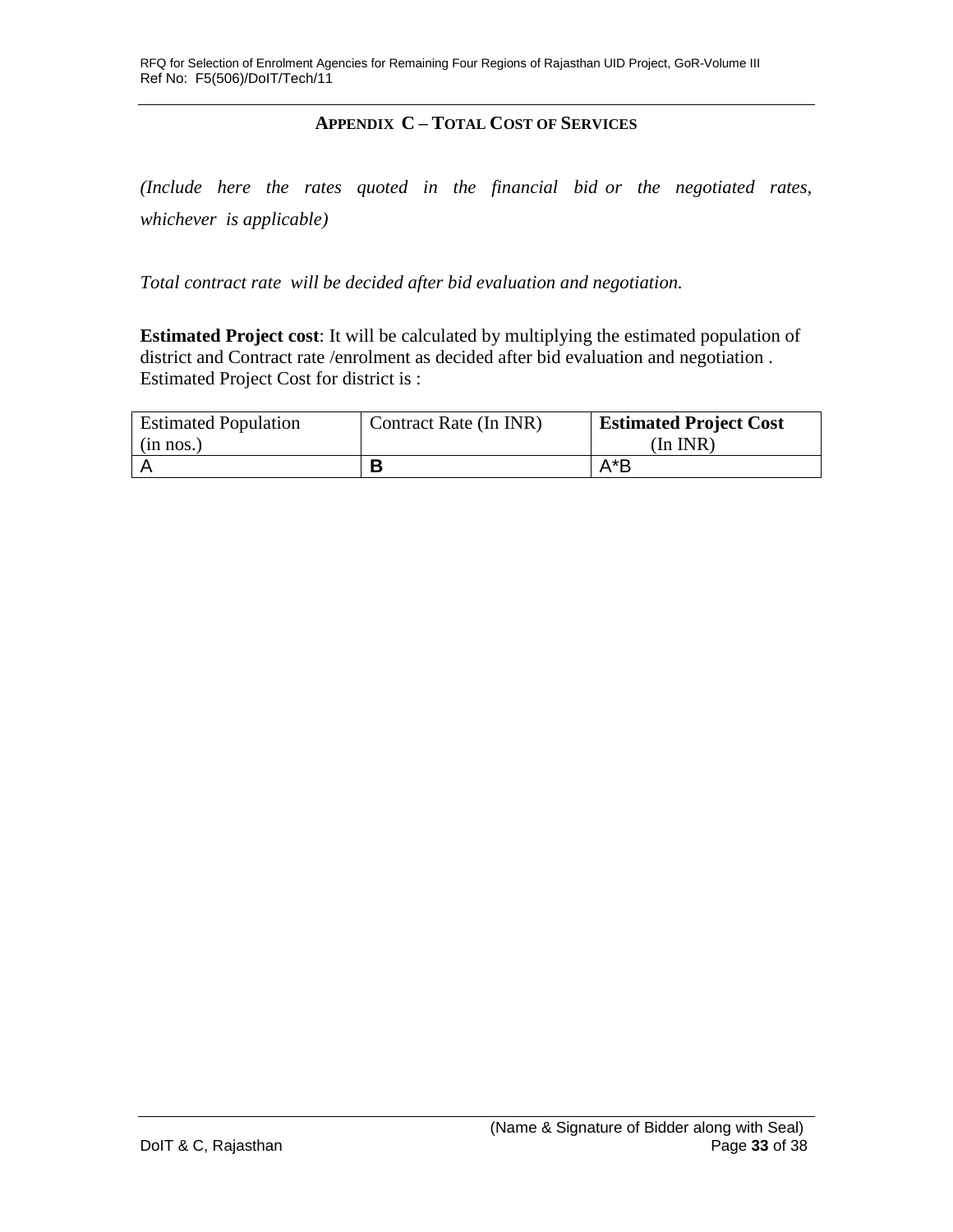#### **APPENDIX D – DUTIES OF THE PURCHASER**

<span id="page-33-0"></span>*(Include here the list of Services, facilities and property to be made available to the Supplier by the Purchaser).* 

*Duties are as described in RFQ and includes following:*

- The premises of the enrolment center shall be provided by Purchaser.
- Audit of Enrolment Centres' readiness
- Audit of enrolment agency processes and their effectiveness
- Verify PoI, PoA, DoB and other documents in case of document based verification. Alternatively, if due to any constraints, the Registrar/District Registrar needs to appoint somebody else, they can do so even from amongst EA operators/supervisors.
- Approve work plan including enrolment plan, location of enrolment centre's and schedule for the enrolment centre. The exact location of enrolment centre, catchment area of the enrolment centre and number of enrolment stations per enrolment centre shall be decided by the Purchaser in consultation with the Enrolment Agency.
- Setup mechanism for document verification either by government's own personnel or by EA Supervisor/Personnel.
- Ensure pre-enrolment data, where applicable, is available to Enrolment Agency
- Ensure list of Introducers (if applicable) is available with their demographic, biometric details and UID numbers
- Ensure communication reaches the target beneficiaries / residents
- Provide template for paper-based enrolment form containing KYR and KYR+ fields
- Setup mechanism for periodic process and data quality audit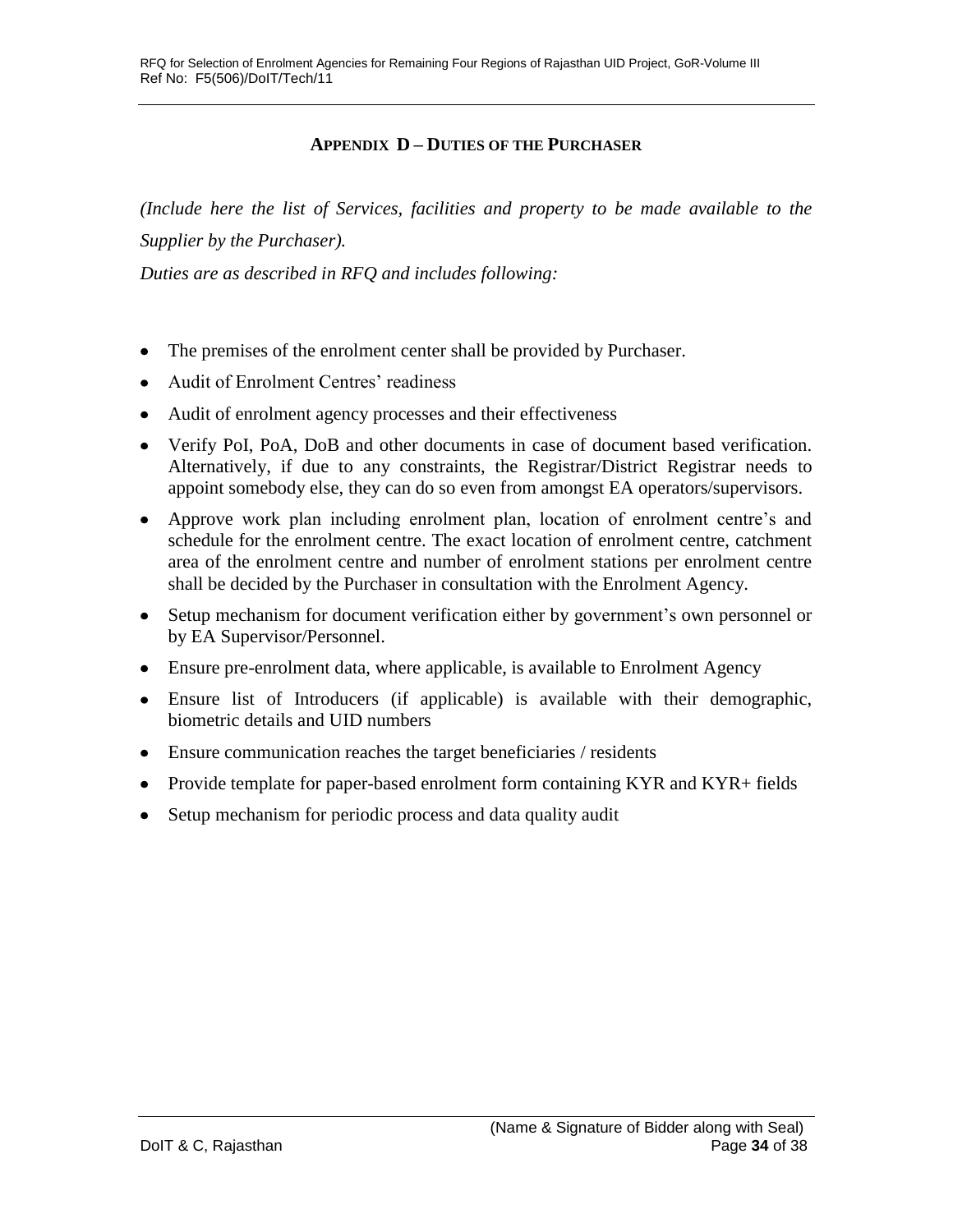#### **APPENDIX E – FORM OF BANK GUARANTEE BOND**

<span id="page-34-0"></span>1. In consideration of the Governor of Rajasthan (hereinafter called 'the Government') having agreed to exempt [hereinafter called 'the said Supplier(s)'] from the demand, under the terms and conditions of the Tender Document [hereinafter called 'the said Tender Document'] (Notice Inviting Tender for selection of Enrolment Agencies for Rajasthan UID Project, NIT No. F5(446)/DoIT/Tech/10/256 dated 24.01.2011) and Work order, Ref. No. ………………………………. Dated …………………. Issued by the Government, of security deposit for the due fulfillment by the said Supplier(s) of the terms and conditions contained in the said Tender Document, on production of a bank Guarantee for Rs.  $\alpha$  (Rupees  $\alpha$  and  $\alpha$  ) We,

\_\_\_\_\_\_\_\_\_\_\_\_\_\_\_\_\_\_\_\_\_\_\_\_\_\_\_\_\_\_\_\_\_\_\_\_\_\_\_\_\_\_\_\_\_\_\_\_\_\_\_\_\_\_\_\_\_\_\_\_\_\_, (hereinafter referred (indicate the name of the bank) to as 'the Bank') at the request of  $[supplier(s)]$  do hereby undertake to pay to the Government an amount not exceeding Rs.

against any loss or damage caused to or suffered or would be caused to or suffered by the Government by reason of any breach by the said Supplier(s) of any of the terms or conditions contained in the said Tender Document.

2. We  $\blacksquare$  (indicate the name of the bank) do hereby undertake to pay the amounts due and payable under this guarantee without any demur, merely on a demand from the Government stating that the amount claimed is due by way of loss or damage caused to or would be caused to or suffered by the Government by reason of breach by the said supplier(s) of any of the terms or conditions contained in the said Tender Document or by reason of the supplier (s)' failure to perform the services under the said Tender Document. Any such demand made on the bank shall be conclusive as regards the amount due and payable by the Bank under this guarantee. However, our liability under this guarantee shall be restricted to an amount not exceeding Rs.

3. We undertake to pay to the Government any money so demanded notwithstanding any dispute or disputes raised by the supplier(s) in any suit or proceeding pending before any Court or Tribunal relating thereto our liability under this present being absolute and unequivocal.

The payment so made by us under this bond shall be a valid discharge of our liability for payment thereunder and the supplier(s) shall have no claim against us for making such payment.

#### $4.$  We,

(indicate the name of bank) further agree that the guarantee herein contained shall remain in full force and effect during the period that would be taken for the performance of the said Tender Document and that it shall continue to be enforceable till all the dues of the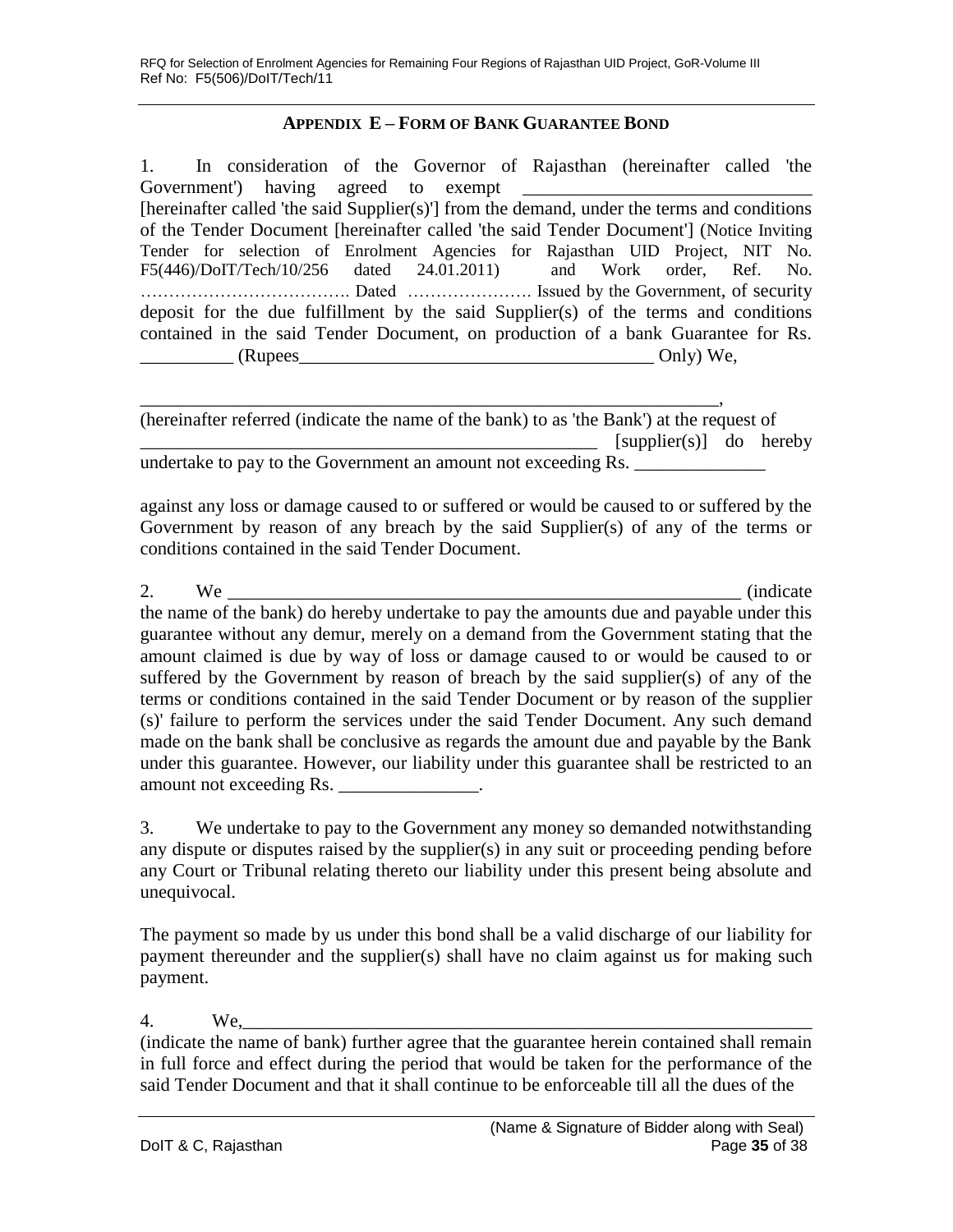Government under or by virtue of the said Tender Document have been fully paid and its claims satisfied or discharged or till Office/Department/Ministry of\_\_\_\_\_\_\_\_\_\_\_\_\_\_\_\_\_\_\_\_\_\_\_\_\_\_\_\_\_\_\_\_ certifies that the terms and conditions of the said Tender Document have been fully and properly carried out by the said supplier (s) and accordingly discharges this guarantee. Unless a demand or claim under this guarantee is made on us in writing on or before the

we shall be discharged from all liability under this guarantee thereafter.

5. We, example the state of the state of the state of the state of the state of the state of the state of the state of the state of the state of the state of the state of the state of the state of the state of the state of name of bank) further agree with the Government that the Government shall have the fullest liberty without our consent and without affecting in any manner our obligations hereunder to vary any of the terms and conditions of the said Tender Document or to extend time of performance by the said supplier (s) from time to time or to postpone for any time or from time to time any of the powers exercisable by the Government against the said Supplier (s) and to forbear or enforce any of the terms and conditions relating to the said Tender Document and we shall not be relieved from our liability by reason of any such variation, or extension being granted to the said Supplier (s) or for any forbearance, act or omission on the part of the Government or any indulgence by the Government to the said Supplier (s) or by any such matter or thing whatsoever which under the law relating to sureties would, but for this provision, have effect of so relieving us.

6. This guarantee will not be discharged due to the change in the constitution of the Bank or the Supplier(s).

7. We, we have the name of  $\overline{C}$ bank) lastly undertake not to revoke this guarantee during its currency except with the previous consent of the Government in writing.

| 8. | Dated | the | dav                              |  | ror |
|----|-------|-----|----------------------------------|--|-----|
|    |       |     | (indicate the name of the Bank). |  |     |

| Date  |  |
|-------|--|
| Place |  |
|       |  |
|       |  |
|       |  |

In presence of: WTTNESS (with full name, designation, address & official seal, if any)

(1) ……………………………………… ……………………………………… (2) ………………………………………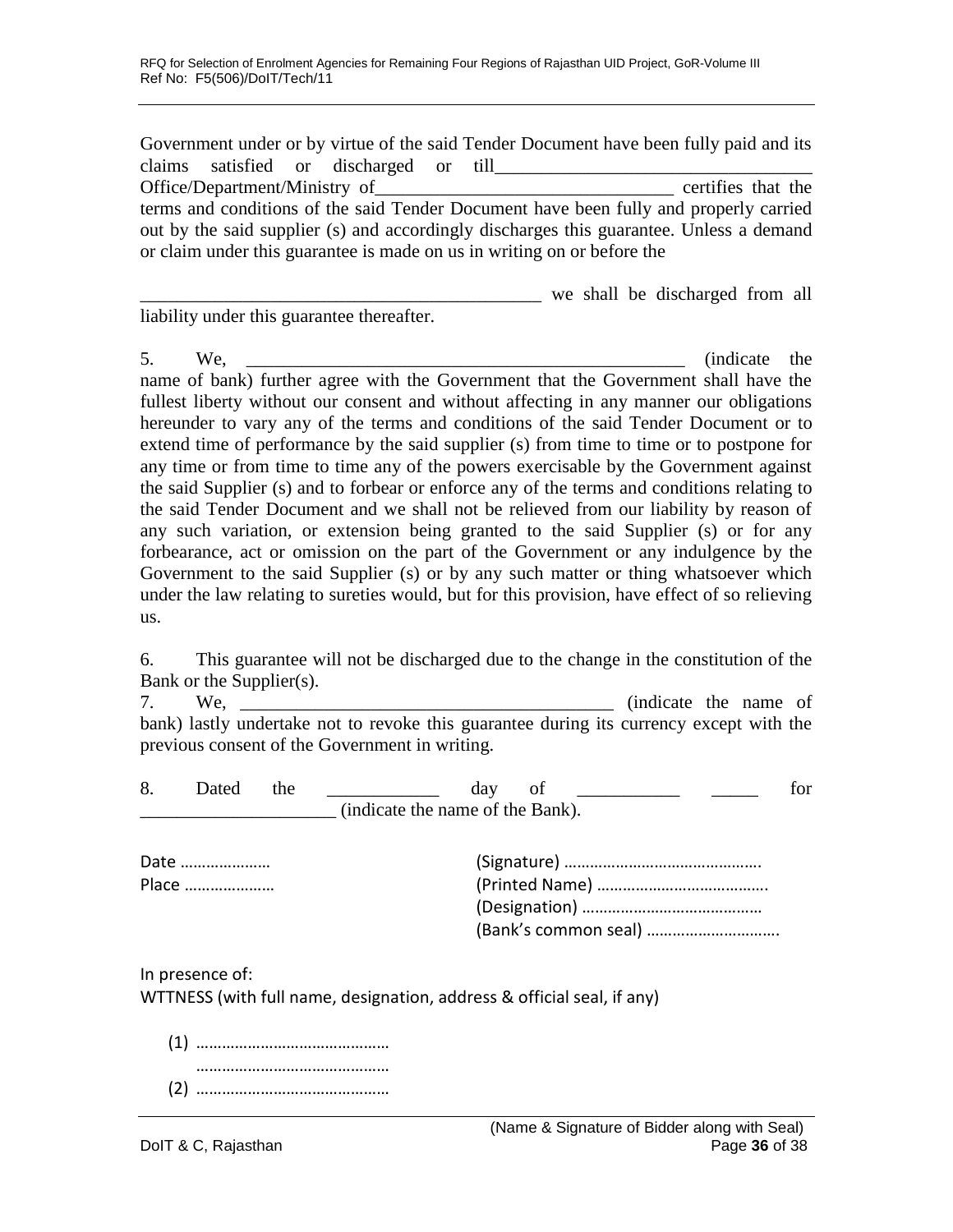…………………………………………

#### **Bank Details**

Name & address of Bank : Name of contact person of Bank: Contact telephone number:

#### *GUIDELINES FOR SUBMISSION OF BANK GUARANTEE*

The Bank Guarantee shall fulfill the following conditions:-

- 1) Bank Guarantee shall be executed on non- judicial stamp paper of applicable value purchased in the name of the bank.
- 2) Two persons should sign as witnesses mentioning their full name, designation, address and office seal (if any).
- 3) The Executor (Bank Authorities) may mention the power of attorney No. and date of execution in his/ her favour authorizing him/ her to sign the document. The Power of Attorney to be witnessed by two persons mentioning their full name and address.
- 4) The Bank Guarantee should be executed by a Nationalised Bank/ Scheduled Commercial Bank only. Bank Guarantee of Cooperative/ Rural Banks would not be considered.
- 5) Non Judicial stamp paper shall be used within 6 months from the date of Purchase of the same. Bank Guarantee executed on the non-judicial stamp paper after 6 (six) months of the purchase of such stamp paper shall be treated as non-valid.
- 6) Each page of Bank Guarantee shall bear signature and seal of the Bank and B.G. number.
- 7) Bank should separately send through registered post/courier a certified copy of Bank Guarantee, mentioning Bid reference, Bid title and bidder name, directly to the Purchaser .

All corrections, deletions etc. in the Bank Guarantee should be authenticated by signature of Bank Officials signing the Bank Guarantee.